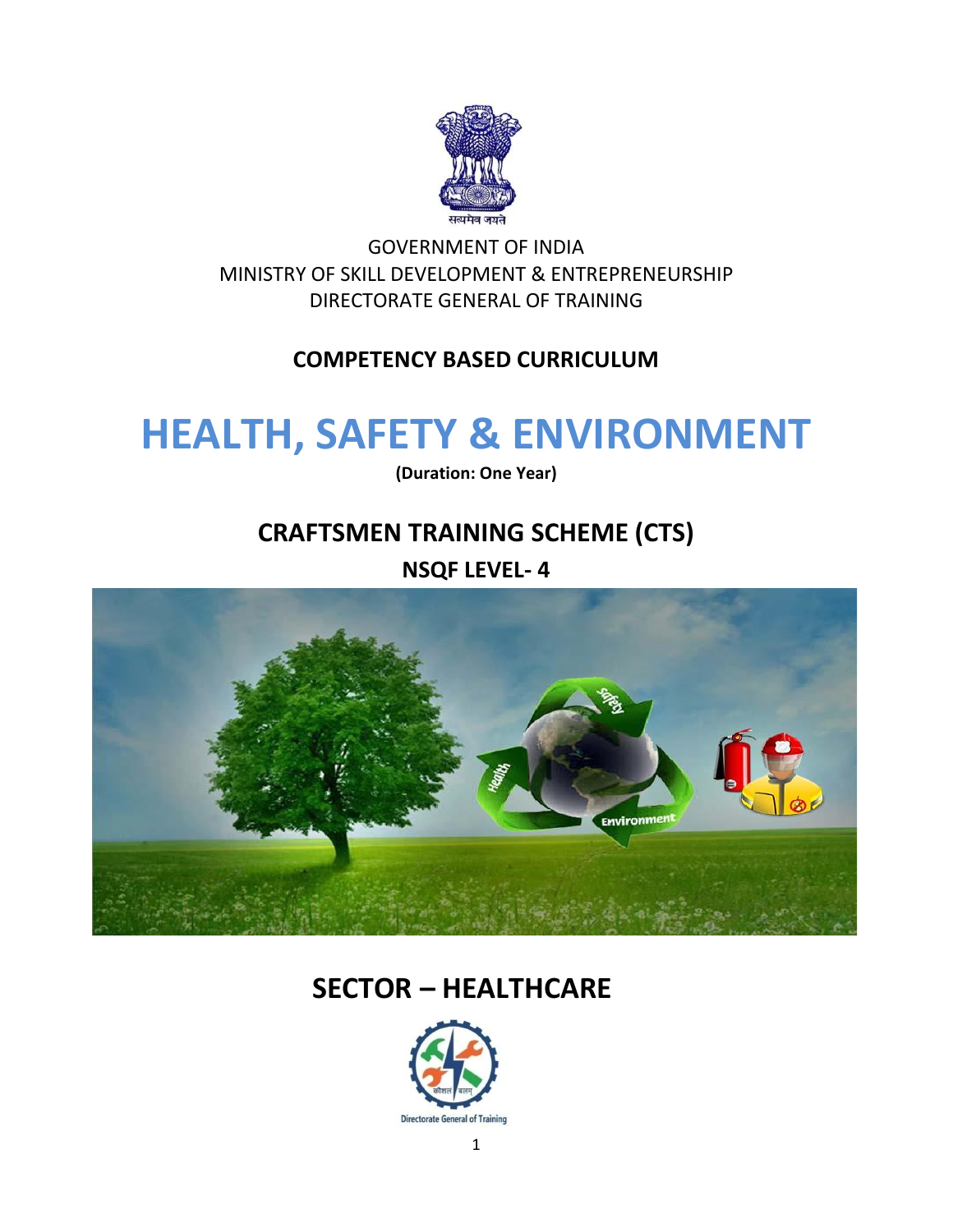# **HEALTH, SAFETY & ENVIRONMENT**

**(Non-Engineering Trade)**

**(Revised in 2021)**

**Version: 1.2**

## **CRAFTSMEN TRAINING SCHEME (CTS)**

## **NSQF LEVEL - 4**

Developed By

Ministry of Skill Development and Entrepreneurship

Directorate General of Training **CENTRAL STAFF TRAINING AND RESEARCH INSTITUTE** EN-81, Sector-V, Salt Lake City, Kolkata – 700 091 [www.cstaricalcutta.gov.in](http://www.cstaricalcutta.gov.in/)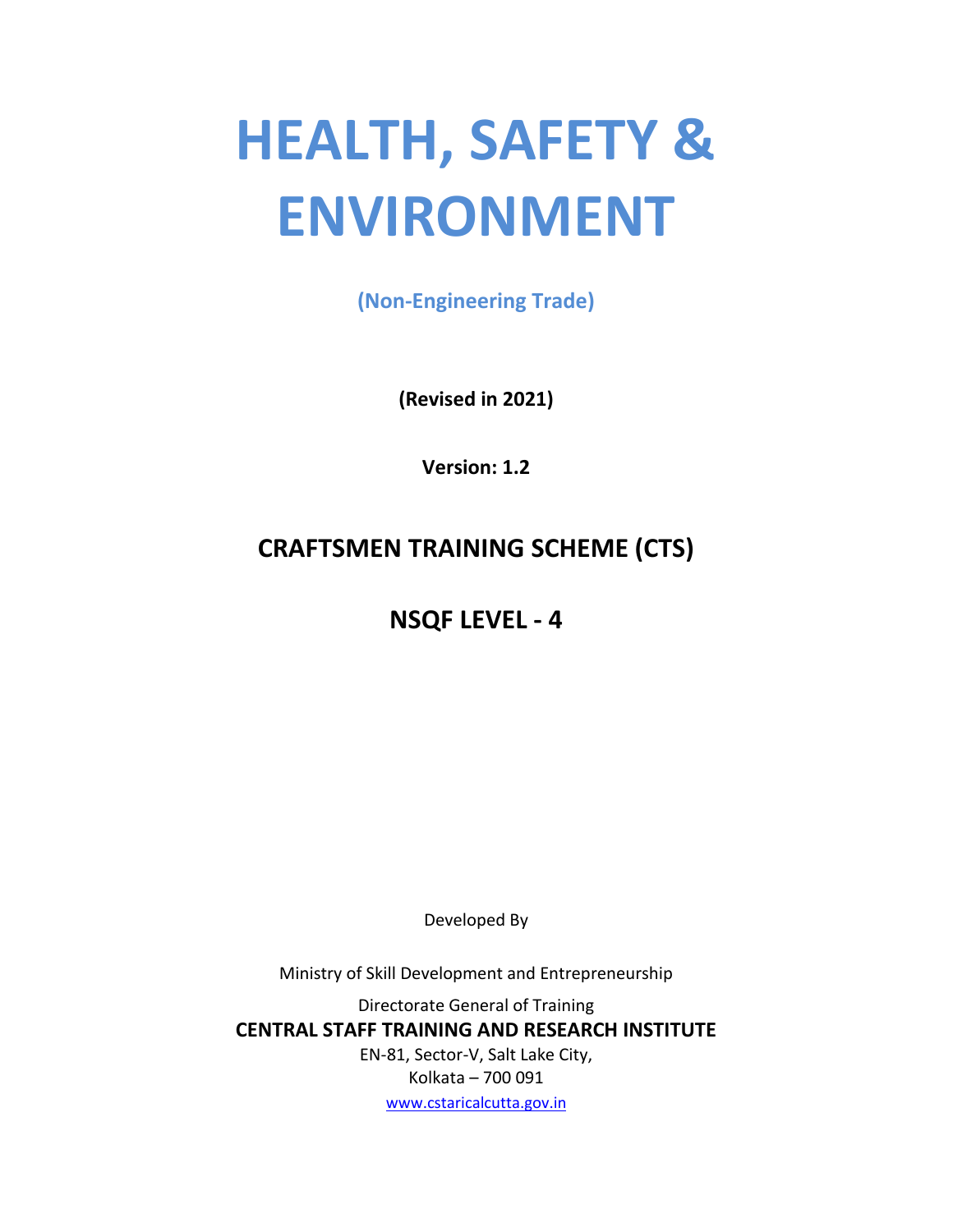| S No. | <b>Topics</b>                                | Page No.       |
|-------|----------------------------------------------|----------------|
| 1.    | <b>Course Information</b>                    | $\mathbf{1}$   |
| 2.    | <b>Training System</b>                       | $\overline{2}$ |
| 3.    | Job Role                                     | 6              |
| 4.    | <b>General Information</b>                   | $\overline{7}$ |
| 5.    | <b>Learning Outcome</b>                      | 9              |
| 6.    | <b>Assessment Criteria</b>                   | 10             |
| 7.    | <b>Trade Syllabus</b>                        | 14             |
|       | Annexure I (List of Trade Tools & Equipment) | 28             |
|       | Annexure II (List of Trade experts)          | 31             |

Ē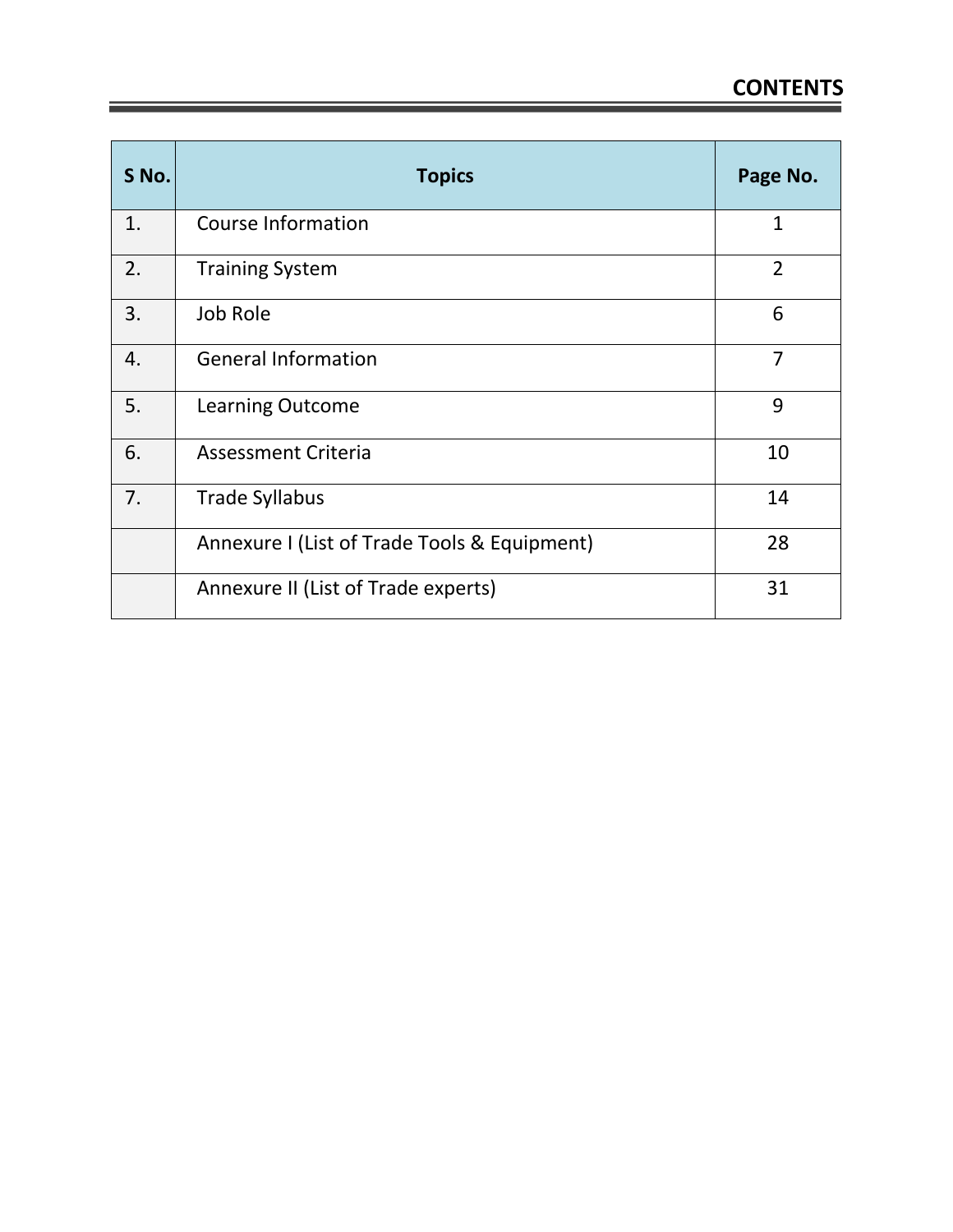

During the one-year duration of "Health, Safety & Environment" trade, a candidate is trained on Professional Skill, Professional Knowledge and Employability Skill related to job role. In addition to this, a candidate is entrusted to undertake project work, extracurricular activities and on-the-job training to build up confidence. The broad components covered under Professional Skill subject are as below: -

The trainees will be able to identify accident prone areas and adopt methods for reducing accidents following safety precautions; identify and apply safety policy in an industry and list out the duties and implement safety targets, objectives, standards, practices and performances. They will also identify marking and evaluate performance of explosives. They can prepare profile with an appropriate accuracy as per safety precaution in workshop. They will be able to plan, select and implement safety and health objectives, targets and performance standards and identify the various techniques of fire and other hazards. They will also identify and select methods of operation of fire extinguishers as per requirements; plan and execute hose & hose fittings; select and prepare the hydrant and pump system for proper application; identify and select respiratory personal protective devices and its maintenance andmeasure the effect of radiation and control the radiation on human body.

The trainees will be able to identify parameters governing the safety in construction and its impact on environment. They will also identify various techniques of earthing fault protection. They can plan and apply the methods of plant design and housekeeping, check and verify various industrial Hazards in process of melting (Furnaces), Casing and Forging. They can identify various types of water relay management systems, execute the risk analysis exercise, select and use PPE andcare and maintain the same. They will be able to apply the method of bulk storage system of LPG/CNG and prepare case study on major Chemical Disasters.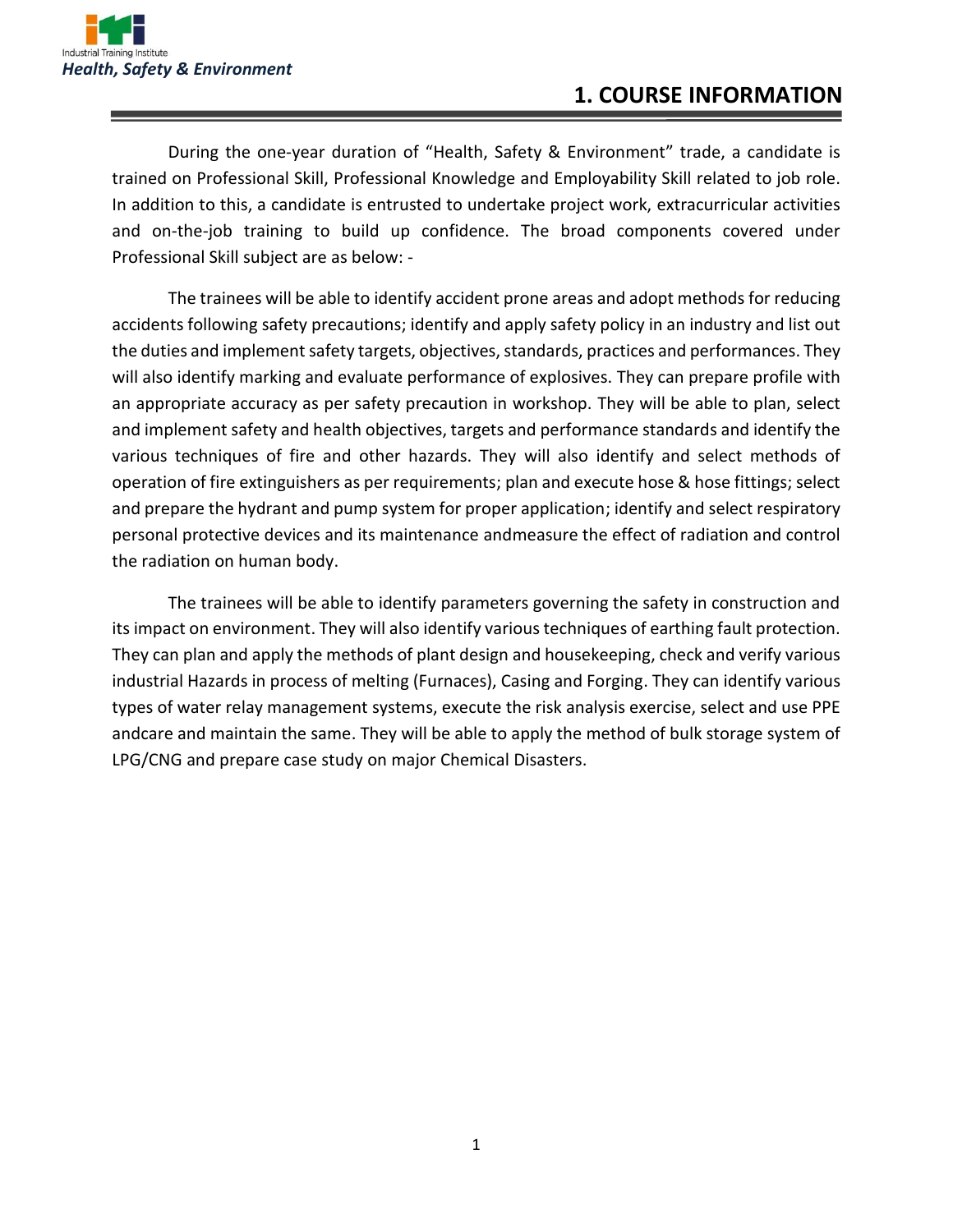

#### **2.1 GENERAL**

The Directorate General of Training (DGT) under Ministry of Skill Development & Entrepreneurship offers a range of vocational training courses catering to the need of different sectors of economy/ Labour market. The vocational training programmes are delivered under the aegis of Directorate General of Training (DGT). Craftsman Training Scheme (CTS) with variants and Apprenticeship Training Scheme (ATS) are two pioneer schemes of DGT for strengthening vocational training.

'Health, Safety & Environment' trade under CTS is one of the popular courses delivered nationwide through a network of ITIs. The course is of one-year duration. It mainly consists of Domain area and Core area. The Domain area (Trade Theory & Practical) imparts professional skills and knowledge, while the Core area (Employability Skill) imparts requisite core skills, knowledge, and life skills. After passing out the training program, the trainee is awarded National Trade Certificate (NTC) by DGT which is recognized worldwide.

#### **Trainee broadly needs to demonstrate that they are able to:**

- Read and interpret technical parameters/documents, plan and organize work processes, identify necessary materials and tools;
- Perform tasks with due consideration to safety rules, accident prevention regulations and environmental protection stipulations;
- Apply professional skill, knowledge & employability skills while performing jobs.
- Document the technical parameters related to the task undertaken.

#### **2.2 PROGRESSION PATHWAYS**

- Can join as Health & Safety Assistant and will progress further as Safety supervisor, Safety officer and can rise to the level of Manager.
- Can become Entrepreneur in the related field.
- Can join Apprenticeship programs in different types of industries leading to a National Apprenticeship certificate (NAC).
- Can join Crafts Instructor Training Scheme (CITS) in the trade for becoming an instructor in ITIs.
- Can join Advanced Diploma (Vocational) courses under DGT as applicable.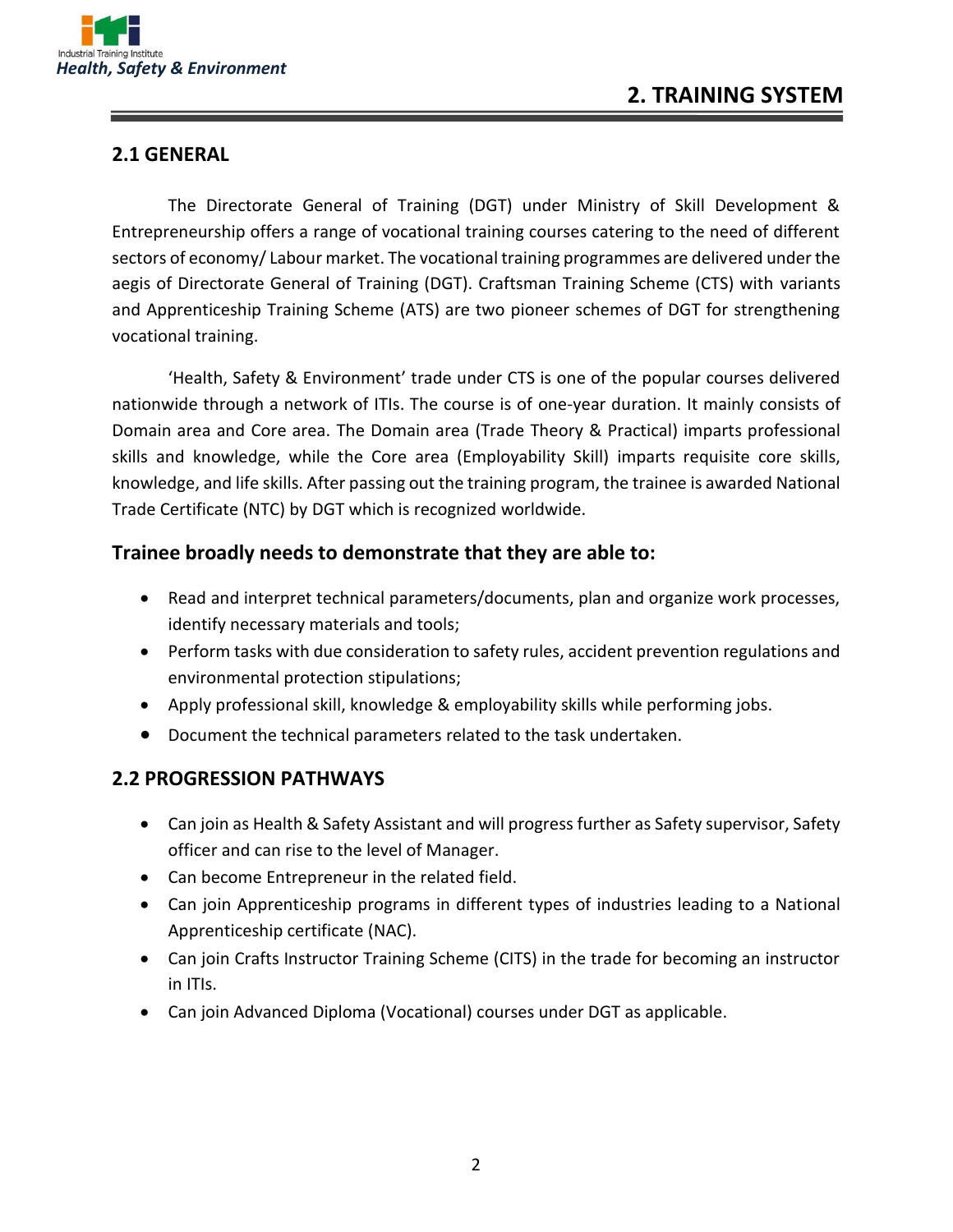

#### **2.3 COURSE STRUCTURE**

Table below depicts the distribution of training hours across various course elements during a period of one year: -

| S No. | <b>Course Element</b>                 | <b>Notional Training</b><br><b>Hours</b> |
|-------|---------------------------------------|------------------------------------------|
| 1.    | Professional Skill (Trade Practical)  | 1200                                     |
| 2.    | Professional Knowledge (Trade Theory) | 240                                      |
| 3.    | <b>Employability Skills</b>           | 160                                      |
|       | Total                                 | 1600                                     |

#### **2.4 ASSESSMENT & CERTIFICATION**

The trainee will be tested for his skill, knowledge and attitude during the period of course through formative assessment and at the end of the training programme through summative assessment as notified by the DGT from time to time.

a) The **Continuous Assessment** (Internal) during the period of training will be done by **Formative Assessment Method** by testing for assessment criteria listed against learning outcomes. The training institute has to maintain an individual trainee portfolio as detailed in assessment guideline. The marks of internal assessment will be as per the formative assessment template provided on www.bharatskills.gov.in.

b) The final assessment will be in the form of summative assessment. The All India Trade Test for awarding NTC will be conducted by Controller of examinations, DGT as per the guidelines. The pattern and marking structure are being notified by DGT from time to time. **The learning outcome and assessment criteria will be the basis for setting question papers for final assessment.** The examiner during final examination will also check the individual trainee's profile as detailed in assessment guideline before giving marks for practical examination.

#### **2.4.1 PASS REGULATION**

For the purposes of determining the overall result, weightage of 100% is applied for six months and one-year duration courses and 50% weightage is applied to each examination for two years courses. The minimum pass percent for Trade Practical and Formative assessment is 60% & for all other subjects is 33%. There will be no Grace marks.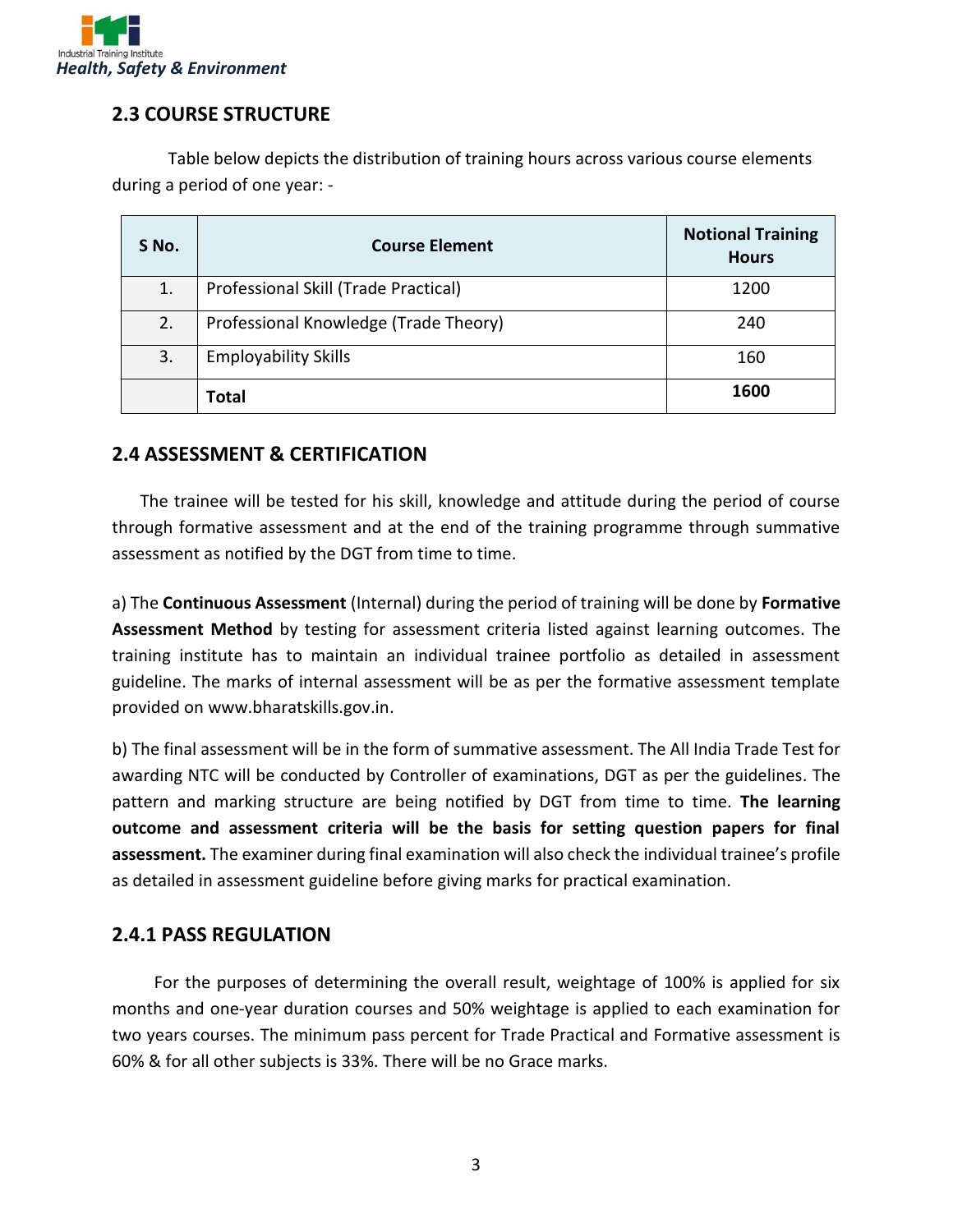

#### **2.4.2 ASSESSMENT GUIDELINE**

Appropriate arrangements should be made to ensure that there will be no artificial barriers to assessment. The nature of special needs should be taken into account while undertaking the assessment. Due consideration should be given while assessing for teamwork, avoidance/reduction of scrap/wastage and disposal of scrap/waste as per procedure, behavioral attitude, sensitivity to the environment and regularity in training. The sensitivity towards OSHE and self-learning attitude are to be considered while assessing competency.

Assessment will be evidence based comprising the following:

- Job carried out in labs/workshop
- Record book/ daily diary
- Answer sheet of assessment
- Viva-voce
- Progress chart
- Attendance and punctuality
- Assignment
- Project work

Evidences and records of internal (Formative) assessments are to be preserved until forthcoming examination for audit and verification by examining body. The following marking pattern to be adopted while assessing:

| <b>Performance Level</b>                                                                                                                                                                                                            | <b>Evidence</b>                                                                                                                                                                                                                                                  |  |  |
|-------------------------------------------------------------------------------------------------------------------------------------------------------------------------------------------------------------------------------------|------------------------------------------------------------------------------------------------------------------------------------------------------------------------------------------------------------------------------------------------------------------|--|--|
| (a) Weightage in the range of 60%-75% to be allotted during assessment                                                                                                                                                              |                                                                                                                                                                                                                                                                  |  |  |
| For performance in this grade, the candidate<br>should produce work which demonstrates<br>attainment of an acceptable standard of<br>craftsmanship with occasional guidance, and<br>due regard for safety procedures and practices. | skills<br>Demonstration of<br>good<br>and<br>the<br>field<br>work/<br>οf<br>in<br>accuracy<br>assignments.<br>A fairly good level of neatness and<br>$\bullet$<br>consistency to accomplish job activities.<br>Occasional support in completing the<br>task/job. |  |  |
| (b) Weightage in the range of 75%-90% to be allotted during assessment                                                                                                                                                              |                                                                                                                                                                                                                                                                  |  |  |
| For this grade, a candidate should produce<br>work which demonstrates attainment of a<br>reasonable standard of craftsmanship, with<br>little<br>guidance, and regard<br>for<br>safety                                              | Good skill levels and accuracy in the field<br>of work/ assignments.<br>A good level of neatness and consistency<br>to accomplish job activities.                                                                                                                |  |  |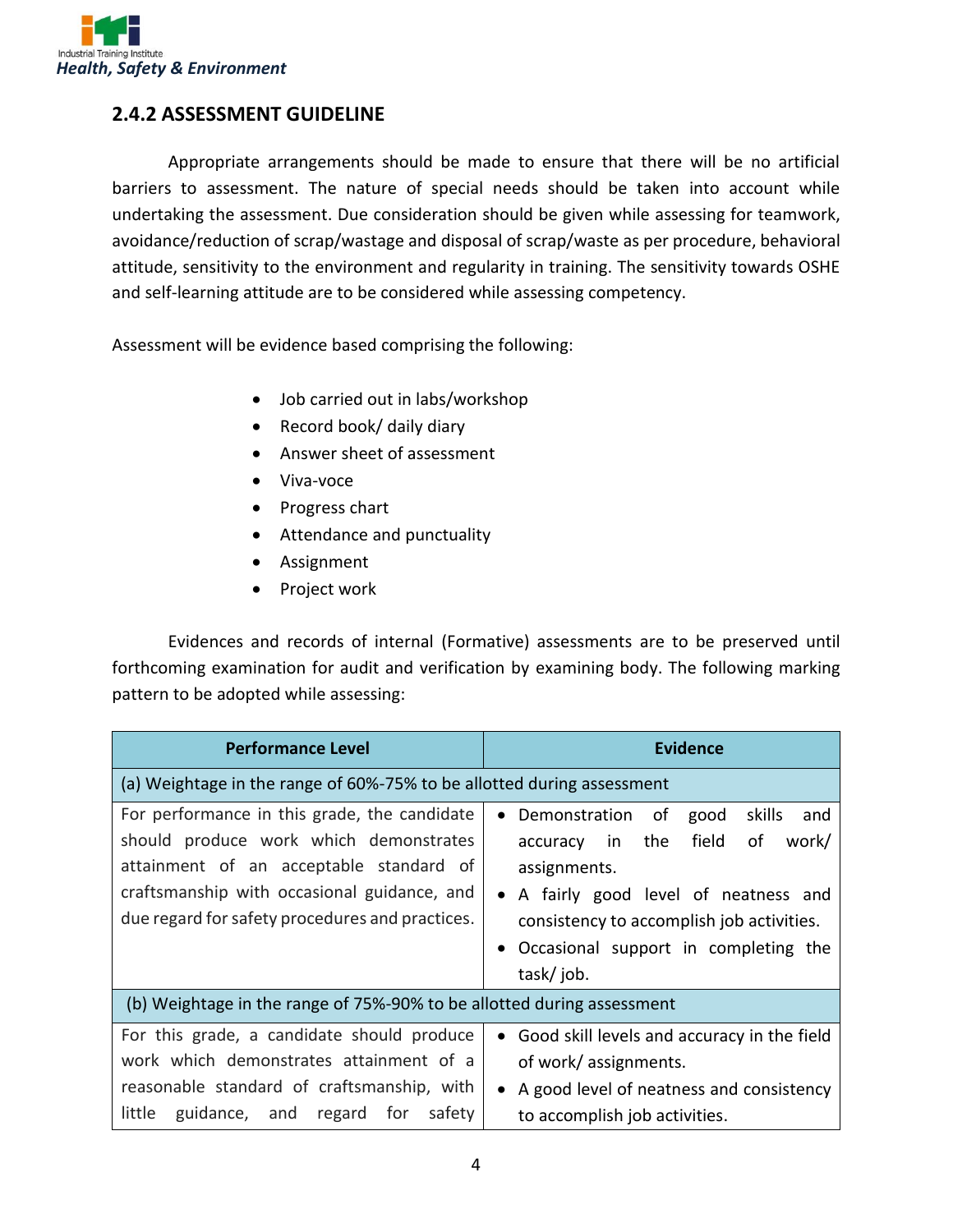

| procedures and practices.                                                                                                                                                                                                                                           | • Little support in completing the task/job.                                                                                                                                                                   |
|---------------------------------------------------------------------------------------------------------------------------------------------------------------------------------------------------------------------------------------------------------------------|----------------------------------------------------------------------------------------------------------------------------------------------------------------------------------------------------------------|
| (c) Weightage in the range of more than 90% to be allotted during assessment                                                                                                                                                                                        |                                                                                                                                                                                                                |
| For performance in this grade, the candidate,<br>with minimal or no support in organization and<br>execution and with due regard for safety<br>procedures and practices, has produced work<br>which demonstrates attainment of a high<br>standard of craftsmanship. | • High skill levels and accuracy in the field<br>of work/assignments.<br>• A high level of neatness and consistency<br>to accomplish job activities.<br>• Minimal or no support in completing the<br>task/job. |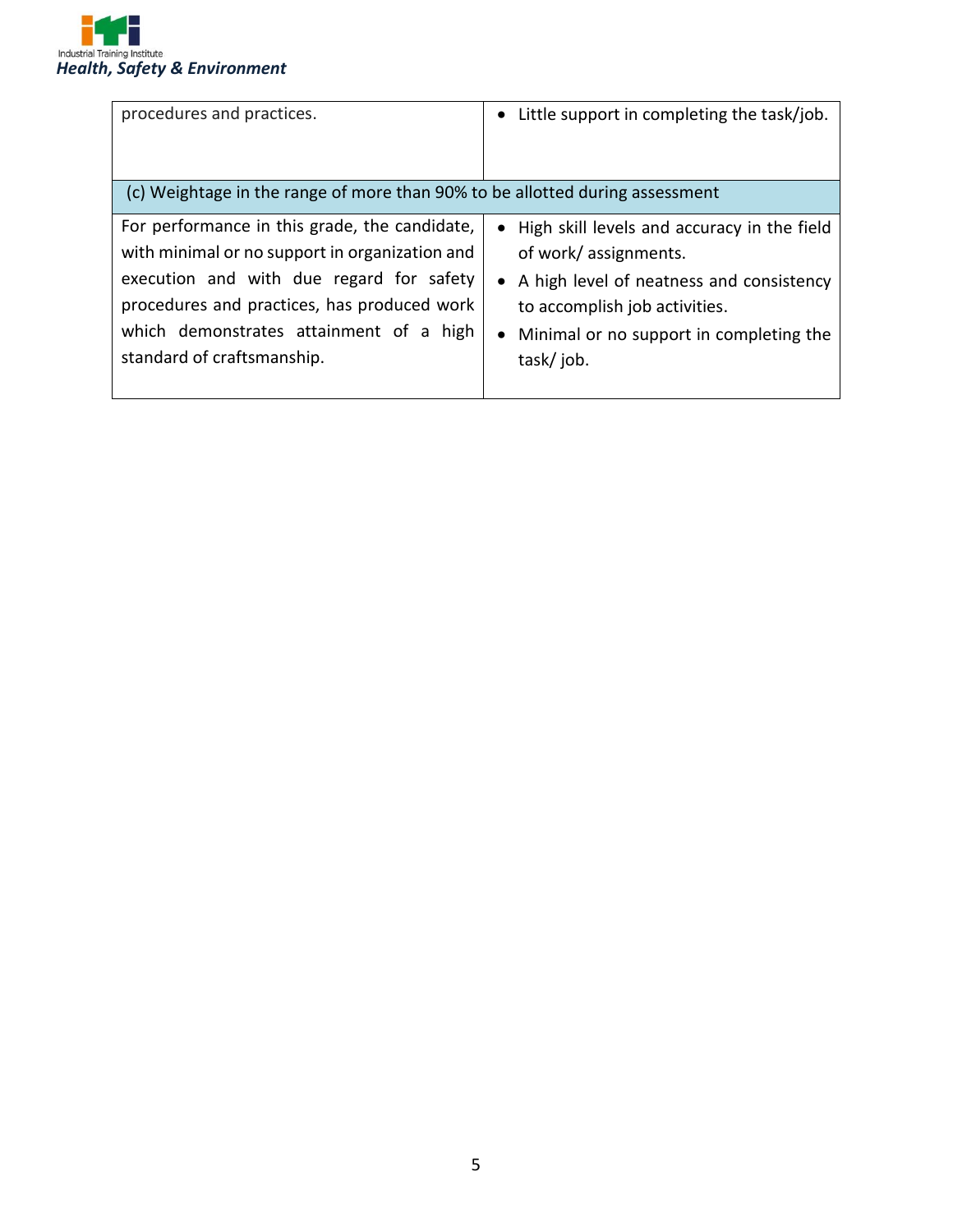

**Occupational Health and Safety Specialist;** reviews, evaluates, and analyses work environments and design programmes and procedures to control, eliminate, and prevent disease or injury caused by chemical, physical, and biological agents or ergonomic factors. May conduct inspections and enforce adherence to laws and regulations governing the health and safety of individuals. May be employed in the public or private sector. Investigates adequacy of ventilation, exhaust equipment, lighting, and other conditions which may affect employee health, comfort or efficiency. Conducts evaluations of exposure to ionizing and nonionizing radiation and to noise. Collects samples of dust, gases, vapours, and other potentially toxic materials for analysis. Recommends measures to ensure maximum employee protection. Collaborates with engineers and physicians to institute control and remedial measures for hazardous and potentially hazardous conditions of equipment. Participates in educational meetings to instruct employees in matters pertaining to occupational health and prevention of accidents. Prepares reports including observations, analysis of contaminants, and recommendation for control and correction of hazards. Reviews physicians' reports and conducts worker studies to determine if diseases or illnesses are job related. Prepares and calibrates equipment used to collect and analyse samples. Prepares documents to be used in legal proceedings and gives testimony in court proceedings.

**Environmental Compliance Inspector**; inspects and investigate sources of pollution to protect the public and environment and ensure conformance with Central, State, and local regulations and ordinances. Inspects solid waste disposal and treatment facilities, wastewater treatment facilities, or other water courses or sites for conformance with regulations. Inspects establishments to ensure that handling, storage, and disposal of fertilisers, pesticides, and other hazardous chemicals conform with regulations. Conducts field tests and collects samples for laboratory analysis. Examines permits, licenses, applications, and records to ensure compliance with licensing requirements. Assists in development of spill prevention programmes and hazardous waste rules and regulations, and recommends corrective action in event of hazardous spill. Prepares, organizes, and maintains records to document activities, recommend action, provide reference materials, and prepare technical and evidentiary reports. Studies laws and statutes to determine nature of code violation and type of action to be taken. Advises individuals and groups concerning pollution control regulations, inspection and investigation findings, and encourages voluntary action to correct problems.

#### **Reference NCO-2015:**

- a) 2141.2600 Occupational Health and Safety Specialist
- b) 3257.0400 Environmental Compliance Inspector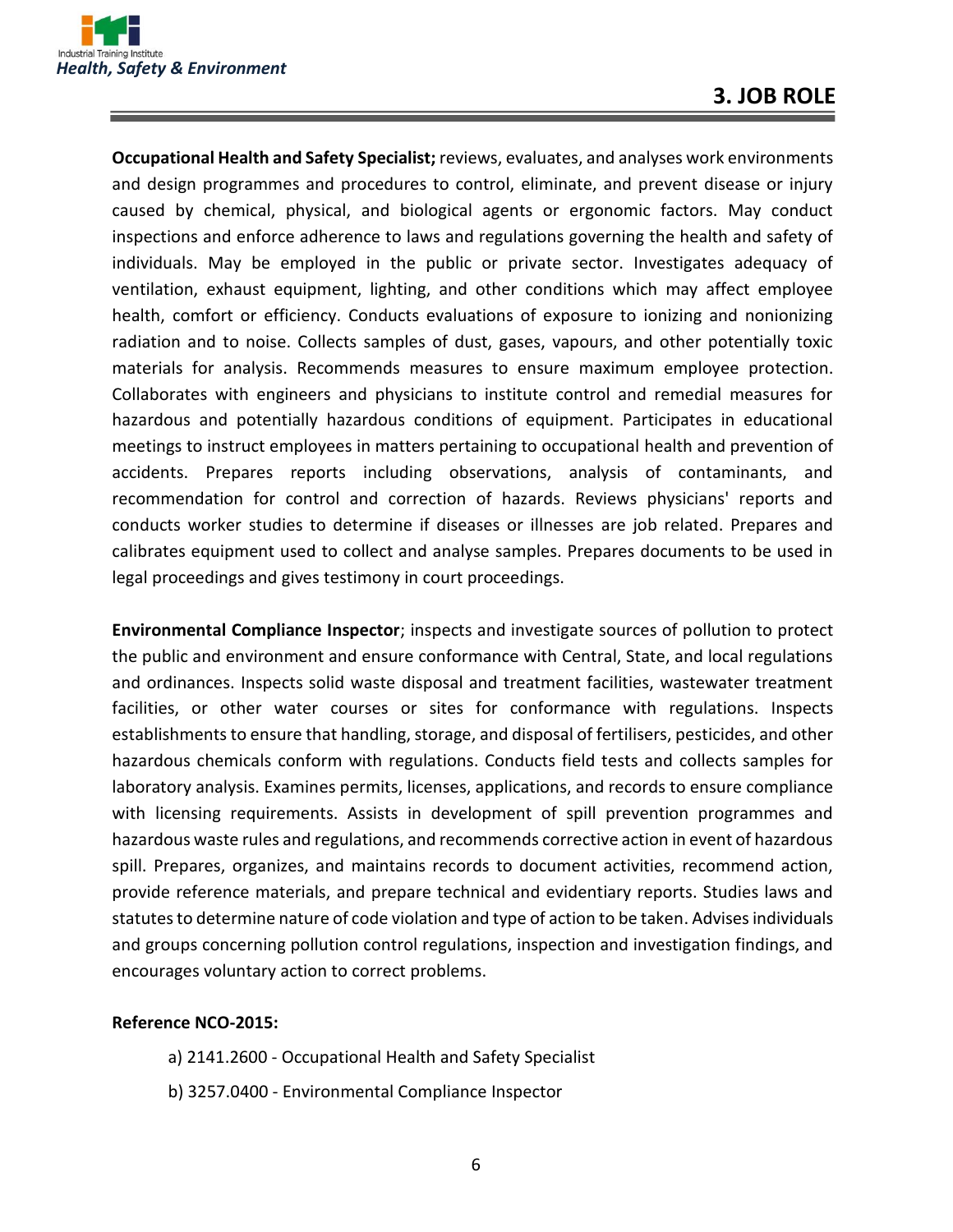

and the control of the control of the control of

| <b>Name of the Trade</b>                                                                                                                                                                | <b>HEALTH, SAFETY &amp; ENVIRONMENT</b>                                                                                                                                                                                                                                                    |  |  |
|-----------------------------------------------------------------------------------------------------------------------------------------------------------------------------------------|--------------------------------------------------------------------------------------------------------------------------------------------------------------------------------------------------------------------------------------------------------------------------------------------|--|--|
| <b>Trade Code</b>                                                                                                                                                                       | DGT/1049                                                                                                                                                                                                                                                                                   |  |  |
| <b>NCO - 2015</b>                                                                                                                                                                       | 2141.2600, 3257.0400                                                                                                                                                                                                                                                                       |  |  |
| <b>NSQF Level</b>                                                                                                                                                                       | Level-4                                                                                                                                                                                                                                                                                    |  |  |
| <b>Duration of Craftsmen</b><br><b>Training</b>                                                                                                                                         | One Year (1600 Hours)                                                                                                                                                                                                                                                                      |  |  |
| <b>Entry Qualification</b>                                                                                                                                                              | a. Passed class 10 Examination<br>The minimum physical requirements are<br>b.<br>Height - 165 cm<br>İ.<br>Weight - 52 kg<br>ii.<br>iii. Chest - Normal 81 cm - Expanded 85 cm<br>iv. A registered MBBS doctor must certify that the<br>candidate is medically fit to undertake the course. |  |  |
| <b>Minimum Age</b>                                                                                                                                                                      | 14 years as on first day of academic session.                                                                                                                                                                                                                                              |  |  |
| <b>Eligibility for PwD</b>                                                                                                                                                              | LD                                                                                                                                                                                                                                                                                         |  |  |
| Unit Strength (No. of<br>Student)                                                                                                                                                       | 24 (There is no separate provision of supernumerary seats)                                                                                                                                                                                                                                 |  |  |
| <b>Space Norms</b>                                                                                                                                                                      | 1000 Sq. m (for practical Training area)                                                                                                                                                                                                                                                   |  |  |
| <b>Power Norms</b>                                                                                                                                                                      | 2 KW                                                                                                                                                                                                                                                                                       |  |  |
| <b>Instructors Qualification for:</b>                                                                                                                                                   |                                                                                                                                                                                                                                                                                            |  |  |
| B.Voc/Degree in Fire & Safety Engineering/ Degree in Fire Science<br>Health, Safety &<br>(i)<br><b>Environment Trade</b><br>from AICTE/UGC recognized university/ college with one-year |                                                                                                                                                                                                                                                                                            |  |  |

| (i) really salety &      | B.VOC/Degree in Fire & Salety Engineering/ Degree in Fire Science   |
|--------------------------|---------------------------------------------------------------------|
| <b>Environment Trade</b> | from AICTE/UGC recognized university/ college with one-year         |
|                          | experience in the relevant field.                                   |
|                          | <b>OR</b>                                                           |
|                          | Post Graduate Diploma (Minimum 2 years) in Industrial Safety        |
|                          | Engineering/Fire and Industrial Safety Engineering/Health, Safety & |
|                          | Environment from recognized board of education or relevant          |
|                          | Advanced Diploma (Vocational) from DGT with two-year experience     |
|                          | in the relevant field.                                              |
|                          | <b>OR</b>                                                           |
|                          | Defense/ Para Military Forces Officer JCOs/NCOs with 10 years of    |
|                          | experience in the relevant field.                                   |
|                          | <b>OR</b>                                                           |
|                          |                                                                     |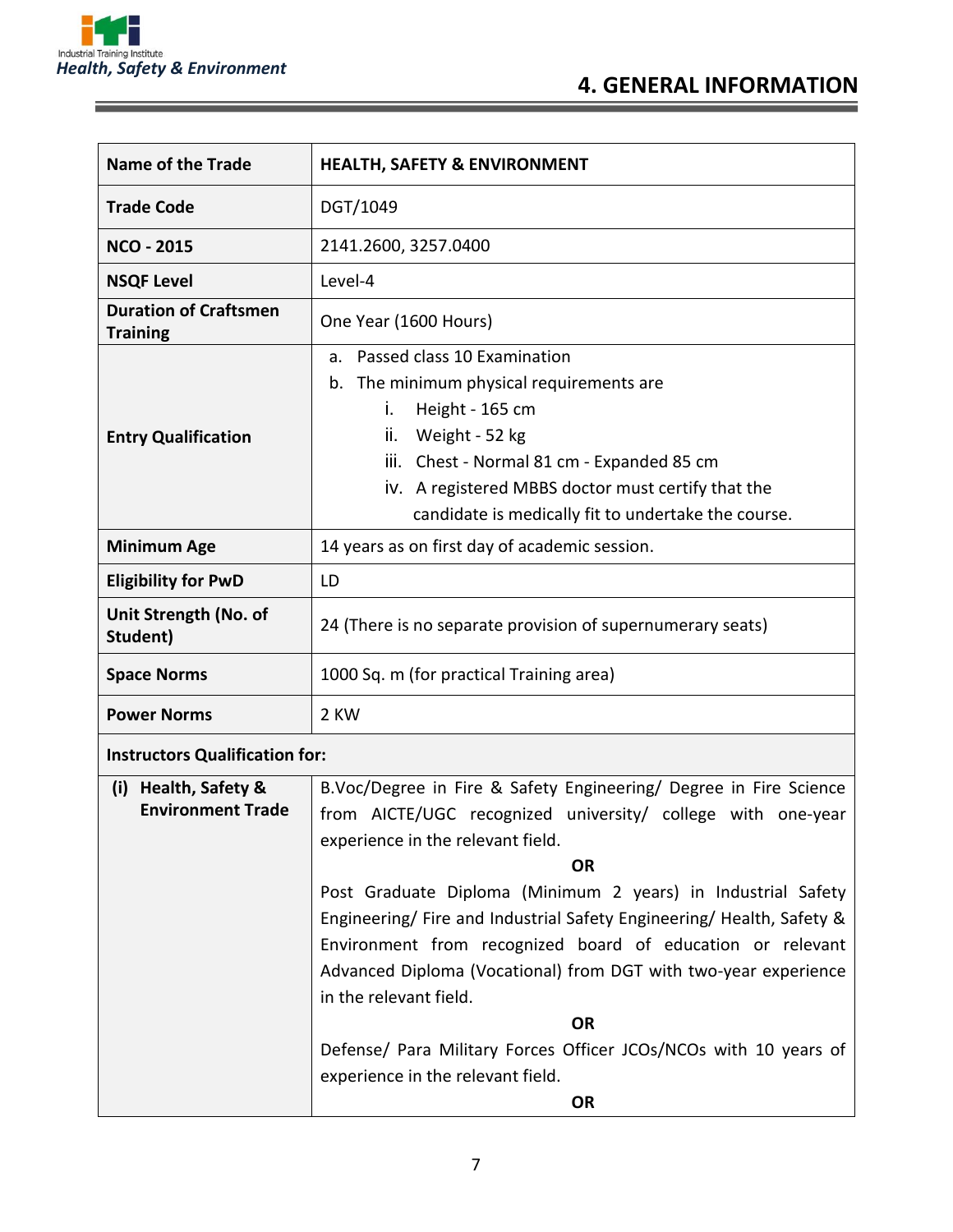

|                                                             |                                    | National Examination Board Occupational Safety and              | Health                                                                    |  |
|-------------------------------------------------------------|------------------------------------|-----------------------------------------------------------------|---------------------------------------------------------------------------|--|
|                                                             |                                    |                                                                 | (NEBOSH)/ Occupational Safety and Health Administrator (OSHA)             |  |
|                                                             |                                    | Certification with one-year experience in the relevant field.   |                                                                           |  |
|                                                             |                                    | <b>OR</b>                                                       |                                                                           |  |
|                                                             |                                    |                                                                 | NTC/NAC passed in the trade of Health Safety and Environment with         |  |
|                                                             |                                    | 3 years of post-qualification experience in the relevant field. |                                                                           |  |
|                                                             |                                    |                                                                 |                                                                           |  |
|                                                             |                                    | <b>Essential Qualification:</b>                                 |                                                                           |  |
|                                                             |                                    |                                                                 | Relevant National Craft Instructor Certificate (NCIC) in any of the       |  |
|                                                             | variants under DGT.                |                                                                 |                                                                           |  |
|                                                             |                                    |                                                                 |                                                                           |  |
|                                                             |                                    |                                                                 | Note:- Out of two Instructors required for the unit of 2 (1+1), one       |  |
|                                                             |                                    |                                                                 | must have Degree/Diploma and other must have NTC/NAC                      |  |
|                                                             |                                    |                                                                 | qualifications. However, both of them must possess NCIC in any of         |  |
|                                                             | its variants.                      |                                                                 |                                                                           |  |
| (ii) Employability Skill                                    |                                    | MBA/BBA/Any Graduate/Diploma in any discipline with Two years'  |                                                                           |  |
|                                                             |                                    |                                                                 | experience with short term ToT Course in Employability Skills from        |  |
|                                                             | DGT institutes.                    |                                                                 |                                                                           |  |
|                                                             |                                    |                                                                 | (Must have studied English/Communication Skills and Basic Computer        |  |
|                                                             | at 12th / Diploma level and above) |                                                                 |                                                                           |  |
|                                                             |                                    |                                                                 |                                                                           |  |
|                                                             |                                    | <b>OR</b>                                                       |                                                                           |  |
|                                                             |                                    |                                                                 | Existing Social Studies Instructors in ITIs with short term ToT Course in |  |
|                                                             |                                    | Employability Skills from DGT institutes.                       |                                                                           |  |
| (iii) Minimum Age for                                       | 21 Years                           |                                                                 |                                                                           |  |
| Instructor                                                  |                                    |                                                                 |                                                                           |  |
| <b>List of Tools and</b>                                    | As per Annexure - I                |                                                                 |                                                                           |  |
| Equipment                                                   |                                    |                                                                 |                                                                           |  |
| Distribution of training on hourly basis: (Indicative only) |                                    |                                                                 |                                                                           |  |
|                                                             |                                    |                                                                 |                                                                           |  |
| <b>Total Hrs./ Week</b>                                     | <b>Trade Practical</b>             | <b>Trade Theory</b>                                             | <b>Employability Skills</b>                                               |  |
|                                                             |                                    |                                                                 |                                                                           |  |
|                                                             |                                    |                                                                 |                                                                           |  |
| 40 Hours                                                    | 30 Hours                           | 6 Hours                                                         | 4 Hours                                                                   |  |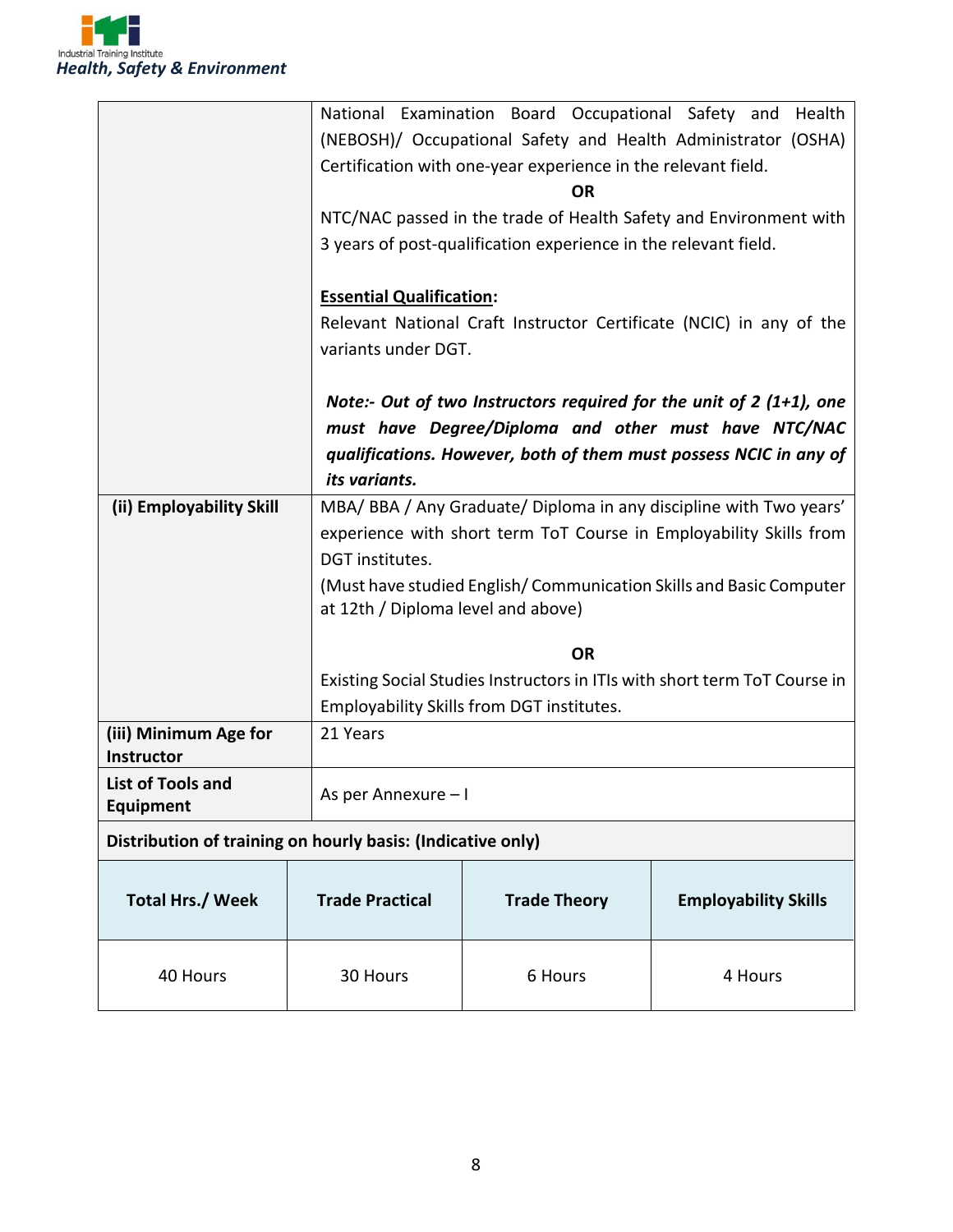

*Learning outcomes are a reflection of total competencies of a trainee and assessment will be carried out as per the assessment criteria.*

#### **5.1 LEARNING OUTCOME (TRADE SPECIFIC)**

- 1. Identify accident prone areas and adopt methods for reducing accidents following safety precautions.
- 2. Identify and apply safety policy in an industry and List out the duties and implement Safety Targets, Objectives, Standards, Practices and Performances.
- 3. Identify marking and evaluate performance of explosives.
- 4. Prepare profile with an appropriate accuracy as per safety precaution in workshop.
- 5. Select the construction site for visit, plan and prepare the report.
- 6. Select, plan and implement safety and health objectives, targets and performance standards.
- 7. Identify causes of fire, techniques of fire extinguishing methods and other hazards
- 8. Plan and execute hose and hose fittings.
- 9. Select and prepare the hydrant and pump system for proper application.
- 10. Identify and select respiratory personal protective devices and carry out its maintenance.
- 11. Measure the effect of radiation and control the radiation on human body.
- 12. Identify parameters governing the safety in construction and its impact on environment.
- 13. Identify various techniques of earthing standards and earth fault protection.
- 14. Plan and apply methods of plant design and housekeeping.
- 15. Check and verify various industrial Hazards in process of melting (Furnaces), Casing and Forging.
- 16. Identify various types of water relay management systems.
- 17. Execute the risk analysis exercise.
- 18. Select and use PPE, care and maintain the same.
- 19. Apply the method of bulk storage system of LPG/CNG.
- 20. Prepare case study on major Chemical Disasters.
- 21. Practice Bio Medical Waste and E- Management
- 22. Demonstrate Process to control noise pollution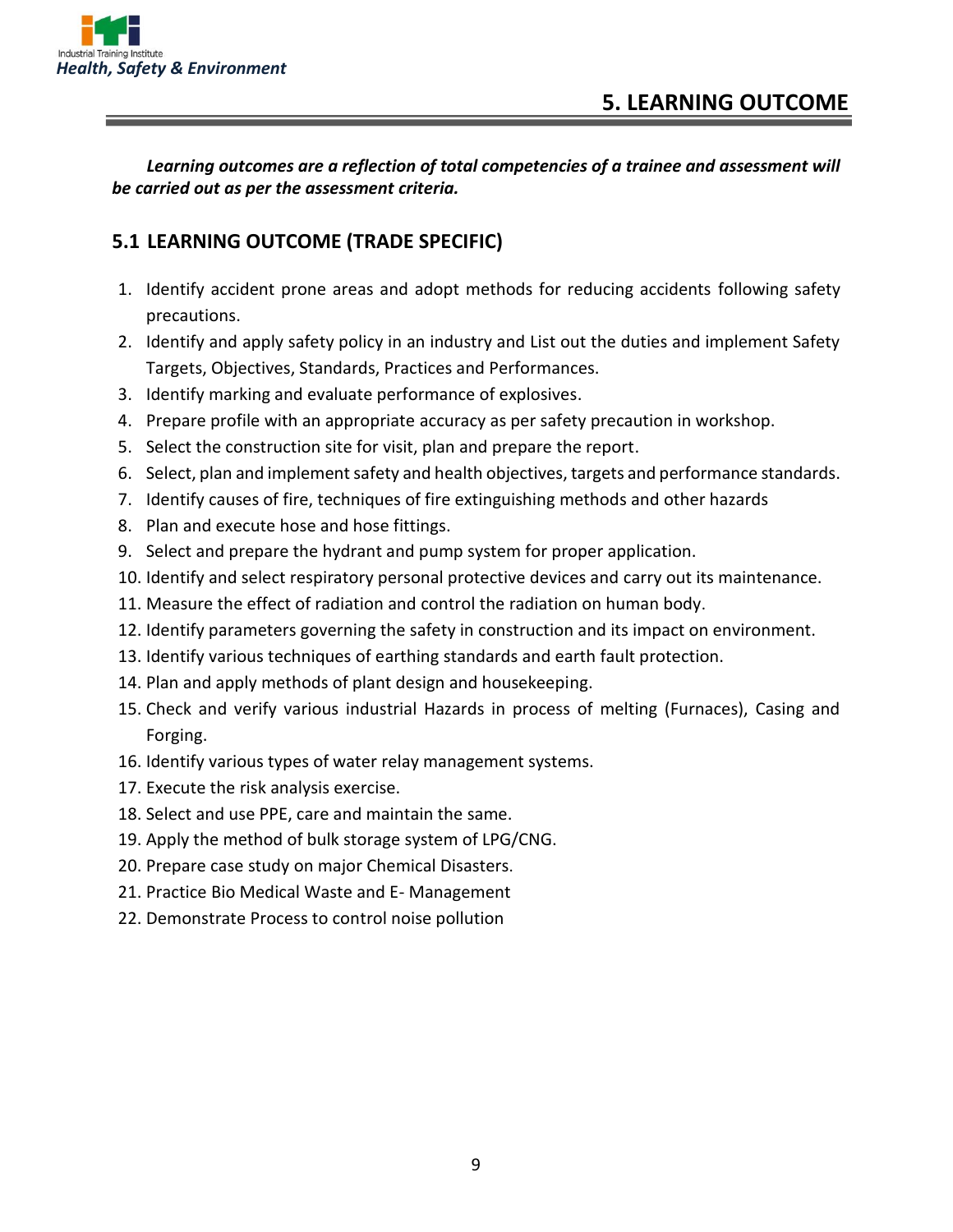

## **6. ASSESSMENT CRITERIA**

| <b>LEARNING OUTCOMES</b> |                          | <b>ASSESSMENT CRITERIA</b>                                                   |  |
|--------------------------|--------------------------|------------------------------------------------------------------------------|--|
| 1.                       | Identify<br>accident     | Identify the various accident-prone areas.                                   |  |
|                          | prone areas and adopt    | Demonstrate the safety belt helmets, gloves and Goggles, uses it.            |  |
|                          | methods for reducing     | Identify and apply Accident prevention techniques.                           |  |
|                          | following<br>accidents   | Use Safety belt helmet gloves and goggles.                                   |  |
|                          | safety precautions.      |                                                                              |  |
|                          |                          |                                                                              |  |
| 2.                       | Identify<br>apply<br>and | Carry out the plant safety inspection with the help of check list.           |  |
|                          | safety policy in an      | Visit to industrial unit and review of prevailing safety<br>Practices.       |  |
|                          | industry and List out    | Observe prevailing safety provision, their condition, welfare measures       |  |
|                          | the<br>duties<br>and     | include medical facilities, crèches and religious places.                    |  |
|                          | Safety<br>implement      | Get acquainted with various compensations and Documentations.                |  |
|                          | Objectives,<br>Targets,  |                                                                              |  |
|                          | Standards,<br>Practices  |                                                                              |  |
|                          | and Performances.        |                                                                              |  |
|                          |                          |                                                                              |  |
| 3.                       | Identify marking and     | Display explosives identify and mark as per explosives act.                  |  |
|                          | evaluate performance     | Demonstrate hands on experience with hand and power tools.                   |  |
|                          | of explosives.           | Perform<br>of<br>Illumination<br>Heat,<br>and<br><b>Noise</b><br>measurement |  |
|                          |                          | Demonstration.                                                               |  |
|                          |                          | Carry related electrical experiments.                                        |  |
|                          |                          |                                                                              |  |
| 4.                       | Prepare profile with an  | Identify various processes during production and safety.                     |  |
|                          | appropriate<br>accuracy  | Witness construction and safety precaution observed.                         |  |
|                          | safety<br>as<br>per      |                                                                              |  |
|                          | precaution<br><i>in</i>  |                                                                              |  |
|                          | workshop.                |                                                                              |  |
|                          |                          |                                                                              |  |
| 5.                       | Select the construction  | Practice good housekeeping and study egress and safe access.                 |  |
|                          | site for visit, plan and | Identify causes of accident during material handling.                        |  |
|                          | prepare the report.      | Perform pitching of ladders, proper use of safety belt and preparation       |  |
|                          |                          | of work permit.                                                              |  |
|                          |                          |                                                                              |  |
|                          |                          | Develop a workplace Safety and Health Policy.                                |  |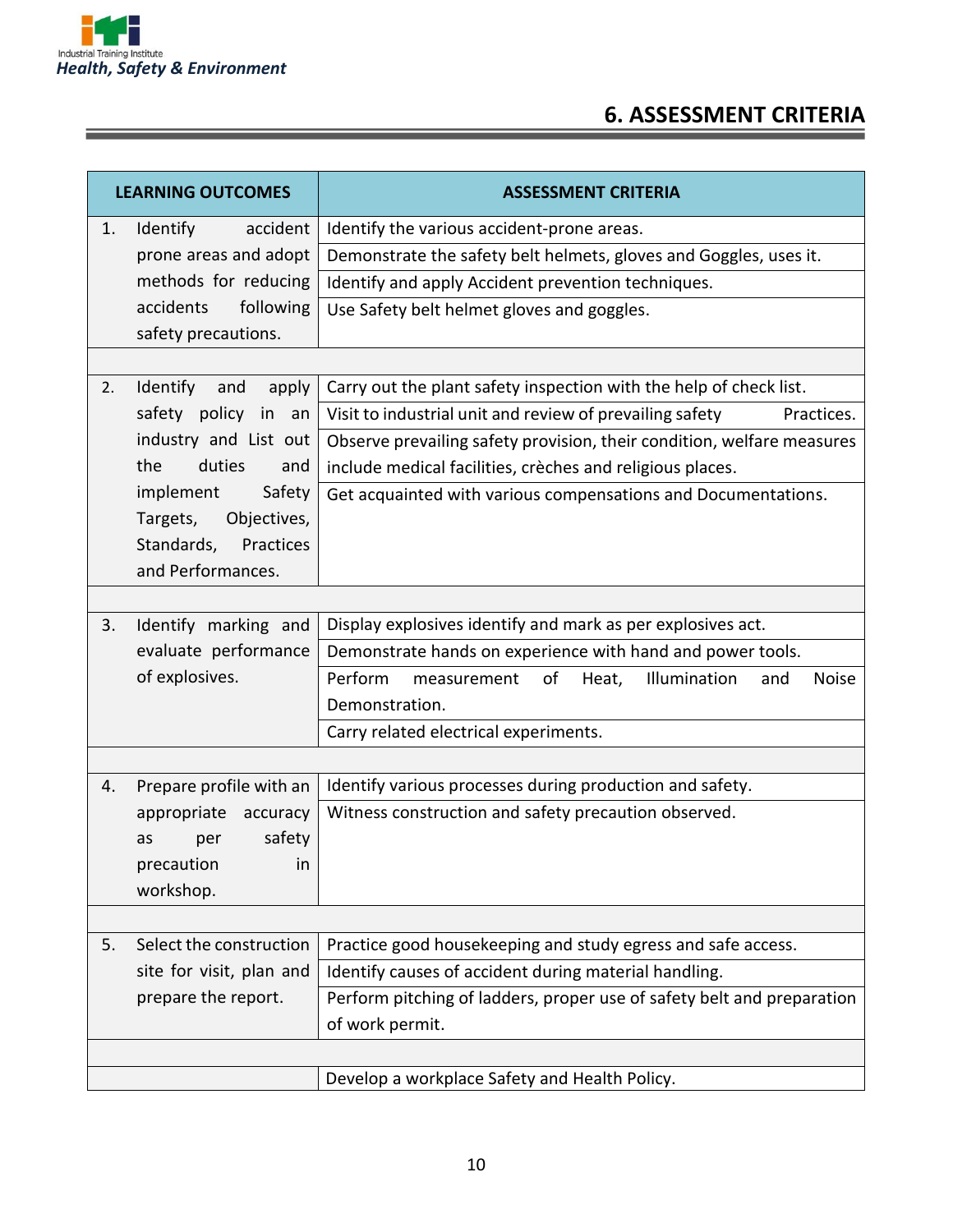

| 6. | Select,<br>plan,<br>and       | Plan safety and Health objectives and Targets, performance standards.     |  |  |
|----|-------------------------------|---------------------------------------------------------------------------|--|--|
|    | implement safety<br>and       | Operation<br>Implementation<br>and<br>Carry<br>Structure<br>out<br>and    |  |  |
|    | Health<br>objectives,         | responsibilities, individual responsibilities, Safety Consultation.       |  |  |
|    | and<br>targets                | Describe Prevention and Control of Pollution Act 1981 and 1982            |  |  |
|    | performance standards.        | <b>Describe Environment Protection Act 1986</b>                           |  |  |
|    |                               |                                                                           |  |  |
| 7. | Identify causes of fire,      | Identify general causes and classification of fire, Demonstrate           |  |  |
|    | techniques<br>of<br>fire      | detection of fire, extinguishing methods, firefighting installations with |  |  |
|    | extinguishing                 | and without water.                                                        |  |  |
|    | methods<br>other<br>and       | Identify machine guards and its types, automation.                        |  |  |
|    | hazards.                      | Recognize high pressure hazards, safety, emptying, inspecting,            |  |  |
|    |                               | repairing, hydraulic and non-destructive testing, hazards and control     |  |  |
|    |                               | in mines.                                                                 |  |  |
|    |                               |                                                                           |  |  |
|    | 8. Plan and execute hose      | Perform hose drill.                                                       |  |  |
|    | and hose fittings.            | Carry out hose pick up.                                                   |  |  |
|    |                               | Perform hose laying.                                                      |  |  |
|    |                               | Carry out hose joining.                                                   |  |  |
|    |                               | Perform hose replacement at different position.                           |  |  |
|    |                               |                                                                           |  |  |
| 9. | Select and prepare the        | Identify Appropriate Action.                                              |  |  |
|    | hydrant<br>and<br>pump        | Demonstrate risk assessment records and control.                          |  |  |
|    | for<br>system<br>proper       | Familiarize with hydrant and its associated equipment.                    |  |  |
|    | application.                  | Demonstrate practical pump operation, fault finding of primer failure,    |  |  |
|    |                               | method of ladder pitching and climbing Application of Arm Hold and        |  |  |
|    |                               | Leg Lock.                                                                 |  |  |
|    |                               |                                                                           |  |  |
|    | select<br>10. Identify<br>and | Identify stages in plant life and unsafe condition in factories.          |  |  |
|    | respiratory<br>personal       | Demonstrate maintenance and safety, basics safety programming,            |  |  |
|    | protective devices and        | safety department functions, Rules and regulation<br>of safety            |  |  |
|    | out<br>its<br>carry           | department.                                                               |  |  |
|    | maintenance.                  | Check responsibility of management for safety in plant, safeguarding      |  |  |
|    |                               | the public.                                                               |  |  |
|    |                               | Identify responsibility of government, Social organization and public     |  |  |
|    |                               | authorities.                                                              |  |  |
|    |                               |                                                                           |  |  |
|    | 11. Measure the effect of     | Identify types and effects of radiation on human body, measure and        |  |  |
|    | radiation and control         | detect radiation intensity.                                               |  |  |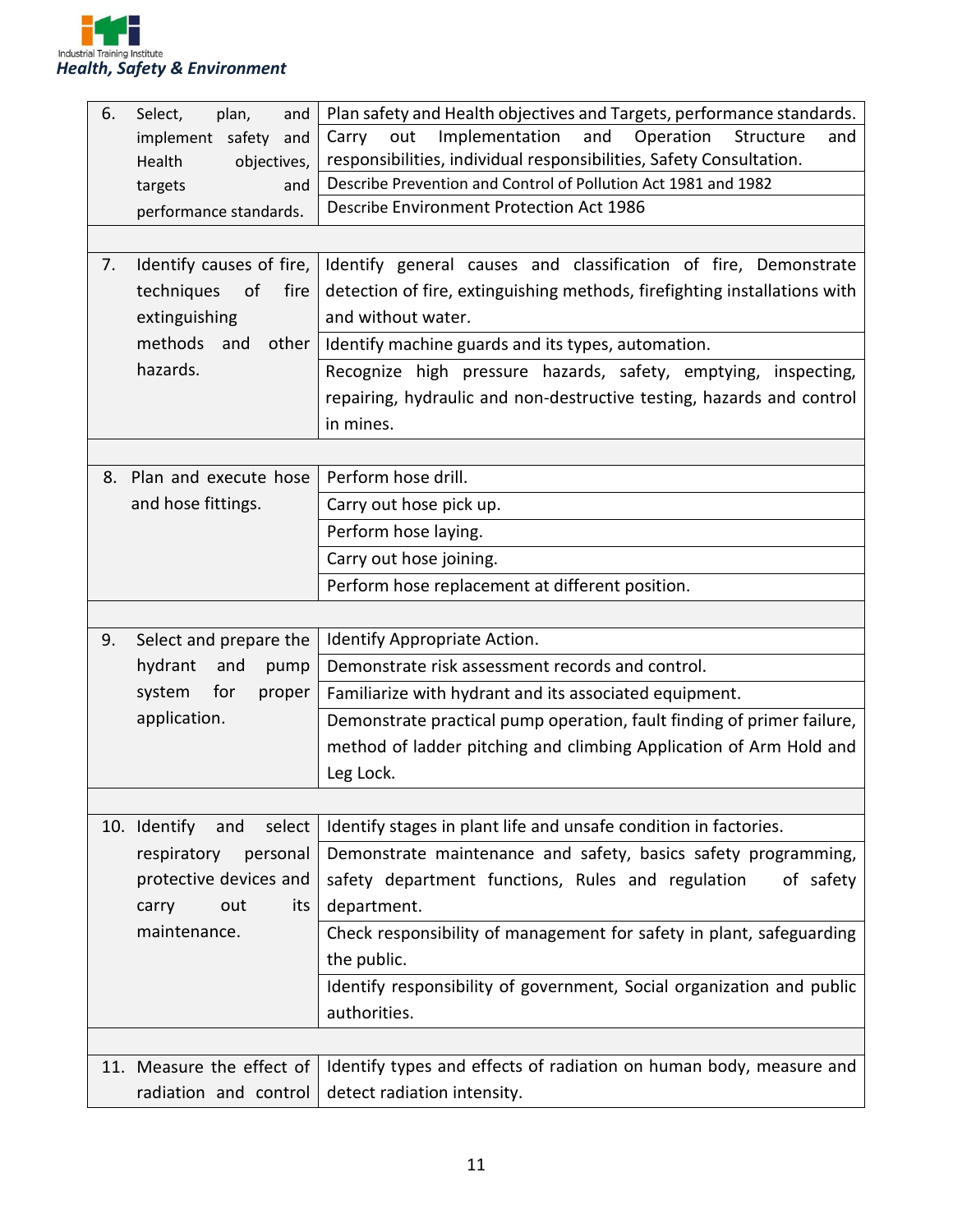

|                     | the<br>radiation<br>on     | Identify effects of radiation on human body, measure disposal of              |  |
|---------------------|----------------------------|-------------------------------------------------------------------------------|--|
|                     | human body.                | radioactive waste, control radiation.                                         |  |
|                     |                            |                                                                               |  |
|                     | 12. Identify<br>parameters | Identify scope, importance and need for public awareness about our            |  |
|                     | governing the safety in    | environment.                                                                  |  |
|                     | construction and<br>its    | Observe economic and social security, environment impact of                   |  |
|                     | impact<br>on               | transportation.                                                               |  |
|                     | environment.               | Explain global warming and greenhouse effect, urbanization, acid rain.        |  |
|                     |                            | Demonstrate health and environment effect through chart.                      |  |
|                     |                            | Explain environmental pollution $-$ causes, effects and control               |  |
|                     |                            | measures of air pollution, water pollution, soil pollution.                   |  |
|                     |                            |                                                                               |  |
|                     | 13. Identify<br>various    | Demonstrate safe limits of amperages, voltages, distance from lines           |  |
|                     | techniques of earthing     | etc. Joints and Connections, Overload and Short circuit protection.           |  |
|                     | standards and earth        | Explain earthing standards and earth fault protection, protection             |  |
|                     | fault protection.          | against voltage.                                                              |  |
|                     |                            | Identify criteria in their selection, installation, maintenance.              |  |
|                     |                            | Explain Borrowed neutrals, Electrical equipment in hazardous                  |  |
|                     |                            | atmosphere.                                                                   |  |
|                     |                            |                                                                               |  |
|                     | 14. Plan<br>and<br>apply   | Demonstrate Plant layout, design and safe distance, Ventilation and           |  |
|                     | plant<br>methods<br>of     | heat stress, Significance of ventilation, Natural ventilation.                |  |
|                     | design<br>and              | Apply Mechanical ventilation Air conditioning.                                |  |
|                     | housekeeping.              | Plan Safety and good housekeeping, Disposal of scrap and other trade          |  |
|                     |                            | wastes.                                                                       |  |
|                     |                            | Apply Spillage prevention, Use of colour as an aid of housekeeping,           |  |
|                     |                            | Cleaning methods.                                                             |  |
|                     |                            | Inspect and make checklists, identify advantages of good houses.              |  |
|                     |                            |                                                                               |  |
|                     | 15. Check<br>and<br>verify | Demonstrate prevailing condition in industry about Drinking Water             |  |
|                     | industrial<br>various      | Sanitary and Washing, Cloakrooms.                                             |  |
|                     | Hazards in process of      | Identify Facilities for Food and<br><b>Drink</b><br>Shelters<br>Living<br>and |  |
|                     | melting<br>(Furnaces),     | Accommodation.                                                                |  |
| Casing and Forging. |                            | Explain Disaster management floods, earthquake, cyclone and slides.           |  |
|                     |                            | Identify role of individual in prevention of pollution.                       |  |
|                     |                            |                                                                               |  |
|                     |                            | Maintain ladders and trolleys.                                                |  |
|                     |                            | Design turntable ladders, water tender and special equipment.                 |  |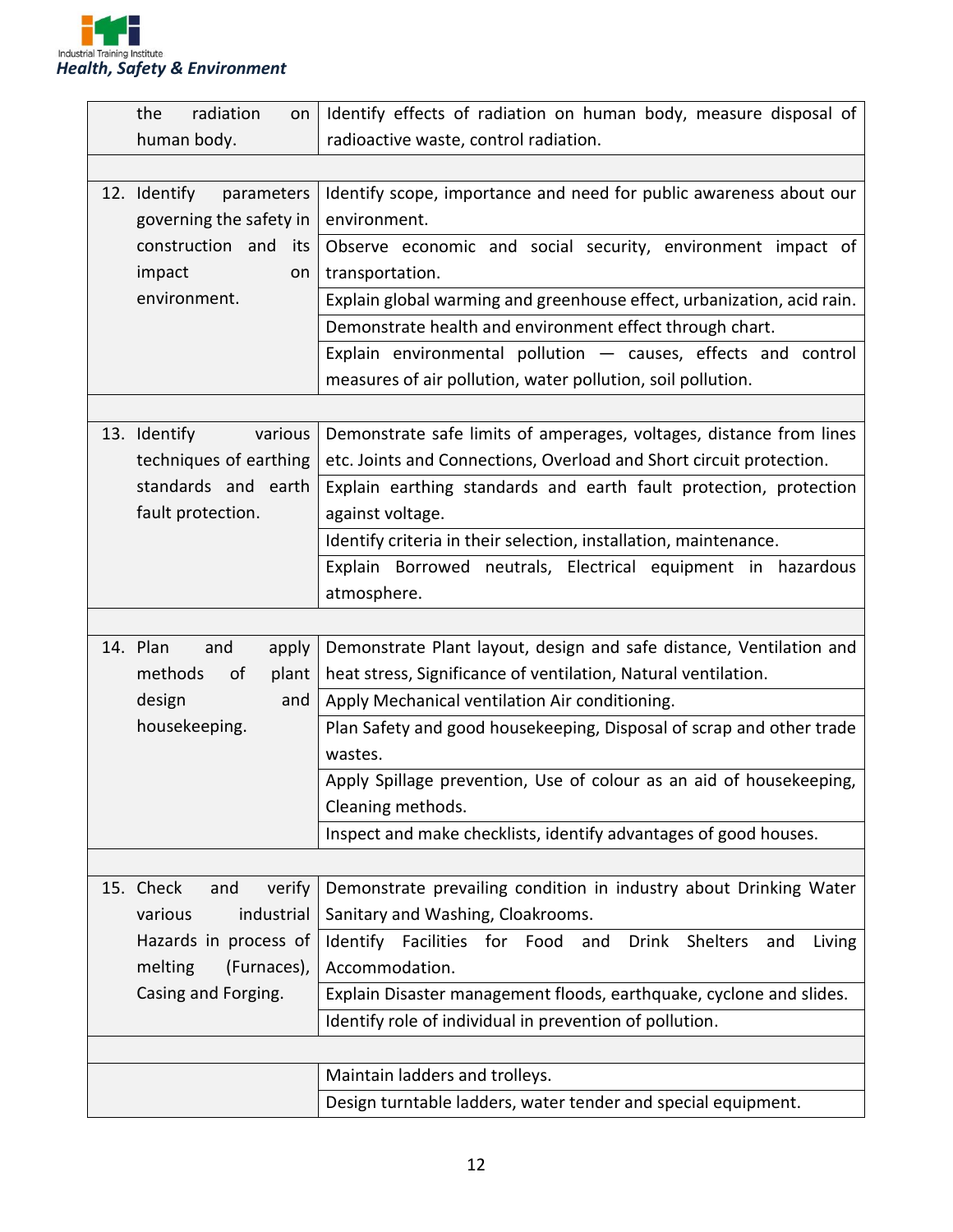

| 16. Identify various types        | Identify Types of water relay system.                                    |  |
|-----------------------------------|--------------------------------------------------------------------------|--|
| of<br>relay<br>water              | Check various arrangements of water relay system.                        |  |
| management systems.               |                                                                          |  |
|                                   |                                                                          |  |
| risk<br>the<br>17. Execute        | Check definitions of incident, accident, injury, dangerous occurrences,  |  |
| analysis exercise.                | unsafe acts, unsafe conditions, hazards, error, oversight, mistakes etc. |  |
|                                   | Demonstrate Accident Prevention: Theories / Models of accident           |  |
|                                   | occurrences, Principles of accident prevention.                          |  |
|                                   | Demonstrate<br>Accident<br>and<br>Financial<br>implications,<br>Hazard   |  |
|                                   | identification and analysis, fault tree analysis, Job safety analysis,   |  |
|                                   | examples, Plant safety inspection objectives and types, check            |  |
|                                   | procedure of inspection.                                                 |  |
|                                   |                                                                          |  |
| 18. Select and use PPE,           | Select and Use Personal Protective Equipment: Need, selection,           |  |
| care and maintain the             | supply, use, care and maintenance, Personal protective devices for       |  |
| same.                             | head, ear, face, eye, foot, knee and body protection, Respiratory        |  |
|                                   | personal protective devices.                                             |  |
|                                   | Carry out Cardiac massage, explain poisoning, wounds.                    |  |
|                                   |                                                                          |  |
| 19. Apply the method of           | Identify General Consideration types of Storage.                         |  |
| bulk storage system of            | Plan and prepare layout of storages with specific reference to LPG,      |  |
| LPG/CNG.                          | CNG, Chlorine, Ammonia.                                                  |  |
|                                   |                                                                          |  |
| 20. Prepare case study on         | Prepare case study on Major Chemical Disasters.                          |  |
| Chemical<br>major                 | Identify various Occupational Health Hazards.                            |  |
| Disasters.                        | Explain Dangerous Properties of Chemicals, Dust, Gases, Fumes, Mist,     |  |
|                                   | Vapours, Smoke and Aerosols.                                             |  |
|                                   |                                                                          |  |
| Medical<br>21. Practice<br>Bio    | Apply Techniques of segregation, packaging, storage, transport of        |  |
| Waste<br>E-<br>and                | infectious waste                                                         |  |
| Management                        | Demonstrate different treatment method for Bio Medical Waste             |  |
|                                   | Exhibit process of accumulation, storage and disposal of hazardous       |  |
|                                   | waste                                                                    |  |
| 22. Demonstrate<br><b>Process</b> | Demonstrate measurement of noise                                         |  |
| control<br>noise<br>to            | Exhibit Process to control noise pollution                               |  |
| pollution                         |                                                                          |  |
|                                   |                                                                          |  |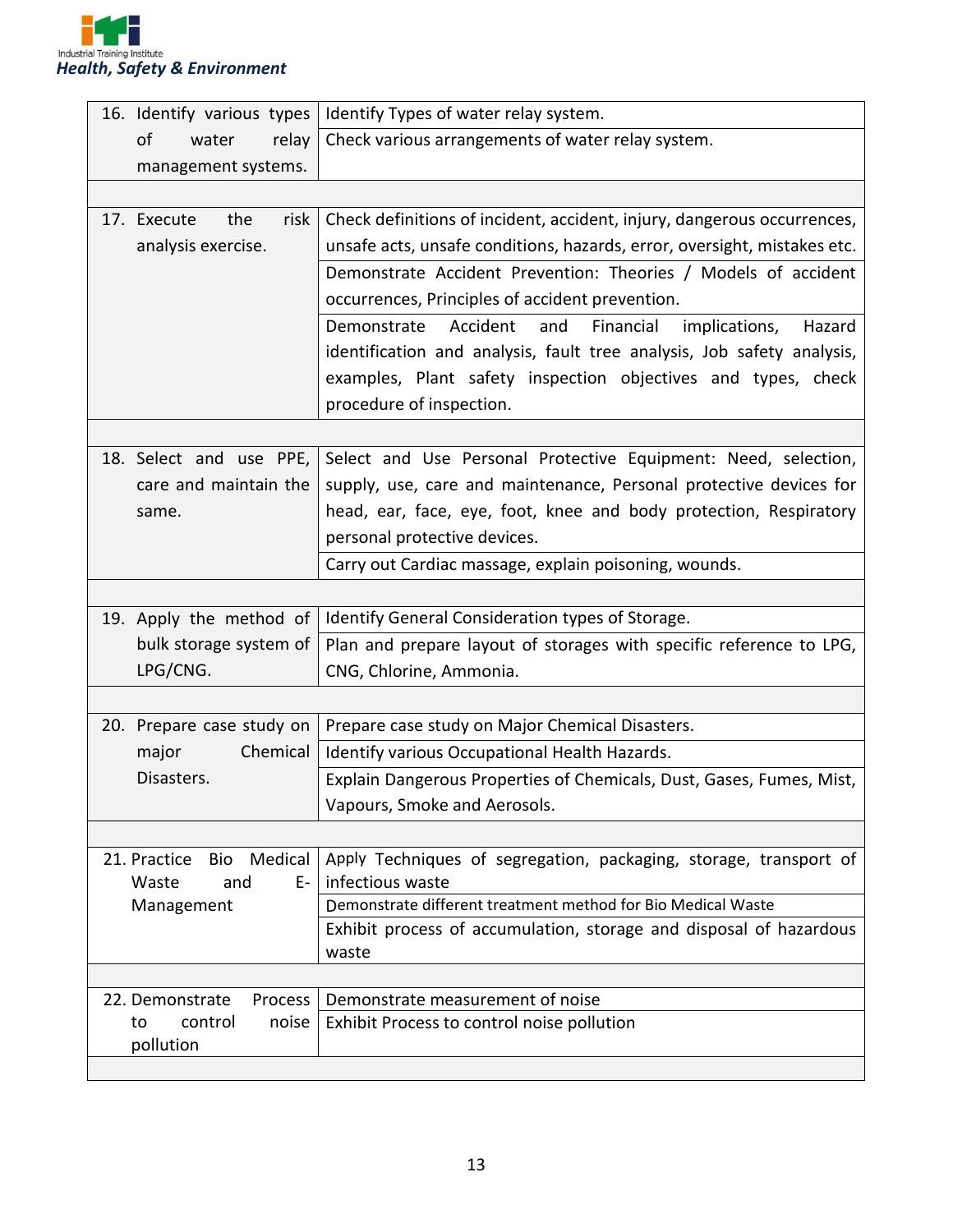Г

<u> Alexandria de la contrada de la contrada de la contrada de la contrada de la contrada de la contrada de la c</u>

| <b>SYLLABUS FOR HEALTH, SAFETY &amp; ENVIRONMENT TRADE</b>            |                                                                                                                     |                                                                                                                                                                                                                                                                                                                                                                                                                                                                                                                                                         |                                                                                                                                                                                                                                                                                                                                                                                                                                                                                                                                                                                            |  |
|-----------------------------------------------------------------------|---------------------------------------------------------------------------------------------------------------------|---------------------------------------------------------------------------------------------------------------------------------------------------------------------------------------------------------------------------------------------------------------------------------------------------------------------------------------------------------------------------------------------------------------------------------------------------------------------------------------------------------------------------------------------------------|--------------------------------------------------------------------------------------------------------------------------------------------------------------------------------------------------------------------------------------------------------------------------------------------------------------------------------------------------------------------------------------------------------------------------------------------------------------------------------------------------------------------------------------------------------------------------------------------|--|
| <b>DURATION: ONE YEAR</b>                                             |                                                                                                                     |                                                                                                                                                                                                                                                                                                                                                                                                                                                                                                                                                         |                                                                                                                                                                                                                                                                                                                                                                                                                                                                                                                                                                                            |  |
| <b>Duration</b>                                                       | <b>Reference</b><br><b>Learning Outcome</b>                                                                         | <b>Professional Skills</b><br>(Trade Practical)<br><b>With Indicative Hours</b>                                                                                                                                                                                                                                                                                                                                                                                                                                                                         | <b>Professional Knowledge</b><br>(Trade Theory)                                                                                                                                                                                                                                                                                                                                                                                                                                                                                                                                            |  |
| Professional<br>Skill 100 Hrs;<br>Professional<br>Knowledge<br>22 Hrs | Identify accident<br>prone areas and<br>adopt methods for<br>reducing accidents<br>following safety<br>precautions. | 1. Familiarisation with the<br>Institute, Documentation<br>of Student, Issuance of<br>Dress, Books, Hostel<br>Accommodation (If<br>required) and Store. (06<br>hrs.)<br>2. Importance of trade<br>training, Equipment used<br>in the trade, types of work<br>done by the trainees in the<br>trade. (10 hrs.)<br>3. Introduction to safety<br>equipment and their uses.<br>Introduction of first aid,<br>Road safety, operation of<br>Electrical mains. (14 hrs.)<br>4. Knowledge of General<br>Safety, Occupational<br>health and hygiene. (16<br>hrs.) | <b>Incident Command:</b><br>Types of Incident. Analyse<br>possible hazards and<br>emergencies.<br>HAZARD: Introduction to<br>Hazard, Causes,<br>Identification, Vulnerability<br>analysis, Risk analysis,<br>Evaluation & Control of<br>Hazard.<br>HAZOP Analysis, Sources for<br>Information on Hazard<br>Evaluation.<br>Preparative work (Obtain<br>basic information,<br>information should be<br>converted into suitable form,<br>Plan the sequence &<br>meeting schedule), Team<br>composition & approach.<br>Methodology, Advantages of<br>HAZOP Study Limitation of<br>HAZOP study. |  |
|                                                                       |                                                                                                                     | Site visit for Hazard<br>5.<br>identification and<br>Evaluation. (15 hrs.)                                                                                                                                                                                                                                                                                                                                                                                                                                                                              | <b>Risk Analysis:</b><br>Definition of Risk, Risk<br>Analysis, Introduction to                                                                                                                                                                                                                                                                                                                                                                                                                                                                                                             |  |
|                                                                       |                                                                                                                     | 6. Study of Risk at work site<br>and preparation and<br>initiation of reports. (15<br>hrs.)                                                                                                                                                                                                                                                                                                                                                                                                                                                             | Failure Mode & Effect<br>Analysis (FMEA), Fault Tree<br>Analysis (FTA), Event Tree<br>Analysis (ETA).                                                                                                                                                                                                                                                                                                                                                                                                                                                                                      |  |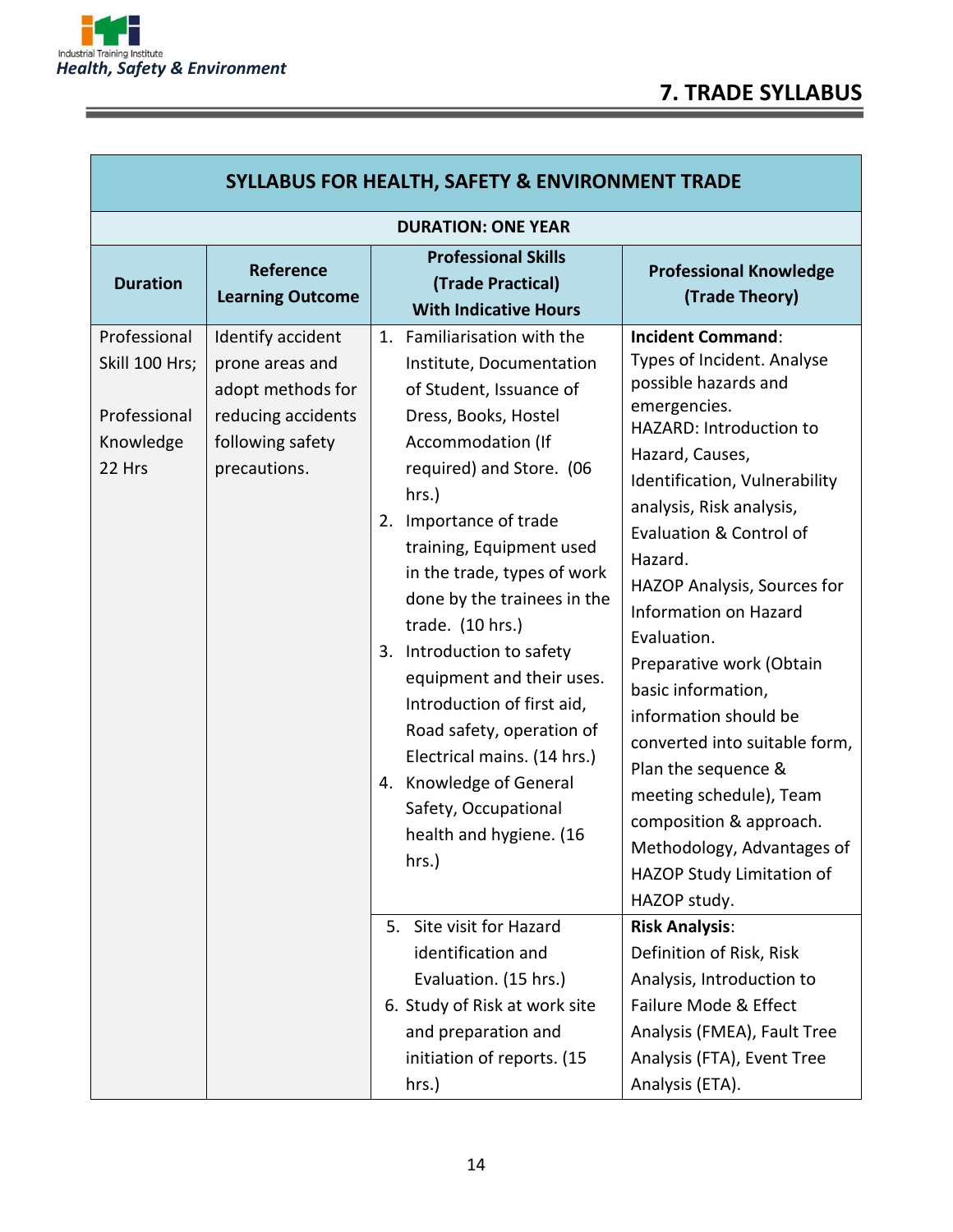

|               |                     | 7. Emergency response            |                                     |
|---------------|---------------------|----------------------------------|-------------------------------------|
|               |                     | functional drill - viz.          |                                     |
|               |                     | Medical Response,                |                                     |
|               |                     | Evacuation drill, etc. (10       |                                     |
|               |                     | hrs.)                            |                                     |
|               |                     | 8. Visit to accident prone       | Accident: Definition of             |
|               |                     | area Practical usages of         | Accidents, Classification of        |
|               |                     | Safety belt helmet gloves,       | Accidents, need for the             |
|               |                     | and goggles. (14 hrs.)           | Analysis of Accidents,              |
|               |                     |                                  | Methods Adopted for                 |
|               |                     |                                  | Reducing Accidents,                 |
|               |                     |                                  | Investigation of Accidents,         |
|               |                     |                                  | Safety Slogans Principles of        |
|               |                     |                                  | Accident (Heinrich theory),         |
|               |                     |                                  | Accident ratio study,               |
|               |                     |                                  | identification of unsafe            |
|               |                     |                                  | mechanical/ physical                |
|               |                     |                                  | conditions, identification of       |
|               |                     |                                  | unsafe acts. Frequency Rate,        |
|               |                     |                                  | Prevention Methods.                 |
| Professional  | Identify and apply  | Carry out the plant safety<br>9. | <b>Preparation &amp; Assessment</b> |
| Skill 80 Hrs; | safety policy in an | inspection with the help of      | of Safety Audit: Introduction       |
|               | industry and List   | check list. (15 hrs.)            | to Safety Checklist, Plant          |
| Professional  | out the duties and  | 10. Visit to industrial unit and | Safety Inspection, Safety           |
| Knowledge     | implement Safety    | review of prevailing safety      | Precautions adopted in the          |
| 16 Hrs        | Targets,            | Practices (15 hrs.)              | Plant, Safety Tag System,           |
|               | Objectives,         |                                  | Safety Audit Report                 |
|               | Standards,          |                                  | Objective of safety audit,          |
|               | Practices and       |                                  | type of audit, Audit team,          |
|               | Performances.       |                                  | Elements of safety audit,           |
|               |                     |                                  | Method of audit, audit steps,       |
|               |                     |                                  | concept and lay out of audit        |
|               |                     |                                  | report.                             |
|               |                     | 11. Visit to industrial unit to  | <b>Safety Concept:</b>              |
|               |                     | observe prevailing safety        | Introduction to Safety              |
|               |                     | provision, their condition,      | Management, Safety Policy,          |
|               |                     | welfare measures include         | Safety Committee, Safety            |
|               |                     | medical facilities, crèches      | Review, Responsibility of           |
|               |                     |                                  | Management, Safety Officers         |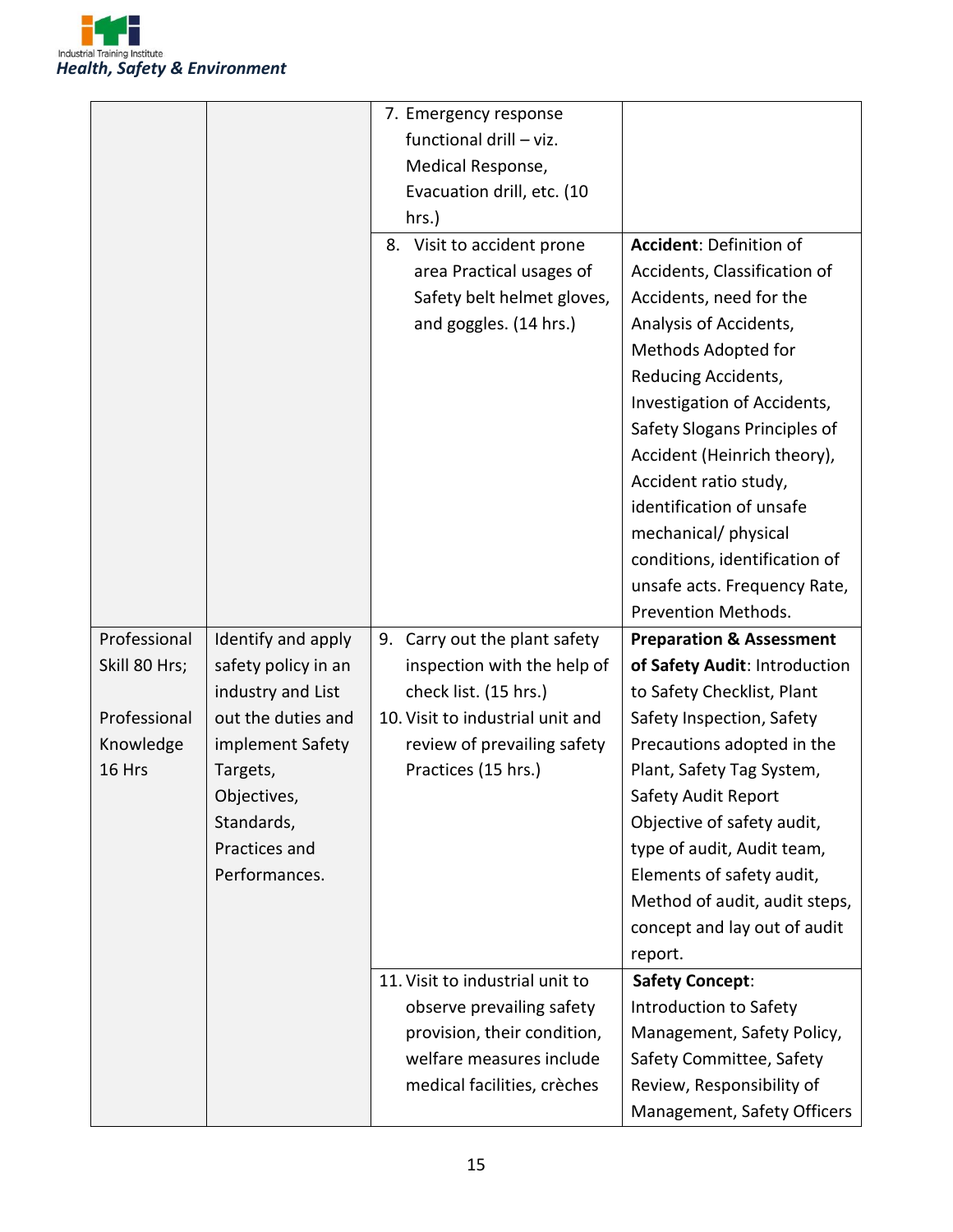

|               |                  | and religious places.            | Duties & Responsibilities,             |
|---------------|------------------|----------------------------------|----------------------------------------|
|               |                  | (30hrs.)                         | Safety Targets, Objectives,            |
|               |                  | 12. Awareness about various      | Standards, Practices and               |
|               |                  | compensations and                | Performances. Motivation &             |
|               |                  | Documentation. (20hrs.)          | Communication as part of               |
|               |                  |                                  | Safety Programme. Duties &             |
|               |                  |                                  | responsibility of an owner,            |
|               |                  |                                  | Duties and responsibilities of         |
|               |                  |                                  | a worker, Role of a                    |
|               |                  |                                  | supervisor Role of a safety            |
|               |                  |                                  | engineer                               |
|               |                  |                                  | ILO Convention: Introduction           |
|               |                  |                                  | of ILO and Conventions.                |
| Professional  | Identify marking | 13. Display of explosives, their | <b>Factories Act 1948</b>              |
| Skill 60 Hrs; | and evaluate     | identification and marking       | (Amended): - Health -                  |
|               | performance of   | as per explosives act. (15       | Cleanness, Disposal of                 |
| Professional  | explosives.      | hrs.)                            | Waste, Ventilation and                 |
| Knowledge     |                  | 14. Hands on experience with     | Temperatures, Dust &                   |
| 10 Hrs        |                  | Hand and power                   | Fumes, Drinking Water,                 |
|               |                  | tools. (15 hrs.)                 | Lighting, Latrines & urinals.          |
|               |                  | 15. Measurement of Heat,         | Safety - Fencing of                    |
|               |                  | <b>Illumination and Noise</b>    | machineries, Work on or                |
|               |                  | Demonstration. (15 hrs.)         | near machinery in motion,              |
|               |                  | 16. Determination of related     | Hoists and lifts, Pressure             |
|               |                  | electrical experiments. (15      | plants, Floors, Stairs and             |
|               |                  | hrs.)                            | means of escape, Protection            |
|               |                  |                                  | against fumes & gases,                 |
|               |                  |                                  | Safety offers. Welfare -               |
|               |                  |                                  | Washing facilities in Dry              |
|               |                  |                                  | clothing, Storing, Sitting,            |
|               |                  |                                  | First Aid Appliances,                  |
|               |                  |                                  | Canteen, Shelters for rest &           |
|               |                  |                                  | lunch, Creches, Welfare                |
|               |                  |                                  | offers, Right & Obligation of          |
|               |                  |                                  | workers.                               |
| Professional  | Prepare profile  | 17. Visit to workshop and steel  | <b>Welfare &amp; Training: General</b> |
| Skill 30 Hrs; | with an          | furniture houses to witness      | Provision, Drinking Water,             |
|               | appropriate      | various processes during         | Sanitary & Washing,                    |
|               | accuracy as per  | production and safety.           | Cloakrooms, Facilities for             |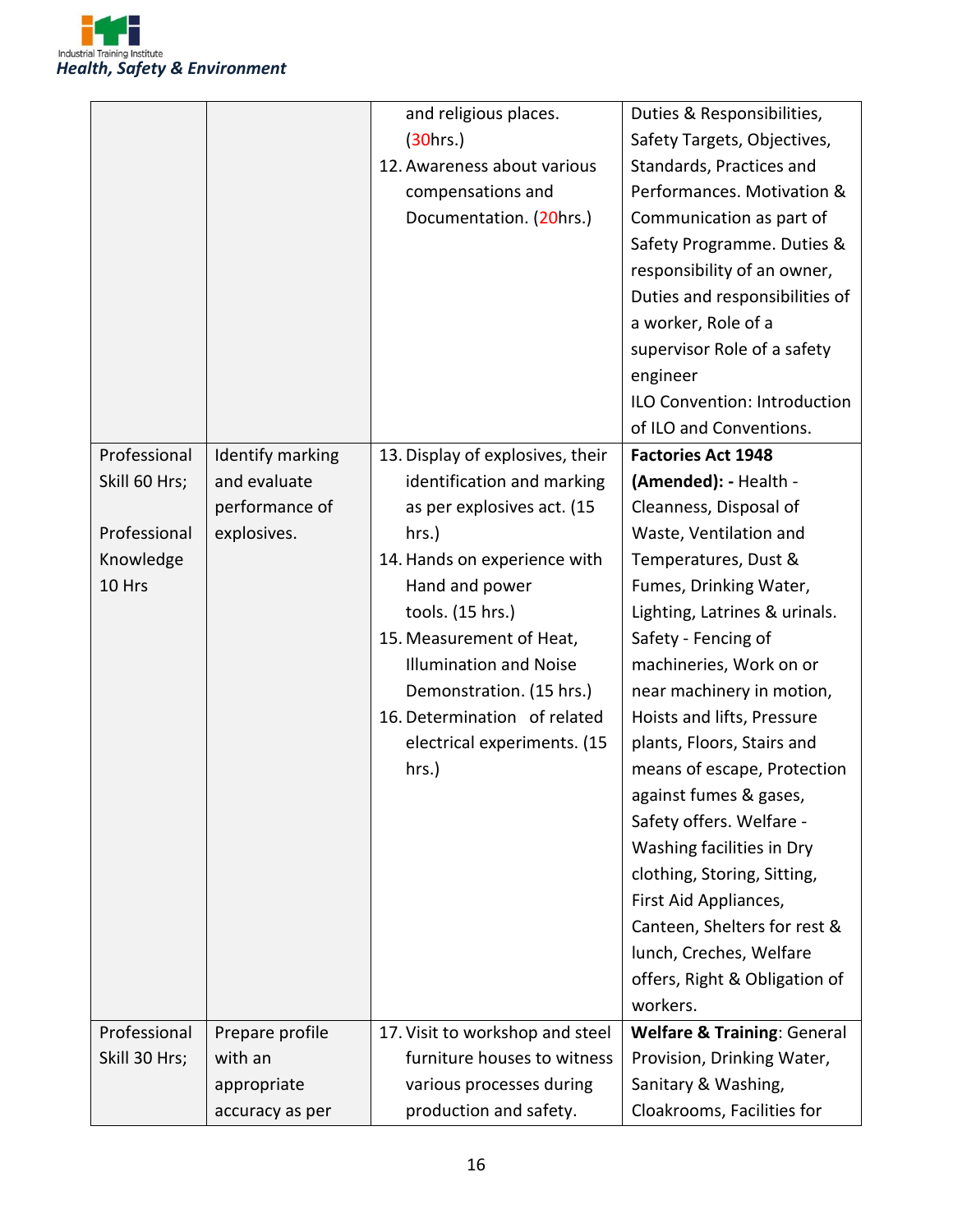

| Professional  | safety precaution   | Precaution adopted. (15           | Food & Drink, Shelters &            |
|---------------|---------------------|-----------------------------------|-------------------------------------|
| Knowledge     | in workshop.        | hrs.)                             | Living Accommodation,               |
| 06 Hrs        |                     | 18. Visit to construction site to | Information & Training.             |
|               |                     | witness construction and          |                                     |
|               |                     | safety precaution                 |                                     |
|               |                     | observed. (15 hrs.)               |                                     |
| Professional  | Select the          | 19. Construction Site Visit       | <b>Environment Protection:</b>      |
| Skill 50 Hrs; | construction site   | Practices of good House           | Safety and Protection of            |
|               | for visit, plan and | Keeping and Study of              | existing environment,               |
| Professional  | prepare the report. | egress and safe access. (15       | Principles & Practices in           |
| Knowledge     |                     | hrs.)                             | Prevention & Control of             |
| 18 Hrs        |                     | 20. Construction Site Visit and   | Pollution, Water Pollution,         |
|               |                     | identifying of causes of          | <b>Climate Changes:</b>             |
|               |                     | accident during material          | Introduction, Green House           |
|               |                     | handling. (08 hrs.)               | Gases: an overview, the role        |
|               |                     | 21. Construction Site Visit,      | of carbon Dioxide, Methen,          |
|               |                     | Pitching of ladders, proper       | co <sub>2</sub> emissions, carbon   |
|               |                     | use of safety belt and            | cycling, Global Warming.            |
|               |                     | preparation of work               | Components of climate<br>$\bullet$  |
|               |                     | permit. (07 hrs.)                 | change                              |
|               |                     |                                   | Factors effecting climate<br>٠      |
|               |                     |                                   | change                              |
|               |                     |                                   | Causes for rising                   |
|               |                     |                                   | emissions                           |
|               |                     |                                   | How to prevent climate              |
|               |                     |                                   | change                              |
|               |                     |                                   | Harmful impact of                   |
|               |                     |                                   | climate change                      |
|               |                     |                                   | Ways to help                        |
|               |                     |                                   | environment                         |
|               |                     |                                   |                                     |
|               |                     | 22. Visit to excavation Site,     | <b>Social Security Legislation:</b> |
|               |                     | identification and                | Social Security Legislation,        |
|               |                     | discussion with site              | Introduction to Workman's           |
|               |                     | engineer about safety             | <b>Compensation Act, Contract</b>   |
|               |                     | precaution taken. (20 hrs.)       | Labour Regulation Act.              |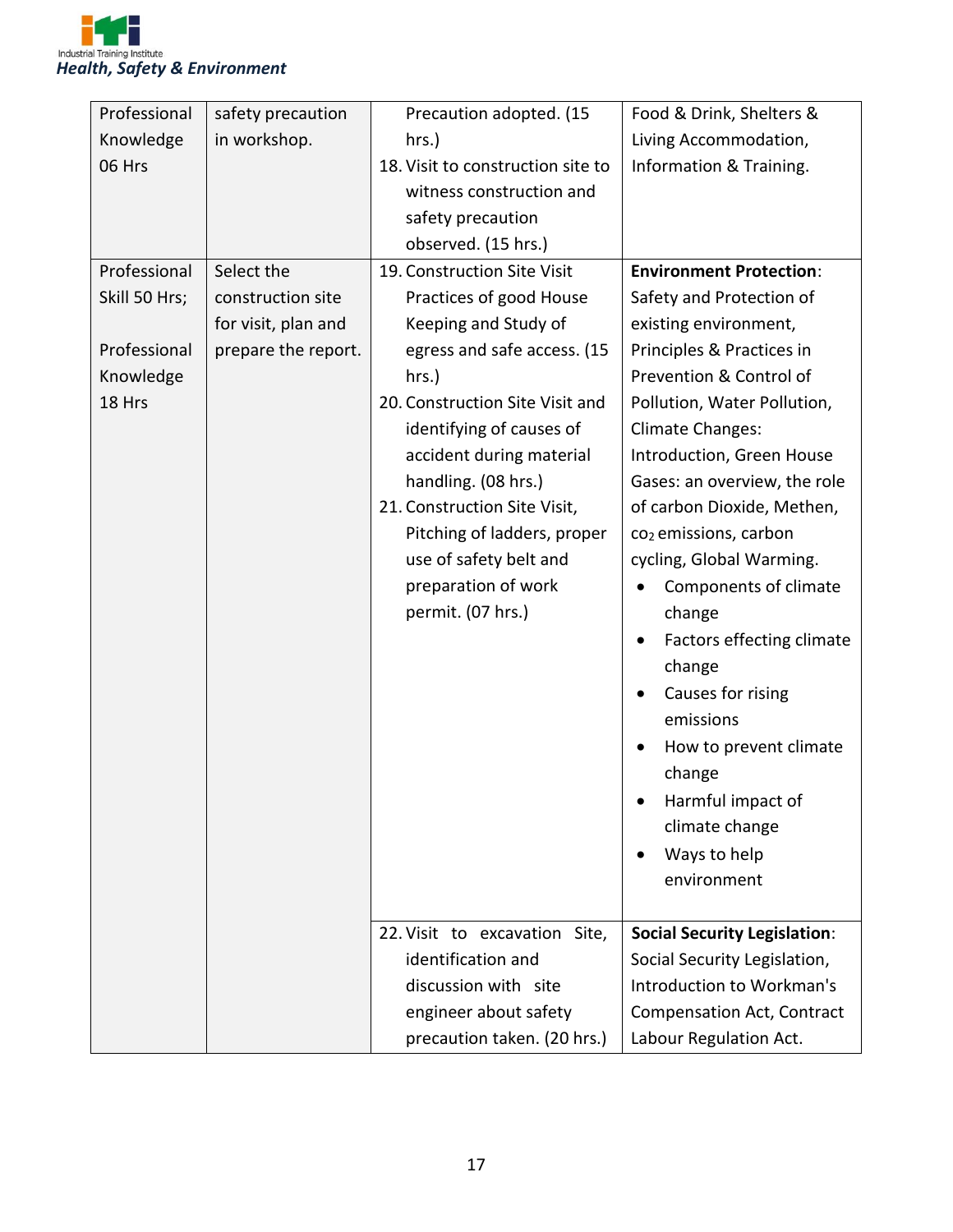

| Professional  | Select, plan, and   | 23. Developing a workplace   | Miscellaneous Acts & Rules     |
|---------------|---------------------|------------------------------|--------------------------------|
| Skill 30 Hrs; | implement safety    | Safety and Health Policy.    | Explosives Act 1884 and        |
|               | and Health          | (10 hrs.)                    | Rules. General provision of    |
| Professional  | objectives, targets | 24. Planning - safety and    | Gas Cylinders Rules, The       |
| Knowledge     | and performance     | Health objectives and        | Building and other             |
| 06 Hrs        | standards.          | Targets, performance         | <b>Construction Worker's</b>   |
|               |                     | standards. (10 hrs.)         | Welfare Cess Act & Rules       |
|               |                     | 25. Implementation and       | 1996. Environment              |
|               |                     | Operation Structure and      | Protection Legislation:        |
|               |                     | responsibilities, individual | Introduction to Prevention     |
|               |                     | responsibilities, Safety     | and Control of Pollution Act   |
|               |                     | Consultation. (10 hrs.)      | 1981 and 1982, Environment     |
|               |                     |                              | Protection Act 1986            |
| Professional  | Identify causes of  | Fire and other Hazards:      | Anatomy of Fire: Definition    |
| Skill 30 Hrs; | fire, techniques of | 26. General causes and       | of Combustion, Elements of     |
|               | fire extinguishing  | classification of fire,      | Combustion, Products of        |
| Professional  | methods and other   | Detection of fire,           | Combustion, Heat of            |
| Knowledge     | hazards.            | extinguishing methods,       | reaction and calorific value,  |
| 10 Hrs        |                     | firefighting installations   | Flash point, Fire point,       |
|               |                     | with and without water.      | Ignition temperature and       |
|               |                     | (10 hrs.)                    | spontaneous combustion.        |
|               |                     | 27. Machine guards and its   | Fire Triangle, fire            |
|               |                     | types, automation. (10       | tetrahedron, fire pyramid,     |
|               |                     | hrs.)                        | source of heat, (Chemical,     |
|               |                     | 26. High pressure hazards,   | mechanical, Electrical,        |
|               |                     | safety, emptying,            | Nuclear etc.), Classification  |
|               |                     | inspecting, repairing,       | of fire and method of fire     |
|               |                     | hydraulic and non-           | extinguishment, oxygen and     |
|               |                     | destructive testing,         | its effects on combustion,     |
|               |                     | hazards and control in       | maintenance, method of         |
|               |                     | mines. (10 hrs.)             | operation, Halon and its       |
|               |                     |                              | detrimental effect on          |
|               |                     |                              | environment. Alternatives of   |
|               |                     |                              | Halon. Types of fire           |
|               |                     |                              | extinguishing agents, Rating   |
|               |                     |                              | system for portable fire       |
|               |                     |                              | extinguishers, Limitation of   |
|               |                     |                              | fire extinguishers, inspection |
|               |                     |                              | requirement.                   |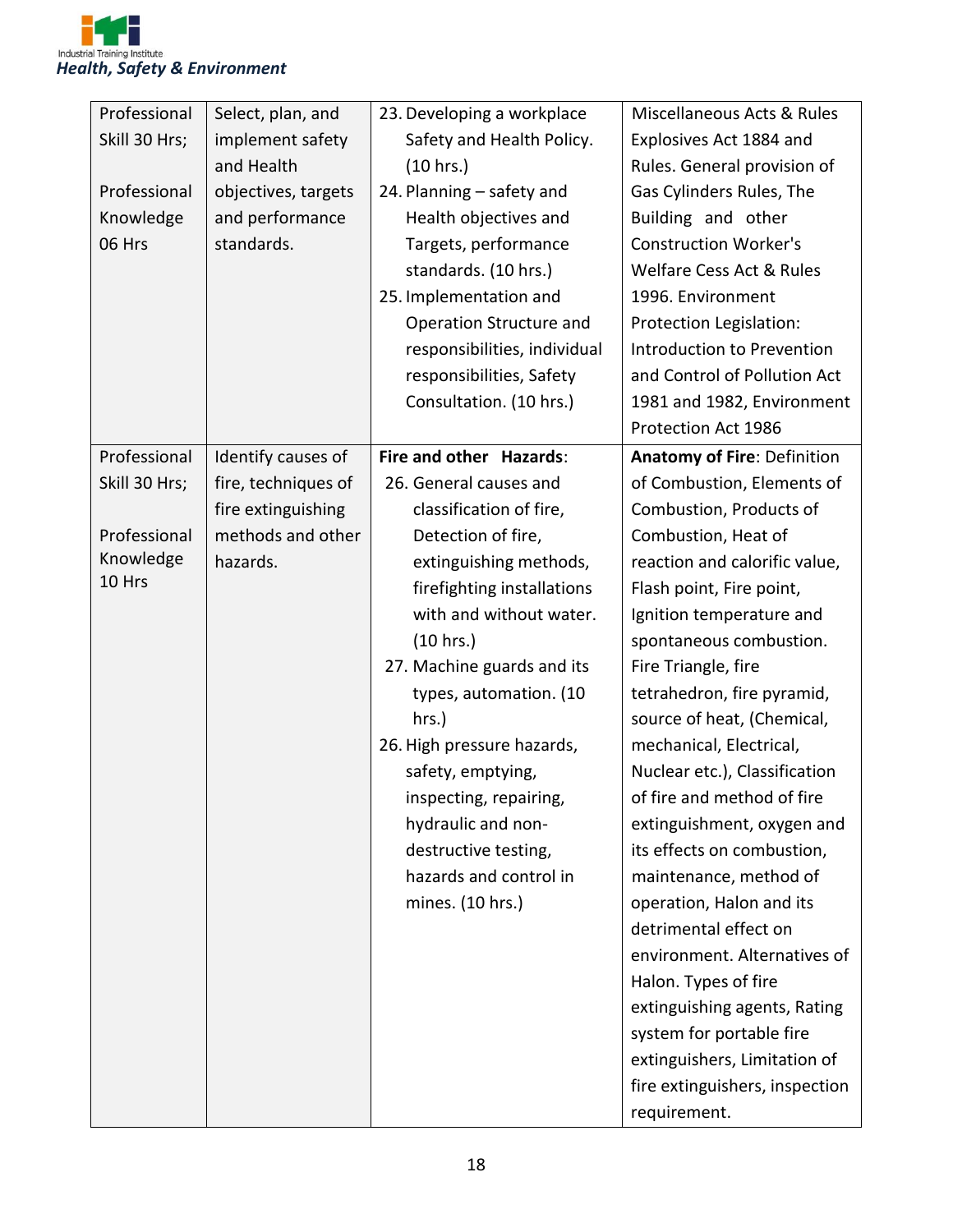

| Professional  | Plan and execute    | 29. Hose drill               | Hose & Pumps, Water                 |
|---------------|---------------------|------------------------------|-------------------------------------|
| Skill 30 Hrs; | hose and hose       | hose pick up<br>a)           | Tender: Fire Service Hose &         |
|               | fittings.           | hose laying<br>b)            | Hose Fittings, Fixed Fire           |
| Professional  |                     | hose joining<br>c)           | <b>Fighting Installations Ropes</b> |
| Knowledge     |                     | hose replacement at<br>d)    | & lines, Practical Fireman          |
| 06 Hrs        |                     | different position           | ship, Small & Special Gears,        |
|               |                     | (30 hrs.)                    | Water Tender. Types of fire         |
|               |                     |                              | hoses, its construction,            |
|               |                     |                              | caused of decay care &              |
|               |                     |                              | maintenance Types of hose           |
|               |                     |                              | fittings, identification and        |
|               |                     |                              | use of hose fittings. Types of      |
|               |                     |                              | FFF installations Testing care      |
|               |                     |                              | & maintenance.                      |
| Professional  | Select and prepare  | 30. Familiarization and      | <b>Hydrant, Detectors &amp;</b>     |
| Skill 30 Hrs; | the hydrant and     | demonstration of             | Ladders: Introduction to            |
|               | pump system for     | Hydrant and its              | Hydrant & Hydrant Fittings,         |
| Professional  | proper application. | associated equipment.        | Water Supply requirements           |
| Knowledge     |                     | (05 hrs.)                    | for firefighting, Introductions     |
| 06 Hrs        |                     | 31. Practical pump           | to pump & Primers,                  |
|               |                     | operation, fault finding     | Detectors & Ladders.                |
|               |                     | of primary failure,          |                                     |
|               |                     | method of ladder             |                                     |
|               |                     | pitching & climbing          |                                     |
|               |                     | Application of Arm Hold      |                                     |
|               |                     | and Leg Lock. (05 hrs.)      |                                     |
|               |                     | 32. Identify Appropriate     |                                     |
|               |                     | Action. (05 hrs.)            |                                     |
|               |                     | 33. Risk assessment records  |                                     |
|               |                     | and control. (05 hrs.)       |                                     |
|               |                     | 34. A simple Risk estimation |                                     |
|               |                     | example - Hazards,           |                                     |
|               |                     | remedial measures. (05       |                                     |
|               |                     | hrs.)                        |                                     |
|               |                     | 35. Motivation of            |                                     |
|               |                     | employees, Insurance         |                                     |
|               |                     | coverage of Industrial       |                                     |
|               |                     | plant & personnel. (05       |                                     |
|               |                     | hrs.)                        |                                     |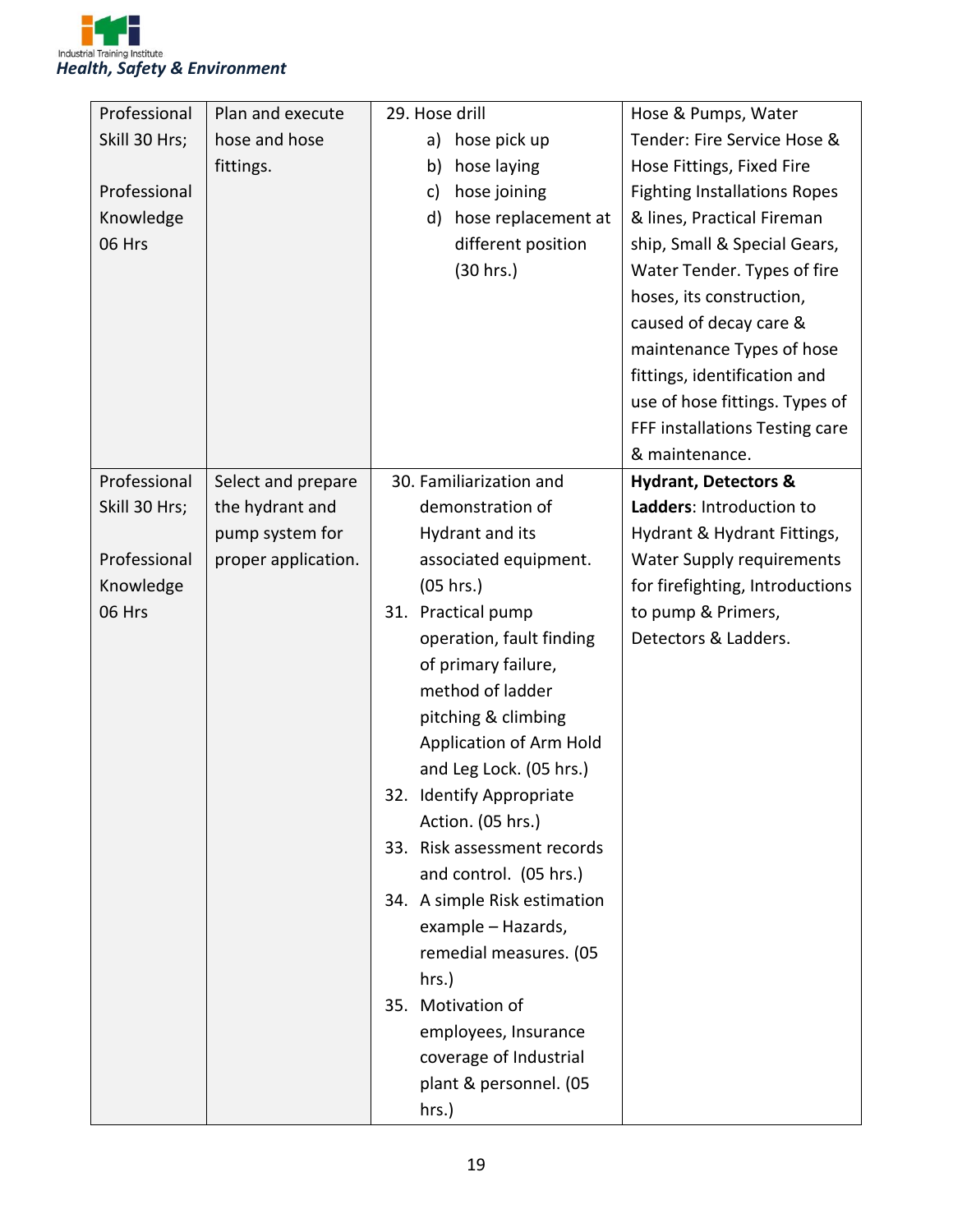

| situation Management -<br>Skill 60 Hrs;<br>respiratory<br>Disaster Management<br><b>Basic Introduction to</b><br>(12 hrs.)<br>personal<br>Incident Control Systems in<br>Professional<br>protective devices<br>37. Stages in plant life and<br>public health emergency<br>and carry out its<br>unsafe condition in<br>Knowledge<br>situations<br>10 Hrs<br>factories. (12 hrs.)<br>maintenance.<br><b>Breathing Sets: Classification</b><br>Maintenance & safety,<br>38.<br>of Respiratory Personal<br>basics safety<br>Protective Devices, Selection<br>programming, safety<br>of Respiratory Personal<br>department, Rules and<br>Protective Devices,<br>regulation of safety<br>Instruction & Training in the<br>department. (12 hrs.)<br>use, Maintenance and Care<br>39. Responsibility of<br>of Self Containing Breathing<br>management for safety<br>Apparatus.<br>in plant, safeguards the<br><b>Resuscitation &amp; First Aid:</b><br>public. (12 hrs.)<br>Burns, Fractures, Toxic<br>40. Responsibility of<br>Ingestion, Bleeding, Wounds<br>government, Social<br>and Bandaging, Artificial<br>organization and public<br>Respiration, Techniques of<br>authorities. (12 hrs.)<br>Resuscitation.<br>Professional<br>Measure the effect<br>Radiation and Industrial<br>Introduction to Radiation<br>Skill 30 Hrs;<br>of radiation and<br>Hazards:<br>and Industrial Hazards<br>control the<br>41. Types and effects of<br>Professional<br>radiation on<br>radiation on human<br>Knowledge<br>human body.<br>body, Measurement and<br>detection of radiation<br>06 Hrs |
|---------------------------------------------------------------------------------------------------------------------------------------------------------------------------------------------------------------------------------------------------------------------------------------------------------------------------------------------------------------------------------------------------------------------------------------------------------------------------------------------------------------------------------------------------------------------------------------------------------------------------------------------------------------------------------------------------------------------------------------------------------------------------------------------------------------------------------------------------------------------------------------------------------------------------------------------------------------------------------------------------------------------------------------------------------------------------------------------------------------------------------------------------------------------------------------------------------------------------------------------------------------------------------------------------------------------------------------------------------------------------------------------------------------------------------------------------------------------------------------------------------------------------------------------------------------------------------|
|                                                                                                                                                                                                                                                                                                                                                                                                                                                                                                                                                                                                                                                                                                                                                                                                                                                                                                                                                                                                                                                                                                                                                                                                                                                                                                                                                                                                                                                                                                                                                                                 |
|                                                                                                                                                                                                                                                                                                                                                                                                                                                                                                                                                                                                                                                                                                                                                                                                                                                                                                                                                                                                                                                                                                                                                                                                                                                                                                                                                                                                                                                                                                                                                                                 |
|                                                                                                                                                                                                                                                                                                                                                                                                                                                                                                                                                                                                                                                                                                                                                                                                                                                                                                                                                                                                                                                                                                                                                                                                                                                                                                                                                                                                                                                                                                                                                                                 |
|                                                                                                                                                                                                                                                                                                                                                                                                                                                                                                                                                                                                                                                                                                                                                                                                                                                                                                                                                                                                                                                                                                                                                                                                                                                                                                                                                                                                                                                                                                                                                                                 |
|                                                                                                                                                                                                                                                                                                                                                                                                                                                                                                                                                                                                                                                                                                                                                                                                                                                                                                                                                                                                                                                                                                                                                                                                                                                                                                                                                                                                                                                                                                                                                                                 |
|                                                                                                                                                                                                                                                                                                                                                                                                                                                                                                                                                                                                                                                                                                                                                                                                                                                                                                                                                                                                                                                                                                                                                                                                                                                                                                                                                                                                                                                                                                                                                                                 |
|                                                                                                                                                                                                                                                                                                                                                                                                                                                                                                                                                                                                                                                                                                                                                                                                                                                                                                                                                                                                                                                                                                                                                                                                                                                                                                                                                                                                                                                                                                                                                                                 |
|                                                                                                                                                                                                                                                                                                                                                                                                                                                                                                                                                                                                                                                                                                                                                                                                                                                                                                                                                                                                                                                                                                                                                                                                                                                                                                                                                                                                                                                                                                                                                                                 |
|                                                                                                                                                                                                                                                                                                                                                                                                                                                                                                                                                                                                                                                                                                                                                                                                                                                                                                                                                                                                                                                                                                                                                                                                                                                                                                                                                                                                                                                                                                                                                                                 |
|                                                                                                                                                                                                                                                                                                                                                                                                                                                                                                                                                                                                                                                                                                                                                                                                                                                                                                                                                                                                                                                                                                                                                                                                                                                                                                                                                                                                                                                                                                                                                                                 |
|                                                                                                                                                                                                                                                                                                                                                                                                                                                                                                                                                                                                                                                                                                                                                                                                                                                                                                                                                                                                                                                                                                                                                                                                                                                                                                                                                                                                                                                                                                                                                                                 |
|                                                                                                                                                                                                                                                                                                                                                                                                                                                                                                                                                                                                                                                                                                                                                                                                                                                                                                                                                                                                                                                                                                                                                                                                                                                                                                                                                                                                                                                                                                                                                                                 |
|                                                                                                                                                                                                                                                                                                                                                                                                                                                                                                                                                                                                                                                                                                                                                                                                                                                                                                                                                                                                                                                                                                                                                                                                                                                                                                                                                                                                                                                                                                                                                                                 |
|                                                                                                                                                                                                                                                                                                                                                                                                                                                                                                                                                                                                                                                                                                                                                                                                                                                                                                                                                                                                                                                                                                                                                                                                                                                                                                                                                                                                                                                                                                                                                                                 |
|                                                                                                                                                                                                                                                                                                                                                                                                                                                                                                                                                                                                                                                                                                                                                                                                                                                                                                                                                                                                                                                                                                                                                                                                                                                                                                                                                                                                                                                                                                                                                                                 |
|                                                                                                                                                                                                                                                                                                                                                                                                                                                                                                                                                                                                                                                                                                                                                                                                                                                                                                                                                                                                                                                                                                                                                                                                                                                                                                                                                                                                                                                                                                                                                                                 |
|                                                                                                                                                                                                                                                                                                                                                                                                                                                                                                                                                                                                                                                                                                                                                                                                                                                                                                                                                                                                                                                                                                                                                                                                                                                                                                                                                                                                                                                                                                                                                                                 |
|                                                                                                                                                                                                                                                                                                                                                                                                                                                                                                                                                                                                                                                                                                                                                                                                                                                                                                                                                                                                                                                                                                                                                                                                                                                                                                                                                                                                                                                                                                                                                                                 |
|                                                                                                                                                                                                                                                                                                                                                                                                                                                                                                                                                                                                                                                                                                                                                                                                                                                                                                                                                                                                                                                                                                                                                                                                                                                                                                                                                                                                                                                                                                                                                                                 |
|                                                                                                                                                                                                                                                                                                                                                                                                                                                                                                                                                                                                                                                                                                                                                                                                                                                                                                                                                                                                                                                                                                                                                                                                                                                                                                                                                                                                                                                                                                                                                                                 |
|                                                                                                                                                                                                                                                                                                                                                                                                                                                                                                                                                                                                                                                                                                                                                                                                                                                                                                                                                                                                                                                                                                                                                                                                                                                                                                                                                                                                                                                                                                                                                                                 |
|                                                                                                                                                                                                                                                                                                                                                                                                                                                                                                                                                                                                                                                                                                                                                                                                                                                                                                                                                                                                                                                                                                                                                                                                                                                                                                                                                                                                                                                                                                                                                                                 |
|                                                                                                                                                                                                                                                                                                                                                                                                                                                                                                                                                                                                                                                                                                                                                                                                                                                                                                                                                                                                                                                                                                                                                                                                                                                                                                                                                                                                                                                                                                                                                                                 |
|                                                                                                                                                                                                                                                                                                                                                                                                                                                                                                                                                                                                                                                                                                                                                                                                                                                                                                                                                                                                                                                                                                                                                                                                                                                                                                                                                                                                                                                                                                                                                                                 |
|                                                                                                                                                                                                                                                                                                                                                                                                                                                                                                                                                                                                                                                                                                                                                                                                                                                                                                                                                                                                                                                                                                                                                                                                                                                                                                                                                                                                                                                                                                                                                                                 |
| intensity. (15 hrs.)                                                                                                                                                                                                                                                                                                                                                                                                                                                                                                                                                                                                                                                                                                                                                                                                                                                                                                                                                                                                                                                                                                                                                                                                                                                                                                                                                                                                                                                                                                                                                            |
| 42. Effects of radiation on                                                                                                                                                                                                                                                                                                                                                                                                                                                                                                                                                                                                                                                                                                                                                                                                                                                                                                                                                                                                                                                                                                                                                                                                                                                                                                                                                                                                                                                                                                                                                     |
| human body,                                                                                                                                                                                                                                                                                                                                                                                                                                                                                                                                                                                                                                                                                                                                                                                                                                                                                                                                                                                                                                                                                                                                                                                                                                                                                                                                                                                                                                                                                                                                                                     |
| Measurement - disposal                                                                                                                                                                                                                                                                                                                                                                                                                                                                                                                                                                                                                                                                                                                                                                                                                                                                                                                                                                                                                                                                                                                                                                                                                                                                                                                                                                                                                                                                                                                                                          |
| of radioactive waste,                                                                                                                                                                                                                                                                                                                                                                                                                                                                                                                                                                                                                                                                                                                                                                                                                                                                                                                                                                                                                                                                                                                                                                                                                                                                                                                                                                                                                                                                                                                                                           |
| Control of radiation. (15                                                                                                                                                                                                                                                                                                                                                                                                                                                                                                                                                                                                                                                                                                                                                                                                                                                                                                                                                                                                                                                                                                                                                                                                                                                                                                                                                                                                                                                                                                                                                       |
| hrs.)<br>Professional<br><b>Basic Philosophy of Safety:</b>                                                                                                                                                                                                                                                                                                                                                                                                                                                                                                                                                                                                                                                                                                                                                                                                                                                                                                                                                                                                                                                                                                                                                                                                                                                                                                                                                                                                                                                                                                                     |
| Identify<br>43. Scope and Importance;<br><b>Peculiarities &amp; Parameters</b><br>need for public awareness<br>Skill 100 Hrs;<br>parameters                                                                                                                                                                                                                                                                                                                                                                                                                                                                                                                                                                                                                                                                                                                                                                                                                                                                                                                                                                                                                                                                                                                                                                                                                                                                                                                                                                                                                                     |
| about our environment.<br>governing the<br>governing the safety in                                                                                                                                                                                                                                                                                                                                                                                                                                                                                                                                                                                                                                                                                                                                                                                                                                                                                                                                                                                                                                                                                                                                                                                                                                                                                                                                                                                                                                                                                                              |
| construction e.g. Site<br>safety in<br>(12 hrs.)                                                                                                                                                                                                                                                                                                                                                                                                                                                                                                                                                                                                                                                                                                                                                                                                                                                                                                                                                                                                                                                                                                                                                                                                                                                                                                                                                                                                                                                                                                                                |
|                                                                                                                                                                                                                                                                                                                                                                                                                                                                                                                                                                                                                                                                                                                                                                                                                                                                                                                                                                                                                                                                                                                                                                                                                                                                                                                                                                                                                                                                                                                                                                                 |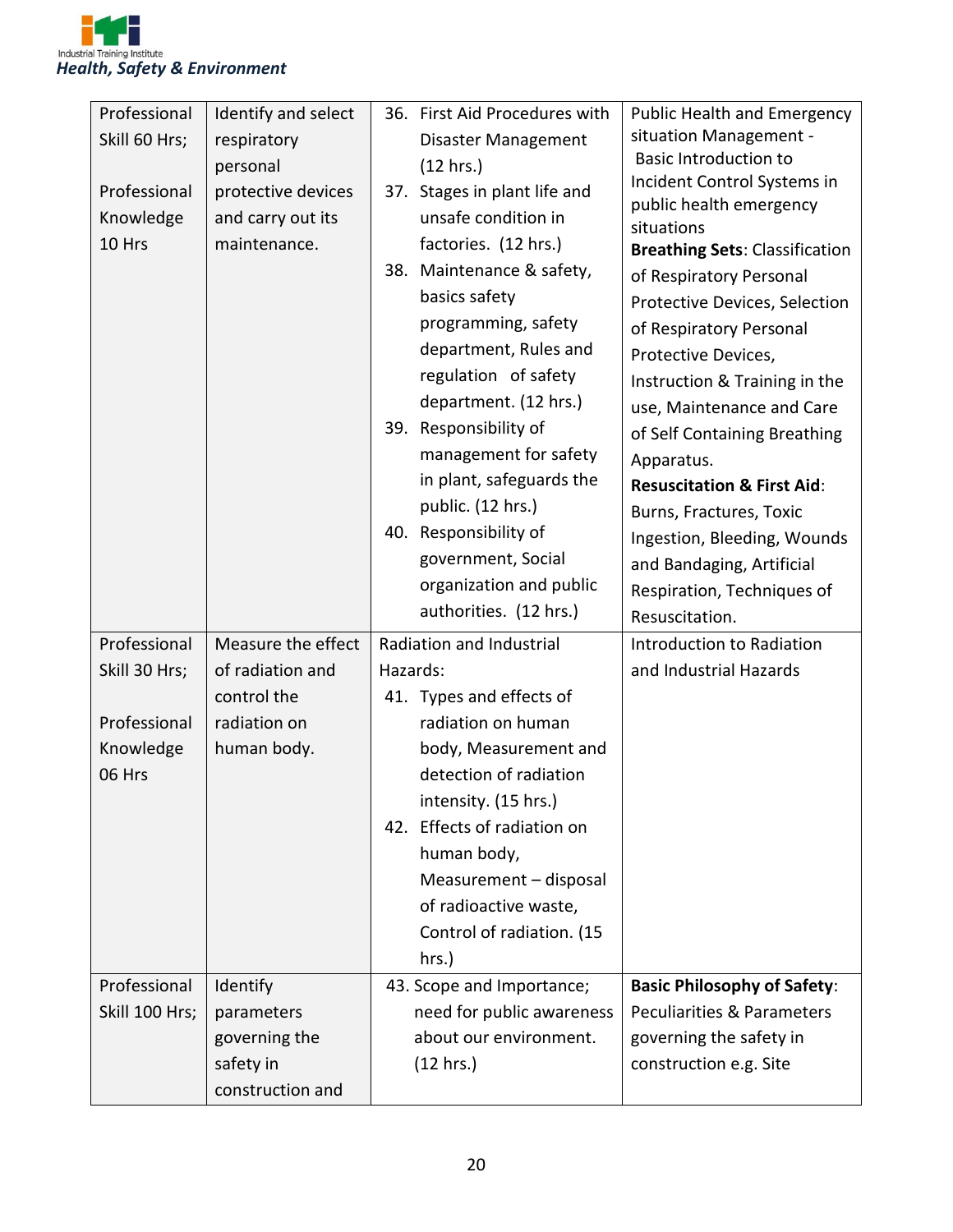

| its impact on      | 44. Economic and social        | Planning, Layout, Safe                                                                                                                                                                                                                                                                                                                                                                                                                                                      |
|--------------------|--------------------------------|-----------------------------------------------------------------------------------------------------------------------------------------------------------------------------------------------------------------------------------------------------------------------------------------------------------------------------------------------------------------------------------------------------------------------------------------------------------------------------|
| environment.       | security; Environment          | Access / Egress.                                                                                                                                                                                                                                                                                                                                                                                                                                                            |
|                    | impact of transportation.      | Construction Industry:                                                                                                                                                                                                                                                                                                                                                                                                                                                      |
|                    | (12 hrs.)                      | General safety precautions                                                                                                                                                                                                                                                                                                                                                                                                                                                  |
|                    | 45. Environmental impact       | related to construction                                                                                                                                                                                                                                                                                                                                                                                                                                                     |
|                    | assessment (EIA) $-$           | industry, Safety in the use of                                                                                                                                                                                                                                                                                                                                                                                                                                              |
|                    | purpose, procedure and         | Construction Machinery.                                                                                                                                                                                                                                                                                                                                                                                                                                                     |
|                    |                                | Industrial Lighting:                                                                                                                                                                                                                                                                                                                                                                                                                                                        |
|                    | <b>Biodiversity and its</b>    | Introduction to Lighting,                                                                                                                                                                                                                                                                                                                                                                                                                                                   |
|                    |                                | Ventilation, Heat Stress, Cold                                                                                                                                                                                                                                                                                                                                                                                                                                              |
|                    |                                | Stress, Noise & Vibration.                                                                                                                                                                                                                                                                                                                                                                                                                                                  |
|                    |                                |                                                                                                                                                                                                                                                                                                                                                                                                                                                                             |
|                    |                                |                                                                                                                                                                                                                                                                                                                                                                                                                                                                             |
|                    |                                |                                                                                                                                                                                                                                                                                                                                                                                                                                                                             |
|                    | 47. Demonstration of health    |                                                                                                                                                                                                                                                                                                                                                                                                                                                                             |
|                    |                                |                                                                                                                                                                                                                                                                                                                                                                                                                                                                             |
|                    |                                |                                                                                                                                                                                                                                                                                                                                                                                                                                                                             |
|                    |                                |                                                                                                                                                                                                                                                                                                                                                                                                                                                                             |
|                    |                                |                                                                                                                                                                                                                                                                                                                                                                                                                                                                             |
|                    |                                |                                                                                                                                                                                                                                                                                                                                                                                                                                                                             |
|                    |                                |                                                                                                                                                                                                                                                                                                                                                                                                                                                                             |
|                    |                                |                                                                                                                                                                                                                                                                                                                                                                                                                                                                             |
|                    |                                |                                                                                                                                                                                                                                                                                                                                                                                                                                                                             |
|                    |                                |                                                                                                                                                                                                                                                                                                                                                                                                                                                                             |
|                    |                                |                                                                                                                                                                                                                                                                                                                                                                                                                                                                             |
|                    |                                |                                                                                                                                                                                                                                                                                                                                                                                                                                                                             |
|                    |                                |                                                                                                                                                                                                                                                                                                                                                                                                                                                                             |
| Identify various   | <b>Electrical Hazards and</b>  | <b>Electrical Safety: Electrical</b>                                                                                                                                                                                                                                                                                                                                                                                                                                        |
| techniques of      | <b>Hazards in Construction</b> | Hazards, Static Electricity.                                                                                                                                                                                                                                                                                                                                                                                                                                                |
| earthing standards | Industry:                      | Identification and Zoning of                                                                                                                                                                                                                                                                                                                                                                                                                                                |
| and earth fault    | 50. Safe limits of amperages,  | Hazardous area,                                                                                                                                                                                                                                                                                                                                                                                                                                                             |
| protection.        | voltages, distance from        | Classification of products.                                                                                                                                                                                                                                                                                                                                                                                                                                                 |
|                    | lines, etc., Joints and        |                                                                                                                                                                                                                                                                                                                                                                                                                                                                             |
|                    | connections, Overload          |                                                                                                                                                                                                                                                                                                                                                                                                                                                                             |
|                    | and Short circuit              |                                                                                                                                                                                                                                                                                                                                                                                                                                                                             |
|                    | protection. (08 hrs.)          |                                                                                                                                                                                                                                                                                                                                                                                                                                                                             |
|                    | 51. Earthing standards and     |                                                                                                                                                                                                                                                                                                                                                                                                                                                                             |
|                    | earth fault protection,        |                                                                                                                                                                                                                                                                                                                                                                                                                                                                             |
|                    | Protection against voltage     |                                                                                                                                                                                                                                                                                                                                                                                                                                                                             |
|                    |                                | benefits of EIA;<br>conservation. (12 hrs.)<br>46. Global warming and<br>greenhouse effect,<br>urbanization, acid rain.<br>(14hrs.)<br>and environment effect<br>through chart. (20 hrs.)<br>48. Case studies, population<br>explosion, family<br>welfare programmers-HI<br>V/AIDS, women<br>and<br>child welfare. (15 hrs.)<br>49. Environmental pollution<br>- causes, Effects and<br>control measures of air<br>pollution, water pollution,<br>soil pollution. (15 hrs.) |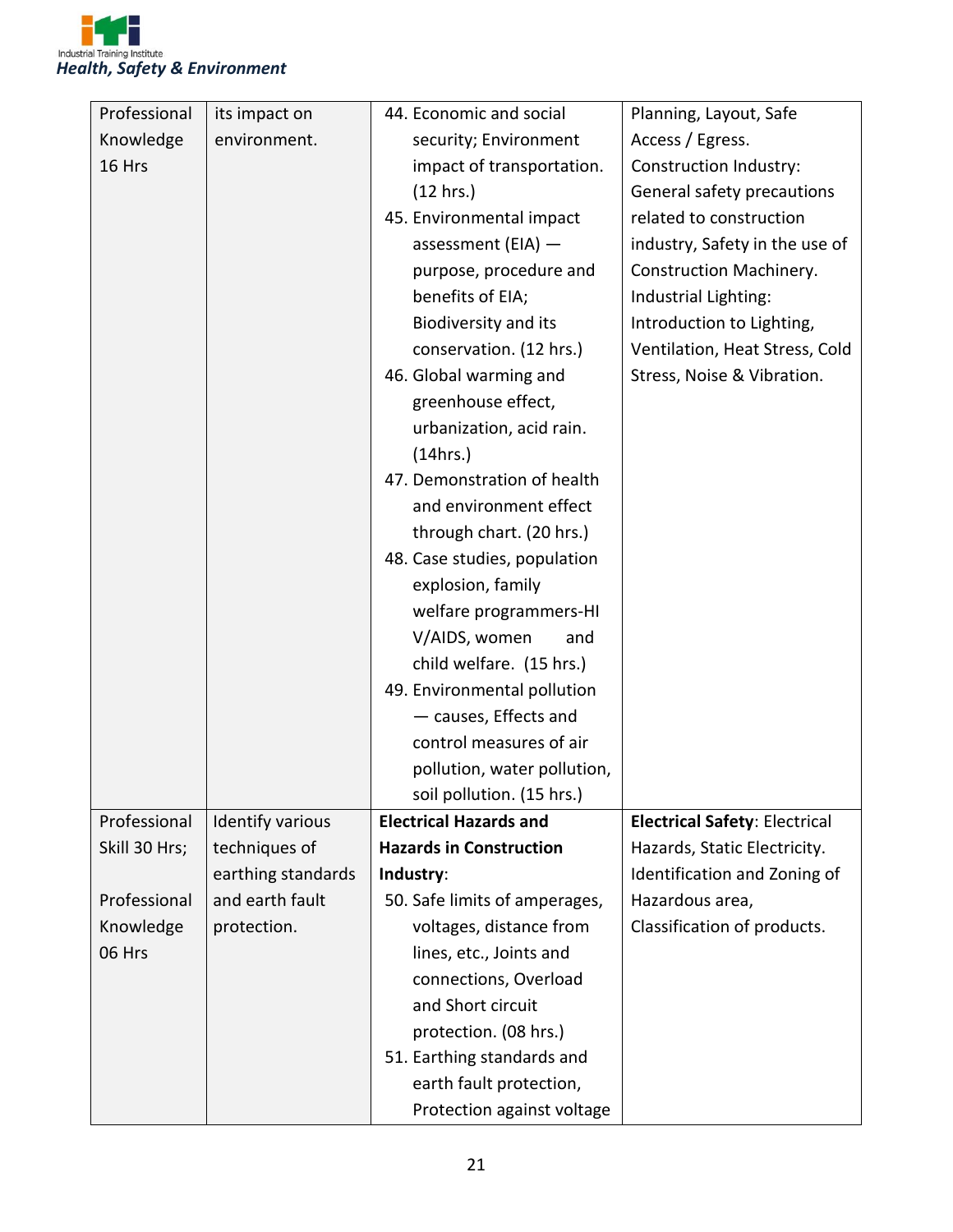

|               |                    | fluctuations, Effects of         |                                       |
|---------------|--------------------|----------------------------------|---------------------------------------|
|               |                    | shock on human body              |                                       |
|               |                    | Hazards from Borrowed            |                                       |
|               |                    | neutrals. (07 hrs.)              |                                       |
|               |                    | 52. Electrical equipment in      |                                       |
|               |                    | hazardous atmosphere.            |                                       |
|               |                    | (08 hrs.)                        |                                       |
|               |                    | 53. Criteria in their selection. |                                       |
|               |                    | Installation, maintenance.       |                                       |
|               |                    | (07 hrs.)                        |                                       |
| Professional  | Plan and apply     | Plant design and                 | <b>Excavations, Demolitions &amp;</b> |
| Skill 60 Hrs; | methods of plant   | Housekeeping:                    | <b>Structural Frames: Safety</b>      |
|               | design and         | 54. Plant layout, design and     | related to Excavation,                |
| Professional  | housekeeping.      | safe distance, Ventilation       | Demolitions Framework &               |
| Knowledge     |                    | and heat stress,                 | Concrete Work, Pile Driving           |
| 10 Hrs        |                    | Significance of ventilation,     | and Work over Water                   |
|               |                    |                                  |                                       |
|               |                    | Natural ventilation. (15         |                                       |
|               |                    | hrs.)                            |                                       |
|               |                    | 55. Mechanical ventilation Air   |                                       |
|               |                    | conditioning. (10 hrs.)          |                                       |
|               |                    | 56. Safety and good              |                                       |
|               |                    | housekeeping, Disposal           |                                       |
|               |                    | of scrap and other trade         |                                       |
|               |                    | wastes. (15 hrs.)                |                                       |
|               |                    | 57. Spillage prevention, Use     |                                       |
|               |                    | of colour as an aid of           |                                       |
|               |                    | housekeeping, Cleaning           |                                       |
|               |                    | methods. (10 hrs.)               |                                       |
|               |                    | 58. Inspection and Checklists,   |                                       |
|               |                    | Advantages of                    |                                       |
|               |                    | good houses. (10 hrs.)           |                                       |
| Professional  | Check and verify   | 59. Demonstration of             | <b>Safety in Melting, Boilers:</b>    |
| Skill 60 Hrs; | various industrial | prevailing condition in          | Hazards in process of                 |
|               | Hazards in process | industry about                   | melting (Furnaces), Casing,           |
| Professional  | of melting         | Drinking Water                   | and Forging. Automatic                |
| Knowledge     | (Furnaces), Casing | Sanitary & Washing,              | Manufacturing Activity -              |
| 12 Hrs        | and Forging.       | <b>Cloakrooms Facilities for</b> | Machining, Chipping,                  |
|               |                    | Food & Drink Shelters &          | <b>Grinding, Safety Precautions</b>   |
|               |                    |                                  | in use of Boilers.                    |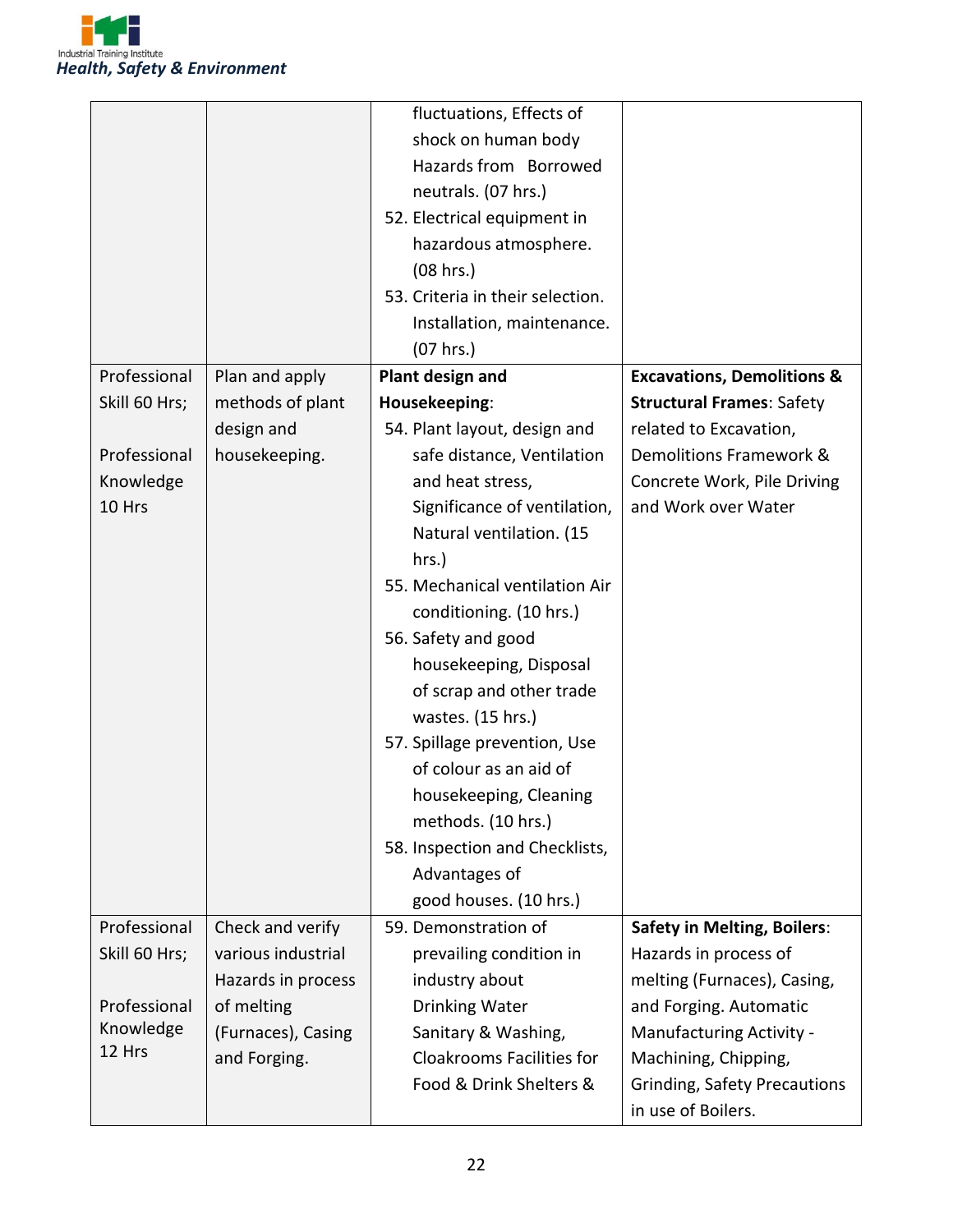

|               |                    | Living Accommodation.          | Precautions in Processes:           |
|---------------|--------------------|--------------------------------|-------------------------------------|
|               |                    | (30 hrs.)                      | Precautions in processes and        |
|               |                    | Disaster management floods,    | operations involving                |
|               |                    | earthquake, cyclone, and       | Explosive, Toxic Substances,        |
|               |                    | slides, role of individual in  | Dusts, Gases, Vapour Clouds         |
|               |                    | prevention of pollution. (30   | Formation and Combating,            |
|               |                    | hrs.)                          | Workplace Exposure Limit,           |
|               |                    |                                | <b>Control Measures.</b>            |
| Professional  | Identify various   | 60. Maintenance of ladders     | <b>Safety in The Engineering</b>    |
| Skill 60 Hrs; | types of water     | and trolleys. (15 hrs.)        | Industry: Introduction to           |
|               | relay management   | 61. Design of turntable        | Machine Operations &                |
| Professional  | systems.           | ladders, water tender and      | Guarding, Safety in the use         |
| Knowledge     |                    | special equipment. (15         | of Machines, Safety                 |
| 10 Hrs        |                    | hrs.)                          | precautions while using             |
|               |                    | 62. Identify Types of water    | Hand Tools & Power Tools,           |
|               |                    | relay system. (15 hrs.)        | Selection, Maintenance &            |
|               |                    | 63. Arrangements of water      | Care of Hand and power              |
|               |                    | relay system. (15 hrs.)        | tool.                               |
| Professional  | Execute the risk   | <b>Principles of accidents</b> | <b>Chemical Compatibility &amp;</b> |
|               |                    |                                |                                     |
| Skill 90 Hrs; | analysis exercise. | prevention:                    | Transportation: Chemicals           |
|               |                    | 64. Definition: Incident,      | Compatibility                       |
| Professional  |                    | accident, injury,              | considerations,                     |
| Knowledge     |                    | dangerous occurrences,         | Transportation of Chemicals,        |
| 18 Hrs        |                    | unsafe acts, unsafe            | Toxic / Flammable /                 |
|               |                    | conditions, hazards, error,    | Explosive / Radioactive             |
|               |                    | oversight, mistakes, etc.      | Substances by all modes -           |
|               |                    | (30 hrs.)                      | safety precautions, Use of          |
|               |                    | 65. Accident Prevention:       | material Safety Data Sheets.        |
|               |                    | Theories / Models of           |                                     |
|               |                    | accident occurrences,          |                                     |
|               |                    | Principles of accident         |                                     |
|               |                    | prevention. (30 hrs.)          |                                     |
|               |                    | 66. Accident and Financial     |                                     |
|               |                    | implications, Hazard           |                                     |
|               |                    | identification and             |                                     |
|               |                    | analysis, fault tree           |                                     |
|               |                    | analysis, Job safety           |                                     |
|               |                    | analysis, examples, Plant      |                                     |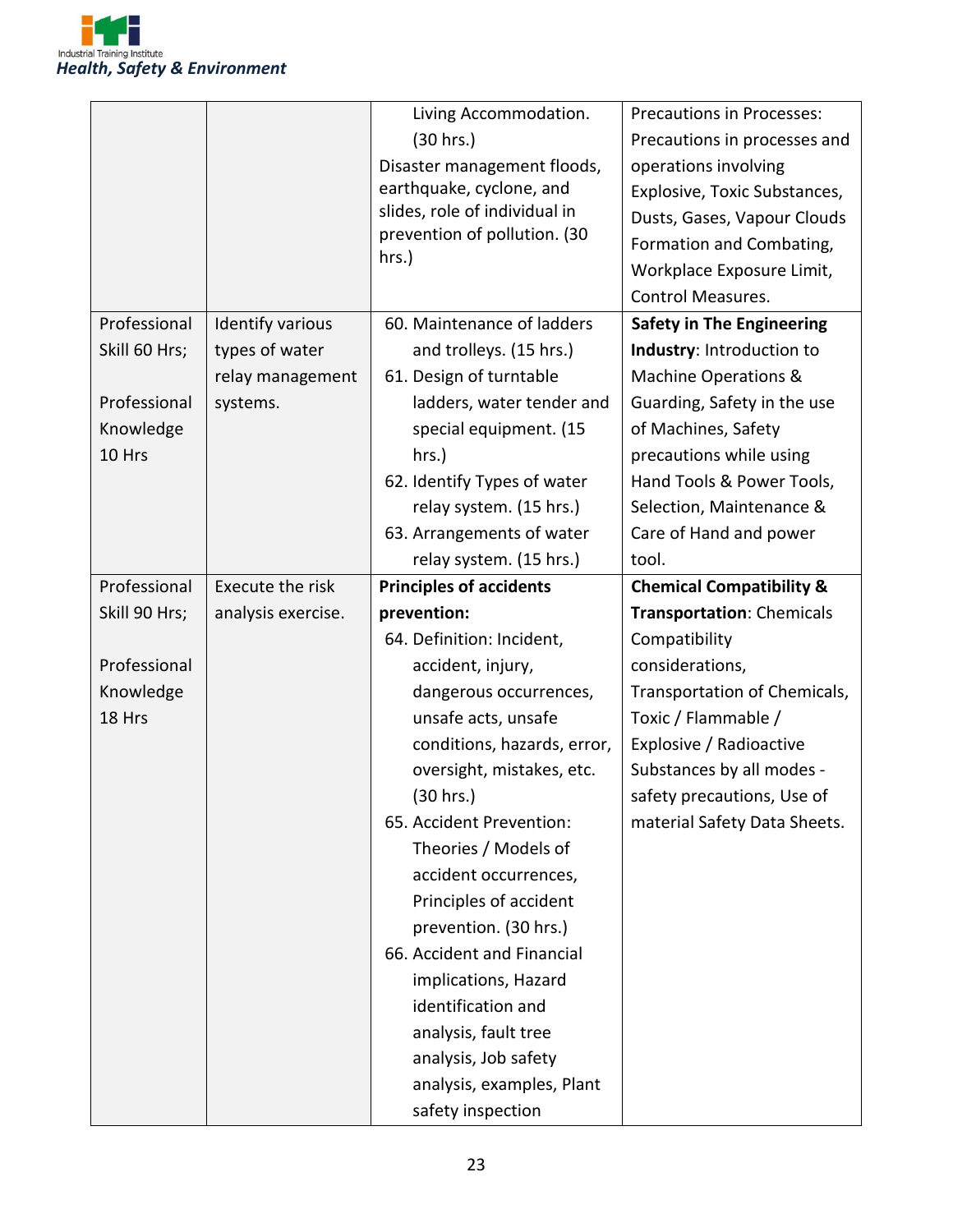

|               |                     | objectives and types          |                                   |
|---------------|---------------------|-------------------------------|-----------------------------------|
|               |                     | check procedure               |                                   |
|               |                     | inspection. (30 hrs.)         |                                   |
| Professional  | Select and use PPE, | 67. Body structure and        | <b>Personal Protective</b>        |
| Skill 60 Hrs; | care and maintain   | Functions, Position of        | Equipment:                        |
|               | the same.           | causality, the unconscious    | Need for Personal Protection      |
| Professional  |                     | casualty, fracture and        | Equipment, Selection, Use,        |
| Knowledge     |                     | dislocation, Injuries in      | Care & Maintenance of             |
| 12 Hrs        |                     | muscles and joints,           | Respiratory and Non-              |
|               |                     | Bleeding, Burns, Scalds       | respiratory Personal              |
|               |                     | and accidents caused by       | Protective Equipment, Non-        |
|               |                     | electricity, Respiratory      | respiratory Protective            |
|               |                     | problems, Rescue and          | Devices-Head Protection,          |
|               |                     | Transport of Casualty. (20    | Ear Protection, Face and Eye      |
|               |                     | hrs.)                         | Protection, Hand Protection,      |
|               |                     | 68. Cardiac massage,          | Foot Protection, Body             |
|               |                     | poisoning, wounds. (20        | Protection.                       |
|               |                     | hrs.)                         |                                   |
|               |                     | 69. Personal Protective       |                                   |
|               |                     | Equipment: Need,              |                                   |
|               |                     | selection, supply, use,       |                                   |
|               |                     | care and maintenance,         |                                   |
|               |                     | Personal protective           |                                   |
|               |                     | devices for head, ear,        |                                   |
|               |                     | face, eye, foot, knee and     |                                   |
|               |                     | body protection,              |                                   |
|               |                     | Respiratory personal          |                                   |
|               |                     | protective devices. (20       |                                   |
|               |                     | hrs.)                         |                                   |
| Professional  | Apply the method    | 70. Visit to LPG/ CNG storage | <b>Bulk Storage: General</b>      |
| Skill 30 Hrs; | of bulk storage     | Site. (30 hrs.)               | Consideration, Types of           |
|               | system of           |                               | Storage, Layout of storages       |
| Professional  | LPG/CNG.            |                               | with specific reference to        |
| Knowledge     |                     |                               | LPG, CNG, Chlorine,               |
| 06 Hrs        |                     |                               | Ammonia.                          |
| Professional  | Prepare case study  | 71. Preparation of Case study | <b>Occupational Hazards &amp;</b> |
| Skill 30 Hrs; | on major Chemical   | of Major Chemical             | <b>Dangerous Chemicals:</b>       |
|               | Disasters.          | Disasters. (30 hrs.)          | Introduction to Occupational      |
|               |                     |                               | Health Hazards & Dangerous        |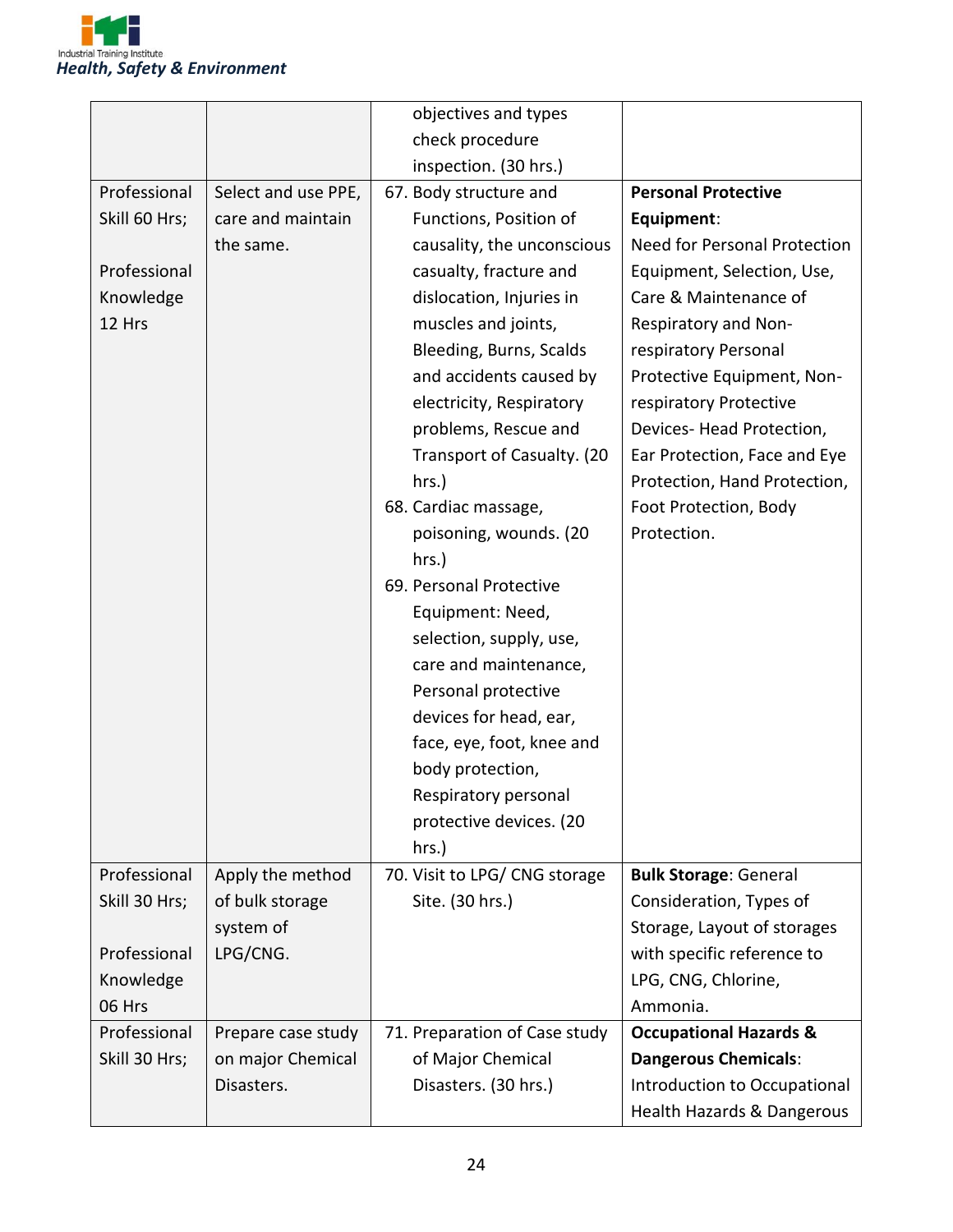

| Professional   |                   |                                 | Properties of Chemicals,                         |
|----------------|-------------------|---------------------------------|--------------------------------------------------|
| Knowledge      |                   |                                 | Dust, Gases, Fumes, Mist,                        |
| 10 Hrs         |                   |                                 | Vapours, Smoke and                               |
|                |                   |                                 | Aerosols, Concepts of                            |
|                |                   |                                 | Threshold Limit Values,                          |
|                |                   |                                 | <b>Classification of Hazards</b>                 |
|                |                   |                                 | <b>Chemicals Accident</b>                        |
|                |                   |                                 | Prevention & major Case                          |
|                |                   |                                 | <b>Studies: Major Industrial</b>                 |
|                |                   |                                 | <b>Accidents due to Chemicals</b>                |
|                |                   |                                 | (Bhopal Gas Tragedy)                             |
|                |                   |                                 | <b>Emergency Planning, Major</b>                 |
|                |                   |                                 | <b>Industrial Disaster Case</b>                  |
|                |                   |                                 | Studies.                                         |
| Professional   | Practice Bio      | <b>Bio Medical Waste and E-</b> | <b>Bio Medical Waste and E-</b>                  |
| Skill 120 Hrs; | Medical Waste and | <b>Management</b>               | <b>Management</b>                                |
|                | E-Management      | 72. Techniques of               | (a)Introduction: various                         |
| Professional   |                   | segregation, packaging,         | aspects of hazardous waste,                      |
| Knowledge      |                   | storage, transport of           | biomedical waste and E-                          |
| 20 Hrs         |                   | infectious waste. (30 hrs.)     | waste e.g. collection,                           |
|                |                   | 73. Techniques of Biomedical    | segregation, recovery,<br>labeling requirements, |
|                |                   | waste management. (20           | storage areas, treatment and                     |
|                |                   | hrs.)                           | disposal facilities.                             |
|                |                   | 74. Treatment method-           | (b)Sources, Composition and                      |
|                |                   | Autoclave, Hydroclave,          | characteristic of hazardous                      |
|                |                   | Microwave, Chemical             | waste, Hazardous Waste                           |
|                |                   | Disinfection, Solidification    | (Management and Handling)                        |
|                |                   | and stabilization,              | Rules, 1989 and                                  |
|                |                   | Bioremediation, (30 hrs.)       | amendments, Federal<br>Hazardous Waste           |
|                |                   | 75. Accumulation and storage    | Regulations under RCRA,                          |
|                |                   | of hazardous waste, (20         | Superfund, CERCLA and                            |
|                |                   | hrs.)                           | SARA. Toxicology, public                         |
|                |                   |                                 | health impact, Protocols,                        |
|                |                   | 76. Land disposal of            | issues and challenges in                         |
|                |                   | hazardous waste, (20 hrs.)      | transportation of hazardous                      |
|                |                   |                                 | waste.                                           |
|                |                   |                                 | (c) Characterization of                          |
|                |                   |                                 | medical waste-Bio-medical                        |
|                |                   |                                 | wastes (Management and                           |
|                |                   |                                 | Handling) Rules, 1998,                           |
|                |                   |                                 | Amendments and guidelines,                       |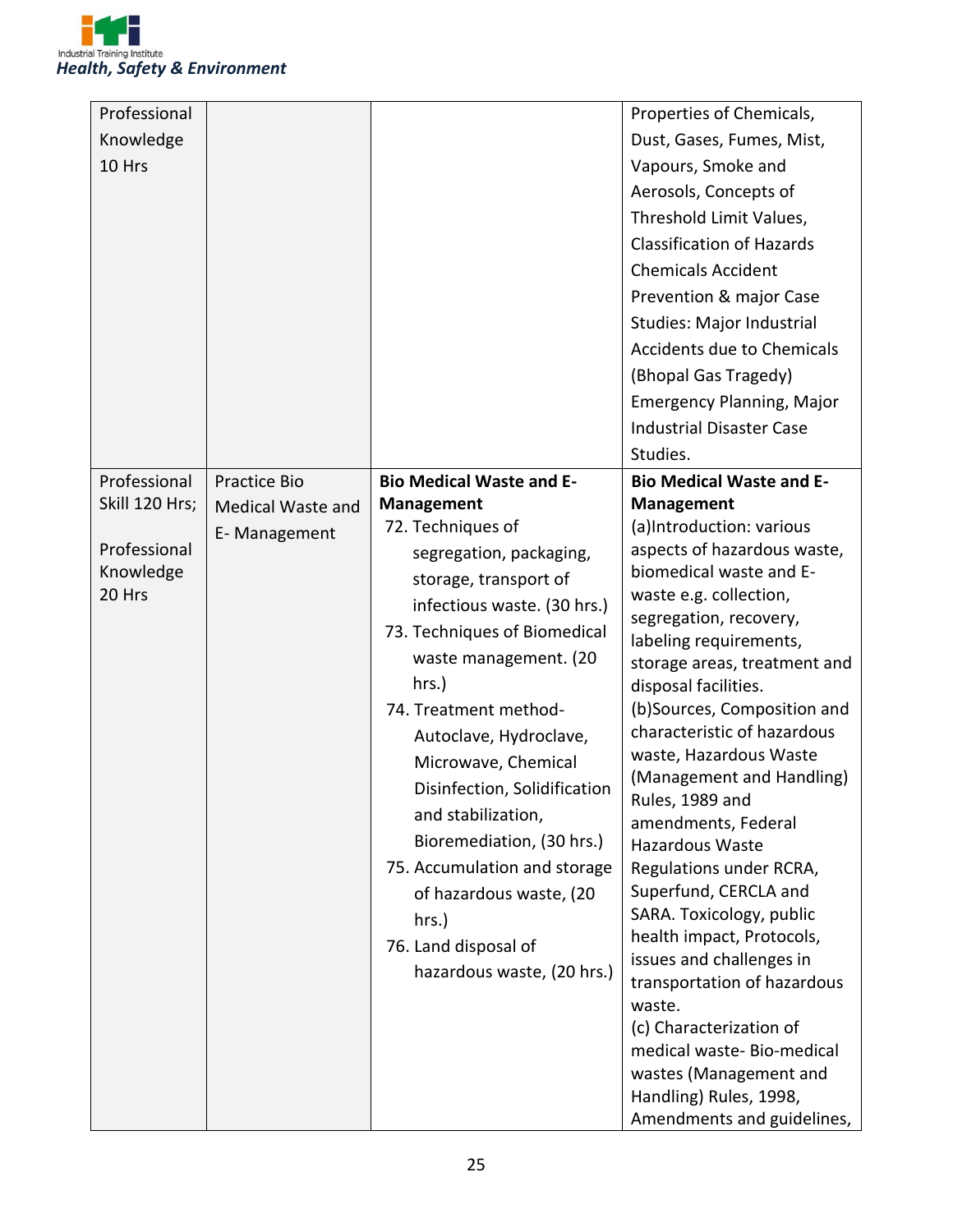

| storage, transport of           |  |
|---------------------------------|--|
| infectious waste. Techniques    |  |
| of Biomedical waste             |  |
| management. Health and          |  |
| safety rules. Protocols, issues |  |
| and challenges in               |  |
| transportation of Biomedical    |  |
| waste.                          |  |
| (d) Treatment method-           |  |
| Autoclave, Hydroclave,          |  |
| Microwave, Chemical             |  |
| Disinfection, Solidification    |  |
| and stabilization,              |  |
| Bioremediation, Thermal         |  |
| Conversion Technologies,        |  |
| accumulation and storage of     |  |
| hazardous waste, land           |  |
| disposal of hazardous waste,    |  |
| other treatment and             |  |
| disposal method. Common         |  |
| Hazardous Waste Treatment       |  |
| facilities (TSDF)               |  |
| (e) E-waste: Introduction,      |  |
| toxicity due to hazardous       |  |
| substances in e-waste and       |  |
| their impacts, domestic e-      |  |
| waste disposal, e-waste         |  |
| management, technologies        |  |
| for recovery of resource        |  |
| from electronic waste,          |  |
| guidelines for                  |  |
| environmentally sound           |  |
| management of e-waste,          |  |
| occupational and                |  |
|                                 |  |
| environmental health            |  |
| perspectives of recycling e-    |  |
| waste in India.                 |  |
|                                 |  |
|                                 |  |
|                                 |  |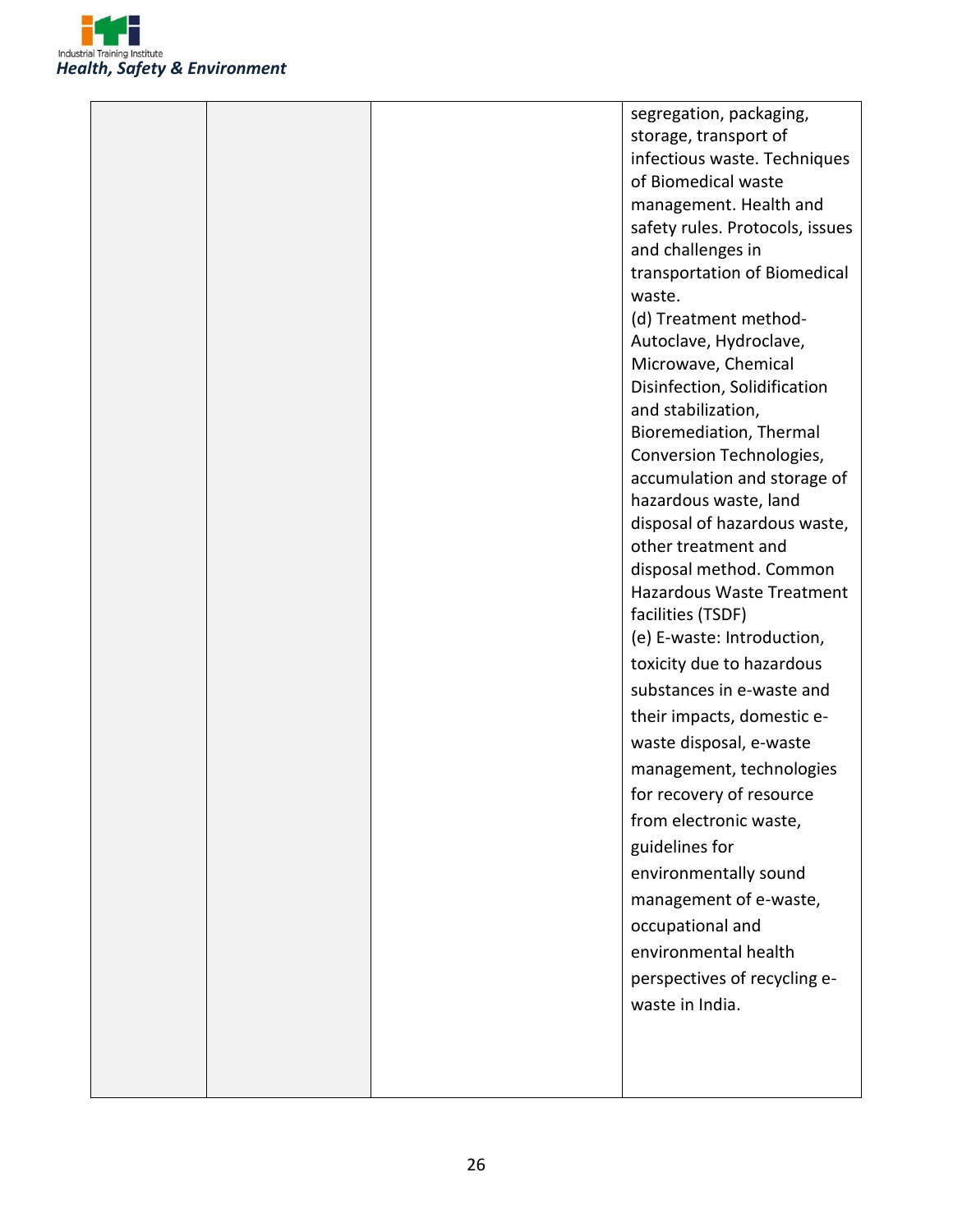

| Professional<br>Skill 30 Hrs;<br>Professional<br>Knowledge<br>04 Hrs | Demonstrate<br>Process to control<br>noise pollution | 78. Practice Measurement of<br>noise (10 hrs.)<br>79. Process to control noise<br>pollution (20 hrs.) | Noise Pollution: Its causes,<br>types, sources, effects on<br>Human health, how to<br>control noise pollution. |
|----------------------------------------------------------------------|------------------------------------------------------|-------------------------------------------------------------------------------------------------------|----------------------------------------------------------------------------------------------------------------|
| Project work/ Industrial visit                                       |                                                      |                                                                                                       |                                                                                                                |

#### **SYLLABUS FOR CORE SKILLS**

1. Employability Skills (Common for all CTS trades) (160 hrs.)

*Learning outcomes, assessment criteria, syllabus and Tool List of Core Skills subjects which is common for a group of trades, provided separately in www.bharatskills.gov.in*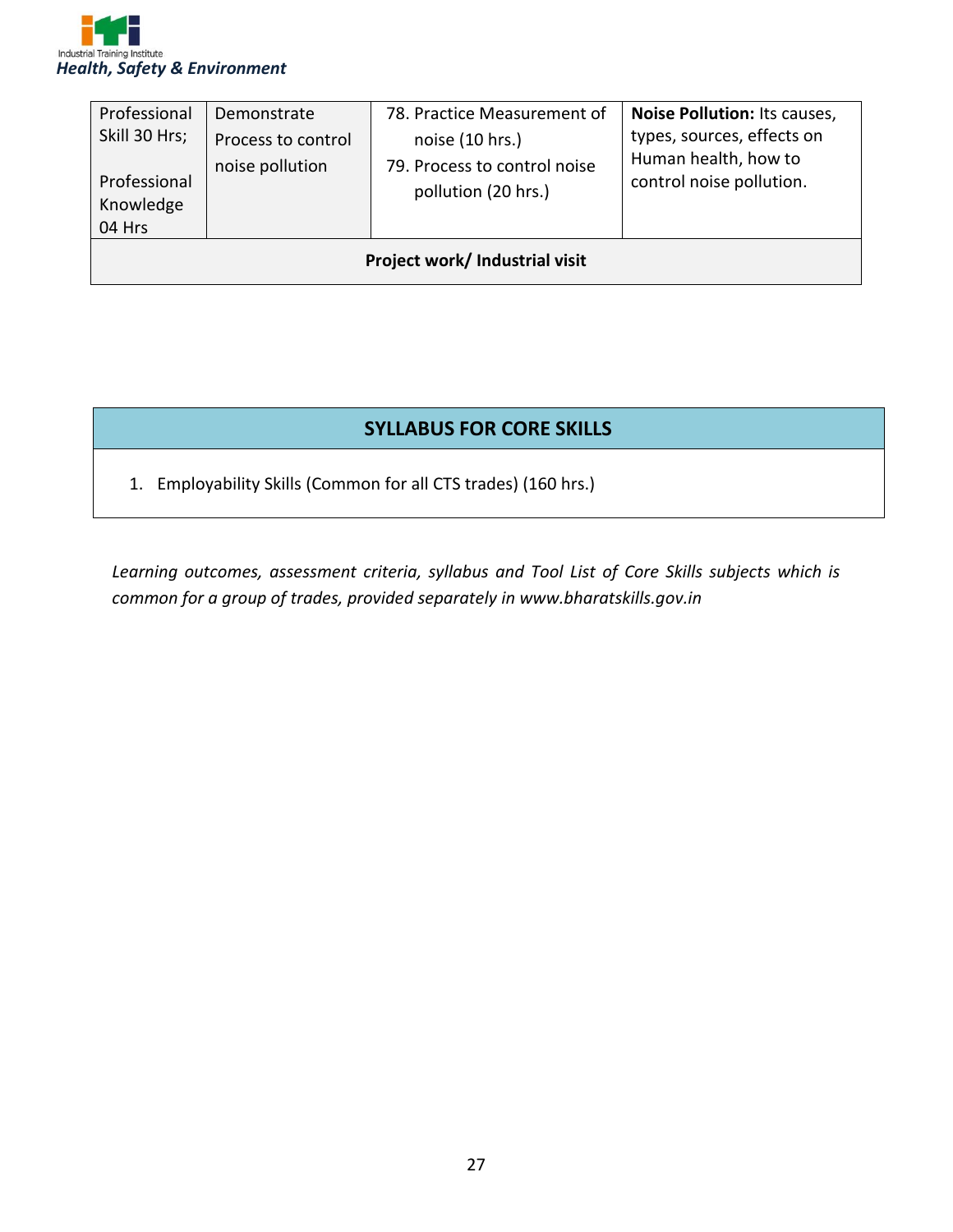

Ε

| <b>List of Tools &amp; Equipment</b>                                          |                                                                                                     |                                         |                 |
|-------------------------------------------------------------------------------|-----------------------------------------------------------------------------------------------------|-----------------------------------------|-----------------|
| FIRE TECHNOLOGY AND INDUSTRIAL SAFETY MANAGEMENT (For batch of 24 Candidates) |                                                                                                     |                                         |                 |
| S No.                                                                         | <b>Name of the Tools and Equipment</b>                                                              | <b>Specification</b>                    | <b>Quantity</b> |
|                                                                               | A. TRAINEES TOOL KIT (For each additional unit trainees tool kit sl. 1-10 is required additionally) |                                         |                 |
| 1.                                                                            | Water CO <sub>2</sub> Type Fire Extinguisher                                                        | 9 Liters                                | 08 Nos.         |
| 2.                                                                            | Stored pressure Type Fire<br>Extinguisher                                                           | 9 Liters                                | 08 Nos.         |
| 3.                                                                            | Chemical Foam type Fire<br>Extinguisher                                                             | 9 Liters                                | 08 Nos.         |
| 4.                                                                            | Mechanical Foam type Fire<br>Extinguisher                                                           | 9 Liters                                | 08 Nos.         |
| 5.                                                                            | CO <sub>2</sub> Type Fire Extinguisher                                                              | 4.5 Kg                                  | 08 Nos.         |
| 6.                                                                            | <b>BC Type Fire Extinguisher</b>                                                                    | 5/10 Kg                                 | 06 Nos.         |
| 7.                                                                            | ABC Type Fire Extinguisher                                                                          | 5/10 Kg                                 | 06 Nos.         |
| 8.                                                                            | <b>Extension Ladder</b>                                                                             | Size-45/35 ft                           | 03 Nos.         |
| 9.                                                                            | All types of Branches or Nozzles                                                                    |                                         | 04 Nos.         |
| 10.                                                                           | <b>Fire Hose</b>                                                                                    | a) 15m                                  | <b>12 Nos.</b>  |
| <b>Lists of Tools:</b>                                                        | <b>B. SHOP TOOLS, INSTRUMENTS</b> $-$ For 2 (1+1) units no additional items are required            |                                         |                 |
| 11.                                                                           | <b>First Aid Box</b>                                                                                |                                         | As required     |
| 12.                                                                           | All Types of small gears                                                                            |                                         | As required     |
| 13.                                                                           | <b>BA Set</b>                                                                                       | <b>Negative &amp; Positive Pressure</b> | 02 Nos.         |
| 14.                                                                           | a) Gas Cylinders                                                                                    |                                         | 02 Nos.         |
|                                                                               | b) Steel Back Plates                                                                                |                                         | 02 Nos.         |
|                                                                               | c) Face Masks                                                                                       |                                         | 02 Nos.         |
| 15.                                                                           | <b>Portable Fire Pump/TFP</b>                                                                       |                                         | 02 Nos.         |
| 16.                                                                           | All types of couplings                                                                              |                                         | 1 Set           |
| 17.                                                                           | <b>Hydrant-Stand Pipe Type</b>                                                                      |                                         | 02 Nos.         |
| 18.                                                                           | <b>Fire Trays</b>                                                                                   |                                         | 02 Nos.         |
| 19.                                                                           | <b>Manual call point</b>                                                                            |                                         | 01 No           |
| 20.                                                                           | <b>Entry Suit/ Proximity Suit</b>                                                                   |                                         | 02 Nos.         |
| 21.                                                                           | Hose reel system                                                                                    |                                         | 01 No           |
| 22.                                                                           | Nitrogen Cylinder                                                                                   |                                         | 01 No           |
| 23.                                                                           | <b>Hose Box</b>                                                                                     |                                         | 01 No           |
| 24.                                                                           | <b>Fire Fighting Point complete Set</b>                                                             |                                         | 01 No           |
| 25.                                                                           | <b>Suction Hose</b>                                                                                 | <b>10 ft</b>                            | 02 Nos.         |
| 26.                                                                           | <b>Suction Wrench</b>                                                                               |                                         | 02 Nos.         |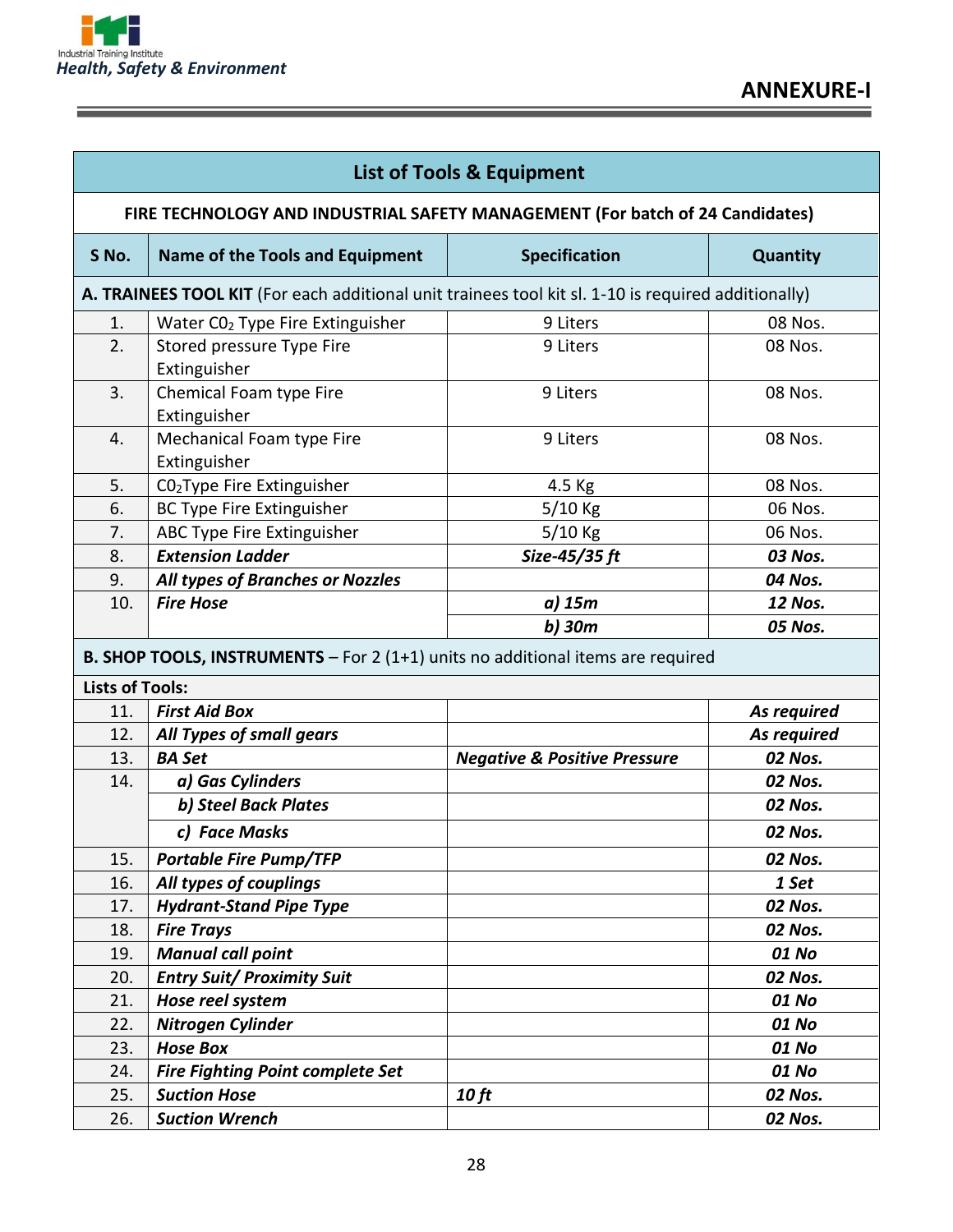

| 27. | <b>Metal Strainer</b>                      |             | 02 Nos. |
|-----|--------------------------------------------|-------------|---------|
| 28. | <b>Basket Strainer</b>                     |             | 01 No   |
| 29. | <b>Sprinkler</b>                           |             | 02 Nos. |
| 30. | <b>Ropes</b>                               | 100 ft Long | 01 No   |
| 31. | Lines 100 ft Long                          |             | 01 No   |
| 32. | Control Panel - Model-Pump                 |             | 01 No   |
| 33. | Personal Protective Equipment              |             |         |
|     | a) Helmet                                  | Type A,B,C  | 24 Nos. |
|     | b) Laser Welding Safety Goggles            |             | 12Nos.  |
|     | c) Face Shield                             |             | 12 Nos. |
|     | d) Welding Shield                          |             | 12 Nos. |
|     | e) Ear Muff                                |             | 12 Nos. |
|     | f) Ear Plug                                |             | 12 Nos. |
|     | g) Canal Caps                              |             | 12 Nos. |
|     | h) Safety Shoes                            |             | 24 Nos. |
|     | <b>Asbestos Gloves</b><br>I)               |             | 12 Nos. |
|     | <b>Electrical Hand Gloves</b><br>i)        |             | 12 Nos. |
|     | k) Hand Gloves (Rubber)                    |             | 12 Nos. |
|     | $\vert$<br>Dust Mask                       |             | 12 Nos. |
| 34. | Personal Protective Clothing for men       |             |         |
|     | a) Safety Shirt                            |             | 12 Nos. |
|     | b) Safety Trouser                          |             | 12 Nos. |
|     | c)Safety Jacket                            |             | 12 Nos. |
|     | d) Cooling Vest                            |             | 12 Nos. |
|     | e) Gum Boots                               |             | 12 Nos. |
|     | <b>C. LIST OF EQUIPMENT</b>                |             |         |
| 35. | <b>Personal Fall Arrest System (PFAS)</b>  |             | 02 Nos. |
| 36. | <b>Tripod</b>                              |             | 02 Nos. |
| 37. | <b>Pulley</b>                              |             | 02 Nos. |
| 38. | <b>Suspended Scaffold</b>                  |             | 02 Nos. |
| 39. | <b>Gas Detector</b>                        |             | 02 Nos. |
| 40. | Plastic Tunnel (Sewer Rescue Drill)        |             | 04 Nos. |
| 41. | <b>Instrument for Noise Measurement</b>    |             | 04 sets |
| 42. | Autoclave                                  |             | 02 Each |
| 43. | Hydroclave                                 |             | 02 Each |
| 44. | Microwave                                  |             | 02 Each |
| 45. | <b>Chemical Disinfection unit</b>          |             | 02 Each |
| 46. | <b>Body Harness</b>                        |             | 01 No   |
| 47. | <b>Collecting Breeching</b>                |             | 02 Nos. |
| 48. | <b>Dividing Breeching (Hand control)</b>   |             | 02 Nos. |
| 49. | <b>Hydrant Flange</b>                      |             | 02 Nos. |
| 50. | <b>Hydrant Key &amp; Bar (With hydrant</b> |             |         |
|     | Spindle)                                   |             | 01 No   |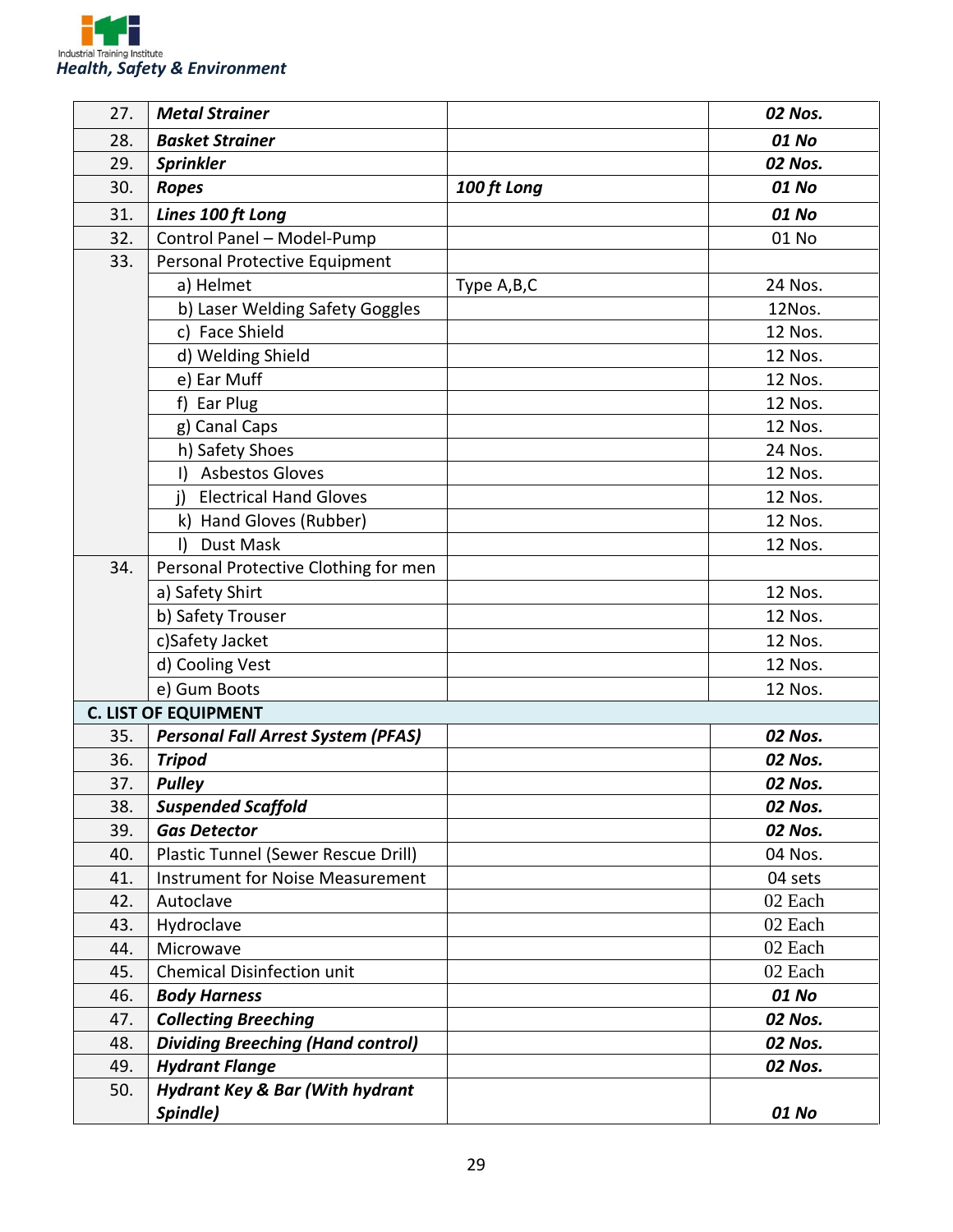

| 51.   | Adopter for Air Store Pressure                                                              |                                   | 02 Nos.     |
|-------|---------------------------------------------------------------------------------------------|-----------------------------------|-------------|
| 52.   | <b>Hydraulic Pressure Testing Machine</b>                                                   |                                   | 01 No       |
| 53.   | <b>Sprinklers Head (Bulb Type, Fusible</b>                                                  |                                   |             |
|       | Type)                                                                                       |                                   | 02 Nos.     |
| 54.   | Safety Belt                                                                                 |                                   | 01 No       |
| 55.   | <b>Desktop computer</b>                                                                     | CPU: 32/64 Bit i3/i5/i7 or latest | 08Nos.      |
|       |                                                                                             | processor, Speed: 3 GHz or        |             |
|       |                                                                                             | Higher. RAM: - 4 GB DDR-III or    |             |
|       |                                                                                             | Higher, Wi-Fi Enabled. Network    |             |
|       |                                                                                             | Card:<br>Integrated<br>Gigabit    |             |
|       |                                                                                             | Ethernet, with USB Mouse, USB     |             |
|       |                                                                                             | Keyboard and Monitor (Min. 17     |             |
|       |                                                                                             | Inch. Licensed Operating System   |             |
|       |                                                                                             | and Antivirus compatible with     |             |
|       |                                                                                             | trade related software.           |             |
| 56.   | <b>Computer Table</b>                                                                       |                                   | 08 Nos.     |
| 57.   | <b>Computers Chairs</b>                                                                     |                                   | 08 Nos.     |
| 58.   | <b>White Board</b>                                                                          |                                   | 01 No       |
| 59.   | L.C.D. Projectors                                                                           |                                   | 02 Nos.     |
| 60.   | <b>UPS</b>                                                                                  |                                   | As required |
| 61.   | All types of Detectors 1 Peps. of each                                                      |                                   | 05Nos.      |
| 62.   | Flux meter                                                                                  |                                   | 07Nos.      |
| 63.   | Dosi meter                                                                                  |                                   | 01 No       |
| 64.   | Cut model of Fire Extinguisher / Fire                                                       |                                   | 02 Nos.     |
|       | pump                                                                                        |                                   |             |
| 65.   | <b>Fire Suit</b>                                                                            |                                   | 02 Nos.     |
| 66.   | <b>Fire Tender (one For the Institute)</b>                                                  |                                   | 01 No       |
| 67.   | <b>Rescue Van (one For the Institute)</b>                                                   |                                   | 01 No.      |
|       | D. Shop Floor Furniture and Materials - For 2 (1+1) units no additional items are required. |                                   |             |
| 68.   | Instructor's table                                                                          |                                   | 1 No.       |
| 69.   | Instructor's chair                                                                          |                                   | 2 Nos.      |
| 70.   | <b>Metal Rack</b>                                                                           | 100cm x 150cm x 45cm              | 4 Nos.      |
| 71.   | Lockers with 16 drawers standard                                                            |                                   | 2 Nos.      |
|       | size                                                                                        |                                   |             |
| 72.   | <b>Steel Almirah</b>                                                                        | 2.5 m x 1.20 m x 0.5 m            | 2 Nos.      |
| 73.   | Black board/white board                                                                     |                                   | 1 No.       |
| 74.   | Fire Extinguisher                                                                           |                                   | 2 Nos.      |
| 75.   | Fire Buckets                                                                                |                                   | 2 Nos.      |
| Note: |                                                                                             |                                   |             |

*1. The items in bold italic are meant to be used for any of the two courses viz. Fireman/Fire Technology and Industrial Safety Management/Health Safety and Environment. If the institute is running any of the two trades, items in bold italic are not required to be purchased separately.*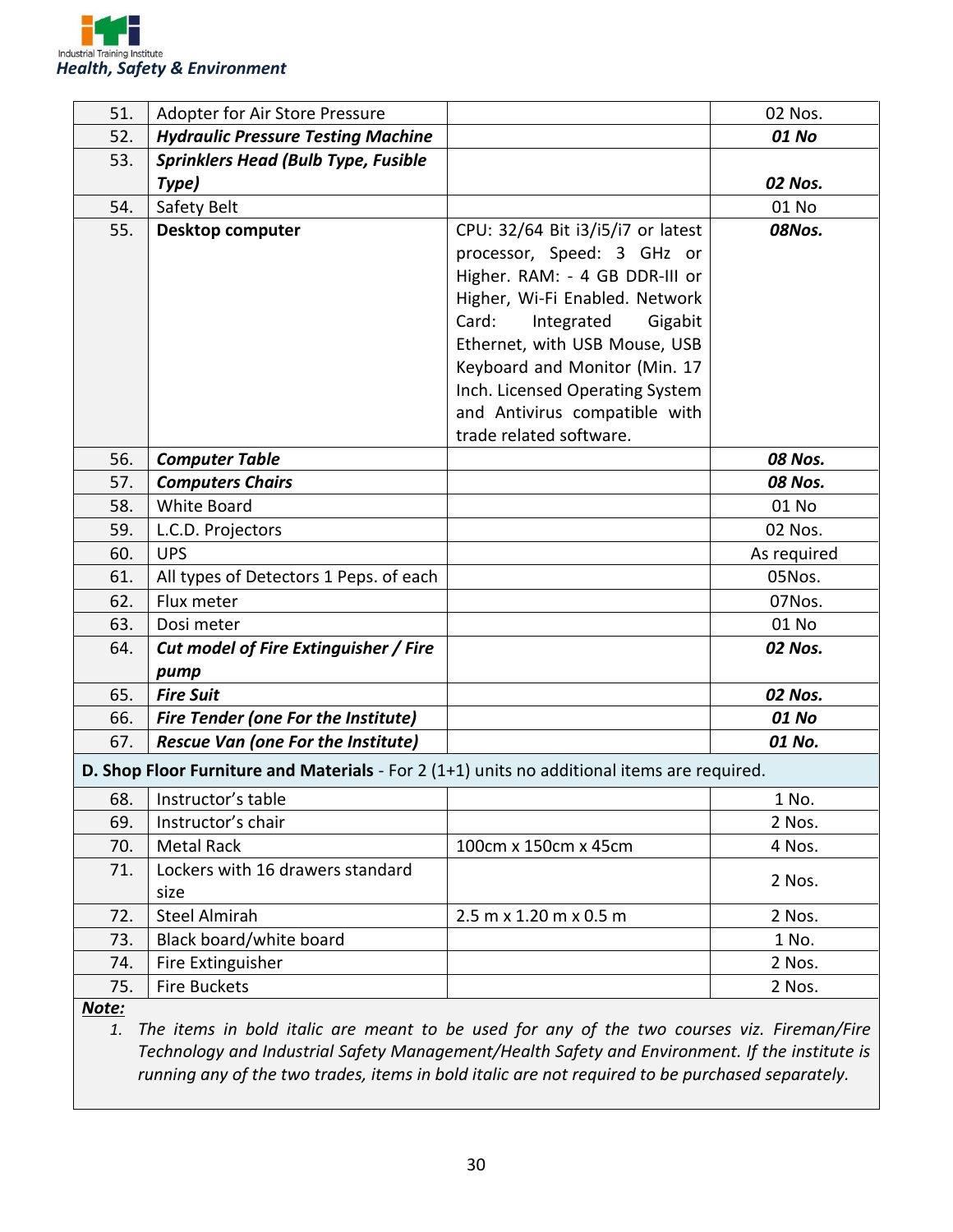

ſ

The DGT sincerely acknowledges contributions of the Industries, State Directorates, Trade Experts, Domain Experts, trainers of ITIs, NSTIs, faculties from universities and all others who contributed in revising the curriculum.

Special acknowledgement is extended by DGT to the following expert members who had contributed immensely in this curriculum.

| List of Expert Members participated/contributed for finalizing the course curriculum of Health,<br><b>Safety &amp; Environment.</b> |                                                   |                                                                                                |                |
|-------------------------------------------------------------------------------------------------------------------------------------|---------------------------------------------------|------------------------------------------------------------------------------------------------|----------------|
| S No.                                                                                                                               | <b>Name &amp; Designation</b><br>Sh/Mr./Ms.       | Organization                                                                                   | <b>Remarks</b> |
| 1.                                                                                                                                  | H. V. Samvatsar, Director                         | CSTARI, Kolkata                                                                                | Chairman       |
| 1.                                                                                                                                  | L.K. Mukherjee, DDT                               | $-Do-$                                                                                         | Co-ordinator   |
| 2.                                                                                                                                  | Soumitra Chatterjee, MD                           | Dhruvsatya Centre for personal<br>Transformation Pvt. Ltd.                                     | Expert         |
| 3.                                                                                                                                  | Purna Chandra Barad,<br>Chief Manager- HR & Admin | Dhruvsatya Centre for personal<br>Transformation Pvt. Ltd.                                     | Expert         |
| 4.                                                                                                                                  | Kanailal Biswas, Ex- Plant in<br>charge           | Zamil Steel Tower and Galvanizing<br>factory, Dumman, Soudi Arabia                             | Expert         |
| 5.                                                                                                                                  | Krishnendu Sarkar, Director                       | Akass Infrastructure pvt. Ltd.,<br>Kolkata                                                     | Expert         |
| 6.                                                                                                                                  | Dipak Rungta, Manager                             | Lalit Hardware, Expert in Disaster<br>Management power tools<br>&Equipments, Kolkata-1         | Expert         |
| 7.                                                                                                                                  | N.B. Reshamwal, Asst.<br>Director                 | Regional Labour Institute, Kolkata                                                             | Member         |
| 8.                                                                                                                                  | Sourashis Mitra, Junior<br>Assistant              | Indian Institute of Engineering,<br>Science and Technology, Shibpur<br>(IIEST), Howrah- 711103 | Member         |
| 9.                                                                                                                                  | Sujay Banerjee, Senior<br>Instructor              | West Bengal Fire & Emergency<br>Services, Seal Para, Kolkata                                   | Expert         |
| 10.                                                                                                                                 | Shyam Chandra Mondal,<br>Officer in Charge        | West Bengal Fire & Emergency<br>Services, Serampore, Mahesh<br>Hoogly                          | Expert         |
| 11.                                                                                                                                 | R.N. Bandhopadhaya, OSD                           | Directorate of Industrial Training-<br>Govt. of West Bengal, Kolkata                           | Member         |
| 12.                                                                                                                                 | Alok Sharma, Chief General<br>Manager             | Indraprastha Gas Limited, New<br>Delhi                                                         | Expert         |
| 13.                                                                                                                                 | Santokh Singh, Ex-Chief Fire<br>Officer           | Delhi Fire Services, New Delhi                                                                 | Expert         |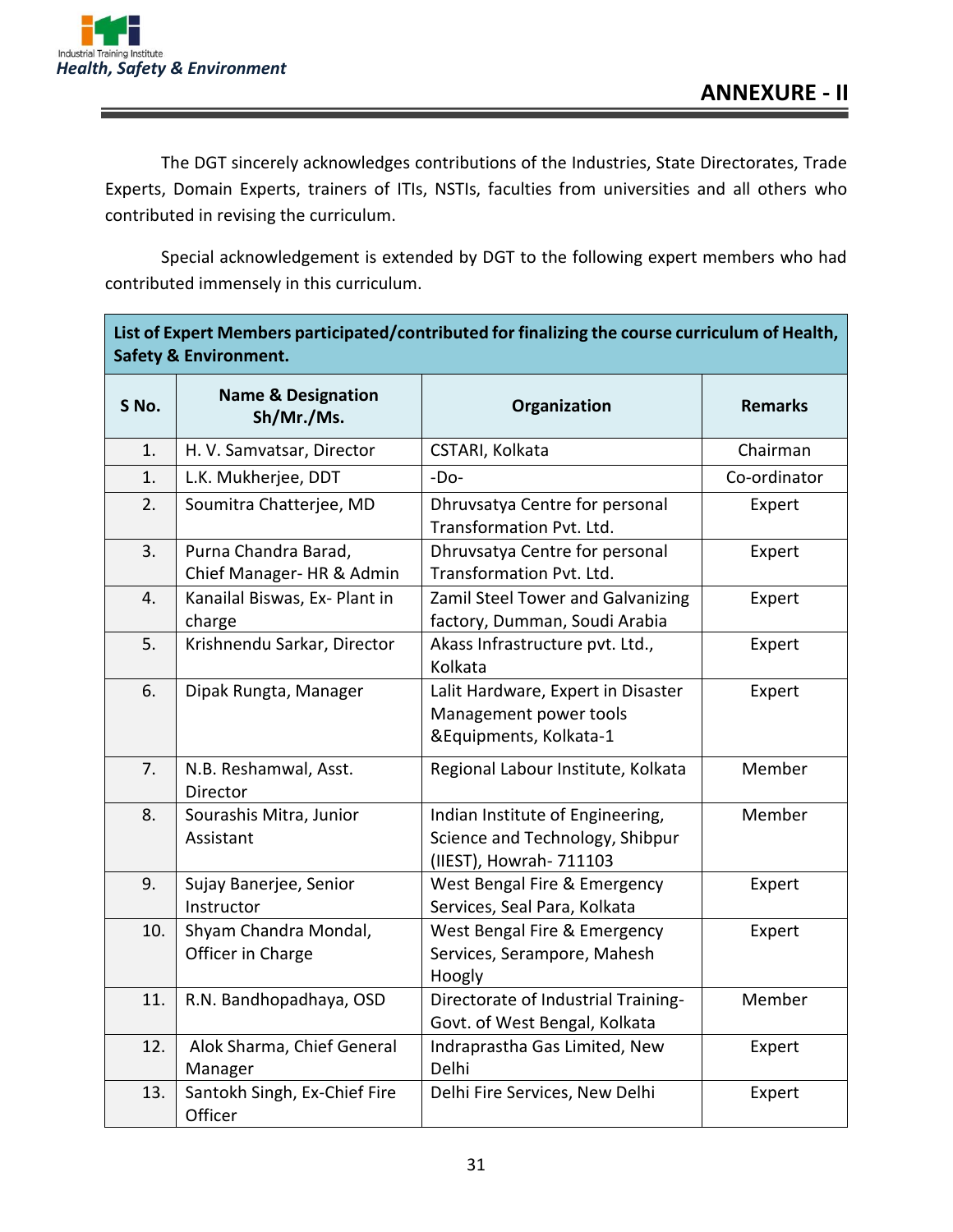

| 14. | Capt. Krishan Kumar,              | Delhi Institute of Fire Engineering, | Expert |
|-----|-----------------------------------|--------------------------------------|--------|
|     | Chairman                          | New Delhi-77                         |        |
| 15. | Praveen Choudhari,                | Dolphin Energy Ltd., Quatar          | Expert |
|     | <b>Emergency Response Officer</b> |                                      |        |
| 16. | Lt. Col. RC Shukla, Principal     | Delhi Institute of Fire Engineering, | Expert |
|     |                                   | New Delhi-77                         |        |
| 17. | P S Bhadana, Dy. Director         | -do-                                 | Expert |
| 18. | B L Chauhan, Senior               | -do-                                 | Expert |
|     | Instructor                        |                                      |        |
| 19. | Bhagwati Prasad Ojha, HSE         | -do-                                 | Expert |
|     | Engineer                          |                                      |        |
| 20. | Praveen Kumar Garg, Sr.           | Ouippo Oil & Gas Infrastructure      | Expert |
|     | <b>Manager HSE</b>                | Ltd., Gurgaon, Haryana               |        |
| 21. | Devki Nandan, HSE Expert          | Indraprastha Gas Ltd.                | Expert |
| 22. | Sanjay Kumar, JDT/HOO             | CSTARI, Kolkata                      | Member |
| 23. | Srinivasu Saraswatula,            | NSTI, Hyderabad                      | Member |
|     | Dy. Dir. of Trg.                  |                                      |        |
| 24. | A.K. Mandal, ADT                  | -do-                                 | Member |
| 25. | M.K. Batabyal, TO                 | -do-                                 | Member |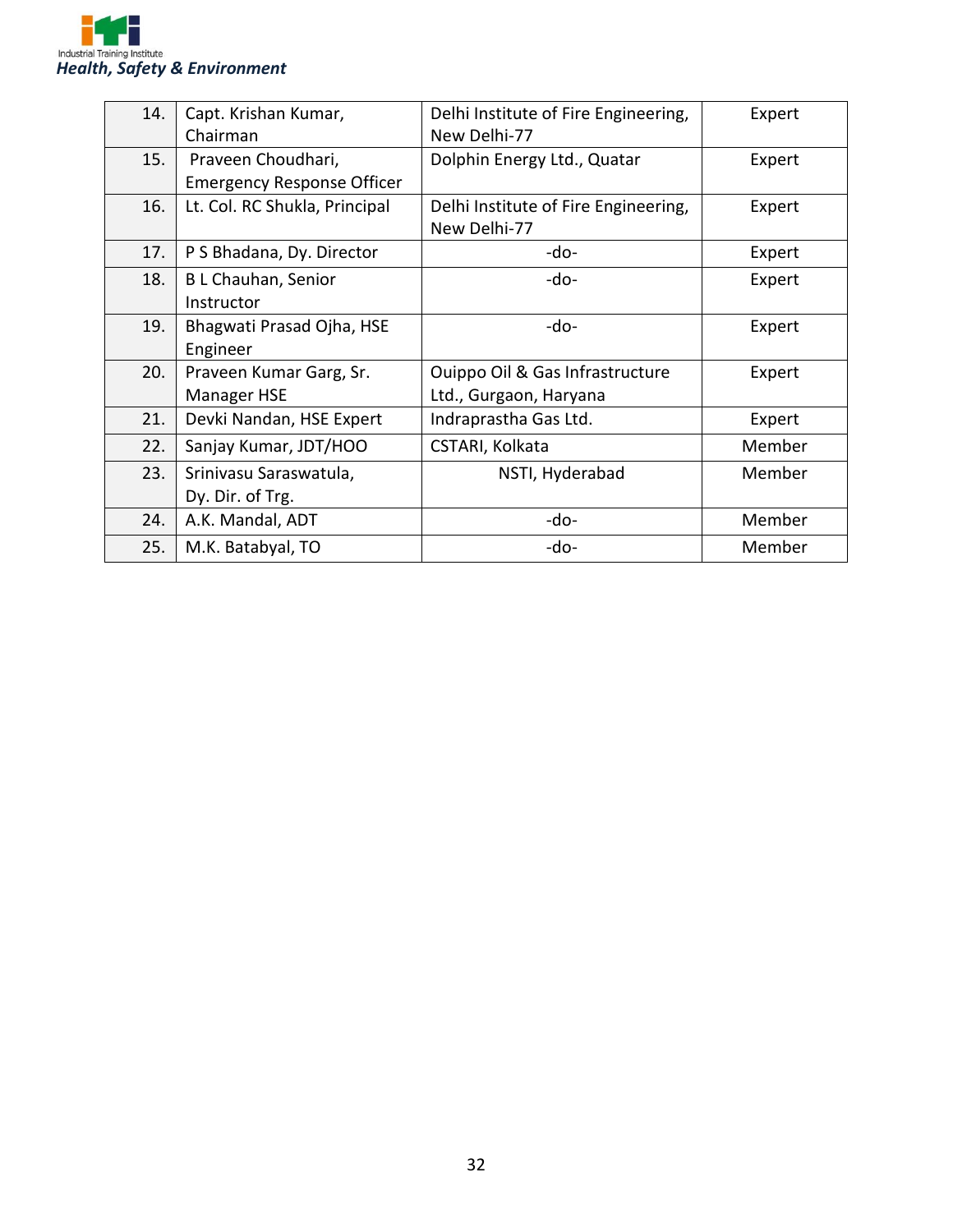

#### **ABBREVIATIONS**

| <b>CTS</b>  | <b>Craftsmen Training Scheme</b>                   |
|-------------|----------------------------------------------------|
| <b>ATS</b>  | <b>Apprenticeship Training Scheme</b>              |
| <b>CITS</b> | <b>Craft Instructor Training Scheme</b>            |
| <b>DGT</b>  | <b>Directorate General of Training</b>             |
| <b>MSDE</b> | Ministry of Skill Development and Entrepreneurship |
| <b>NTC</b>  | <b>National Trade Certificate</b>                  |
| <b>NAC</b>  | National Apprenticeship Certificate                |
| <b>NCIC</b> | National Craft Instructor Certificate              |
| LD          | <b>Locomotor Disability</b>                        |
| <b>CP</b>   | <b>Cerebral Palsy</b>                              |
| <b>MD</b>   | <b>Multiple Disabilities</b>                       |
| LV          | Low Vision                                         |
| HH          | Hard of Hearing                                    |
| ID          | <b>Intellectual Disabilities</b>                   |
| <b>LC</b>   | Leprosy Cured                                      |
| <b>SLD</b>  | <b>Specific Learning Disabilities</b>              |
| <b>DW</b>   | Dwarfism                                           |
| MI          | <b>Mental Illness</b>                              |
| AA          | <b>Acid Attack</b>                                 |
| PwD         | Person with disabilities                           |